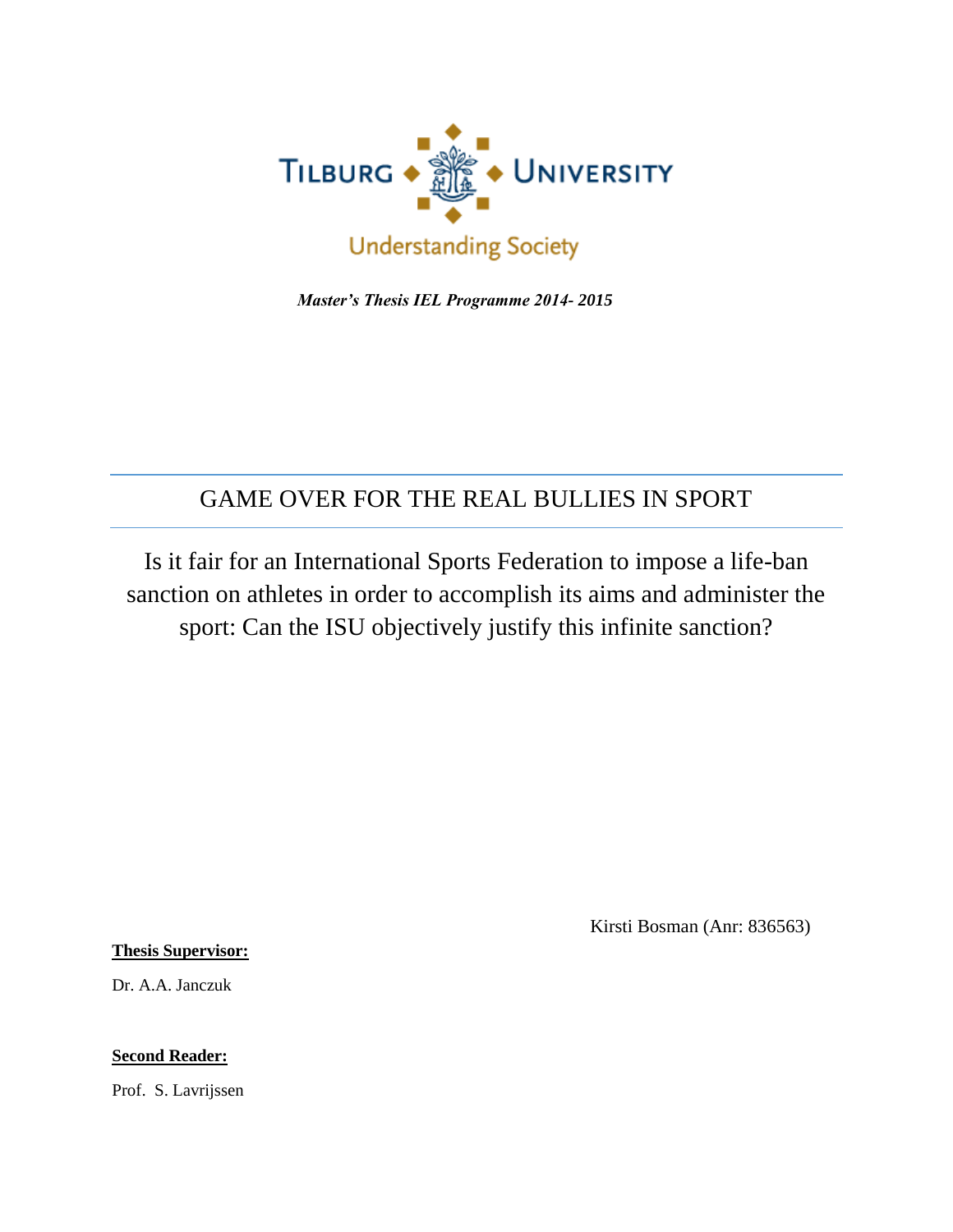|               | <b>Table of Contents</b>                                                                             |  |
|---------------|------------------------------------------------------------------------------------------------------|--|
|               |                                                                                                      |  |
|               | <b>CHAPTER 2: MARK TUITERT &amp; NIELS KERSTHOLT v INTERNATIONAL SKATING</b>                         |  |
|               |                                                                                                      |  |
|               |                                                                                                      |  |
|               |                                                                                                      |  |
| i)            |                                                                                                      |  |
| $\mathbf{ii}$ |                                                                                                      |  |
| iii)          |                                                                                                      |  |
|               |                                                                                                      |  |
|               | (i) Why do the speed skater have an interest to participate in events not authorized by the ISU?  13 |  |
|               |                                                                                                      |  |
|               |                                                                                                      |  |
|               | <b>CHAPTER 3: THE APPLICATION OF ARTICLE 102 TO THE BEHAVIOUR OF THE ISU  19</b>                     |  |
|               |                                                                                                      |  |
|               |                                                                                                      |  |
|               |                                                                                                      |  |
|               |                                                                                                      |  |
|               |                                                                                                      |  |
|               |                                                                                                      |  |
|               |                                                                                                      |  |
|               | <b>CHAPTER 4: IS THERE AN OBJECTIVE JUSTIFICATION FOR THE LIFE BAN?  31</b>                          |  |
|               |                                                                                                      |  |
|               |                                                                                                      |  |
| А.            |                                                                                                      |  |
| <b>B.</b>     |                                                                                                      |  |
|               |                                                                                                      |  |
|               |                                                                                                      |  |
|               |                                                                                                      |  |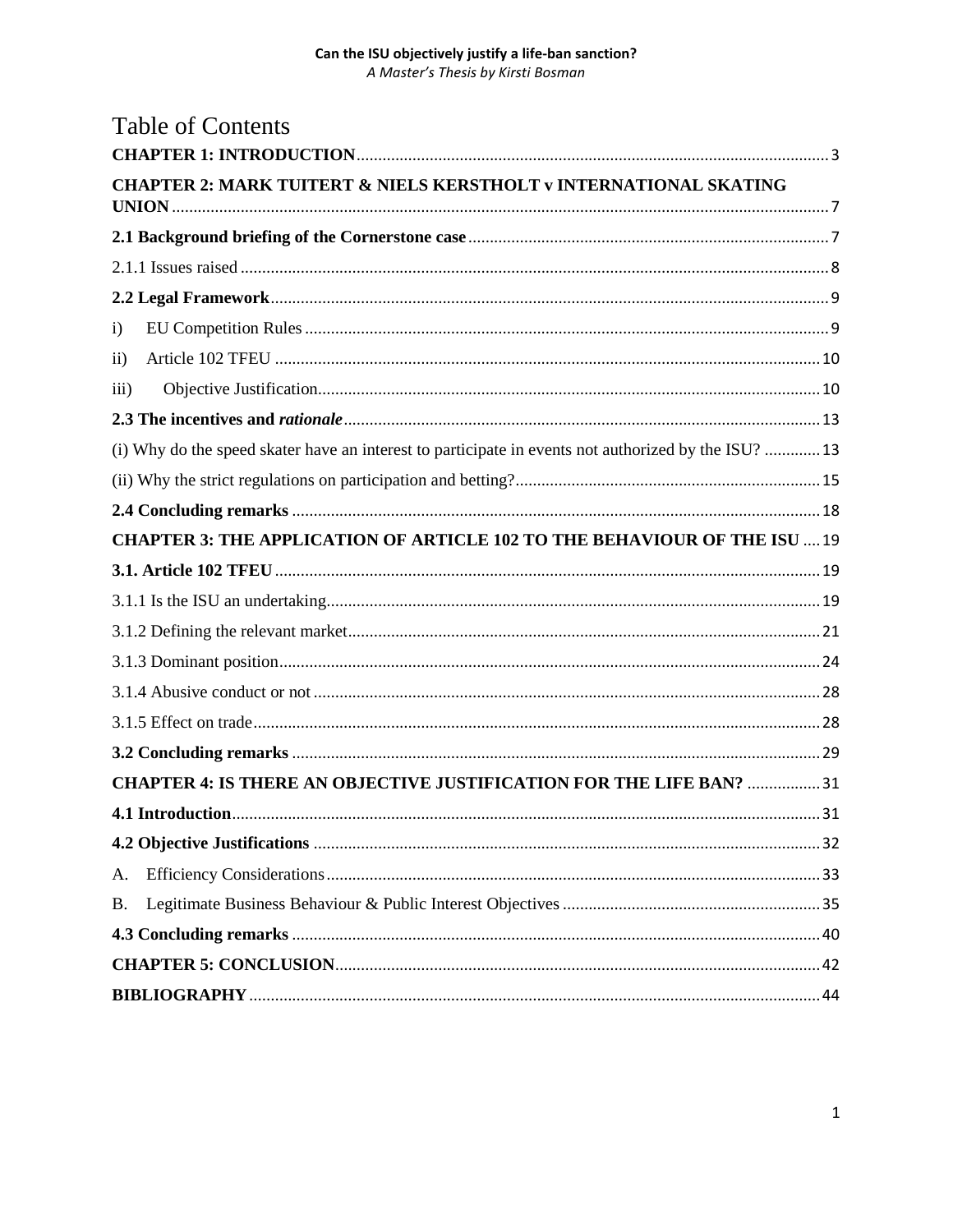# **ABBREVIATIONS**

| <b>CJEU</b>  | Court of Justice of the European Union          |
|--------------|-------------------------------------------------|
| <b>EAGCP</b> | Economic Advisory Group for Competition Policy  |
| <b>EGBA</b>  | European Gaming and Betting Association         |
| EP           | European Parliament                             |
| <b>ESSA</b>  | <b>European Sports Security Association</b>     |
| EU           | European Union                                  |
| IF           | <b>International Sports Federation</b>          |
| <b>IOC</b>   | <b>International Olympic Committee</b>          |
| <b>ISU</b>   | <b>International Skating Union</b>              |
| <b>TFEU</b>  | Treaty on the Functioning of the European Union |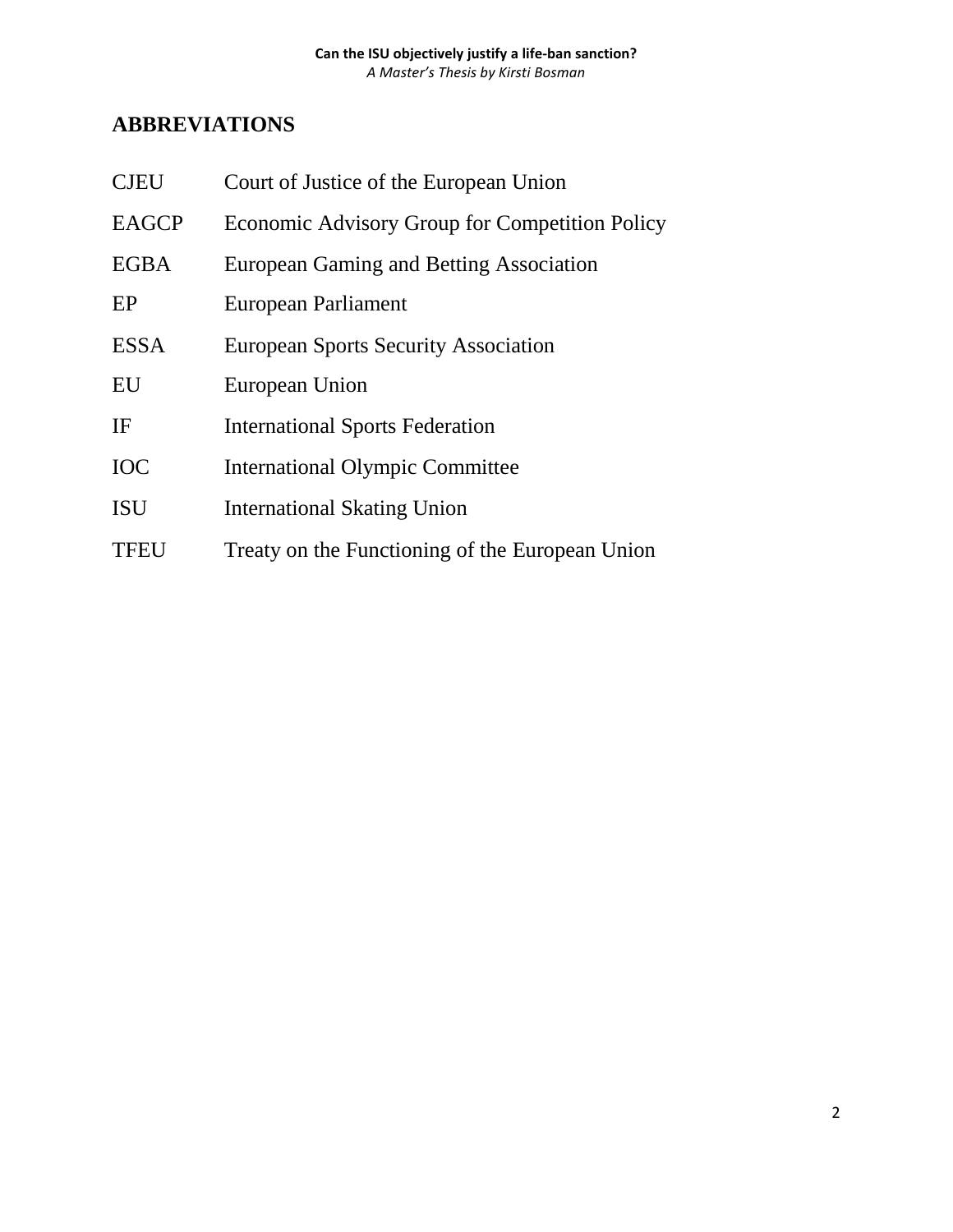### **ABSTRACT**

*The call for good governance in the sport sector is fairly recent. Sports governing bodies are traditionally regulated through a self-governing network, with its own rules and regulations. However, abusive practices of International Sports Federations, such as the International Skating Union, will not escape the EU Competition Rules. The application of EU competition rules to the activities of the ISU predicates that the ISU and its affiliated associations and clubs will approach their managing strategies more cautiously. This thesis details the competition law complaint lodged by Mark Tuitert & Niels Kertholt against the International Skating Union based on the ground that the ISU Eligibility Rules and its enforcement is in breach of Article 101 and 102 TFEU, because of the life-ban sanctioned faced by speed skaters who take part in ISU unsanctioned competitions. It analyses the abusive conduct that international sports federations have with regard to the organisation of competitions. The anti-competitive nature of these ISU rules only came to the surface recently when Ice Derby International, a potential competitor of the ISU, intended to enter the market for the organisation of international speed skating events. It is yet to be seen whether this competition law case will have a precedent setting value on EU level, and whether the Commission will find the life-ban sanction to be inherent and proportionate to the pursuit of any legitimate objective of the ISU or not.* 

### **CHAPTER 1: INTRODUCTION**

<span id="page-3-0"></span>International Sports Federations (IF) are international non-governmental organisations recognised by the International Olympic Committee (IOC) to administer one or more sports at world level, with the help of national federations affiliated with it to administer those sports on national level.<sup>1</sup> Due to the pyramidal nature of the sport governing structure, these IFs occupy extremely powerful positions in the international sports industry. As an illustration, the International Skating Union (ISU) is the exclusive IF recognised by the IOC to globally administer, regulate and promote figure- and speed skating at world level, and also to organise national and international competitions. It is composed of individual national associations who administer these sports at national level, recognising that all international matters fall under the sole jurisdiction and control of the ISU. 2

Certain exclusionary practices are necessary for the proper functioning of specific sports. Moreover, the typical one-IF-per-sport structure establishes a uniform system which is beneficial for the governing body and ultimately for the consumers. However, although this structure is

<sup>&</sup>lt;sup>1</sup> Official website of the Olympic Movement [<http://www.olympic.org/content/the-ioc/governance/international](http://www.olympic.org/content/the-ioc/governance/international-federations/)[federations/>](http://www.olympic.org/content/the-ioc/governance/international-federations/) accessed 7 June 2015.

<sup>&</sup>lt;sup>2</sup> International Skating Union Constitution and General Regulations. As accepted by the 55th Ordinary Congress June 2014.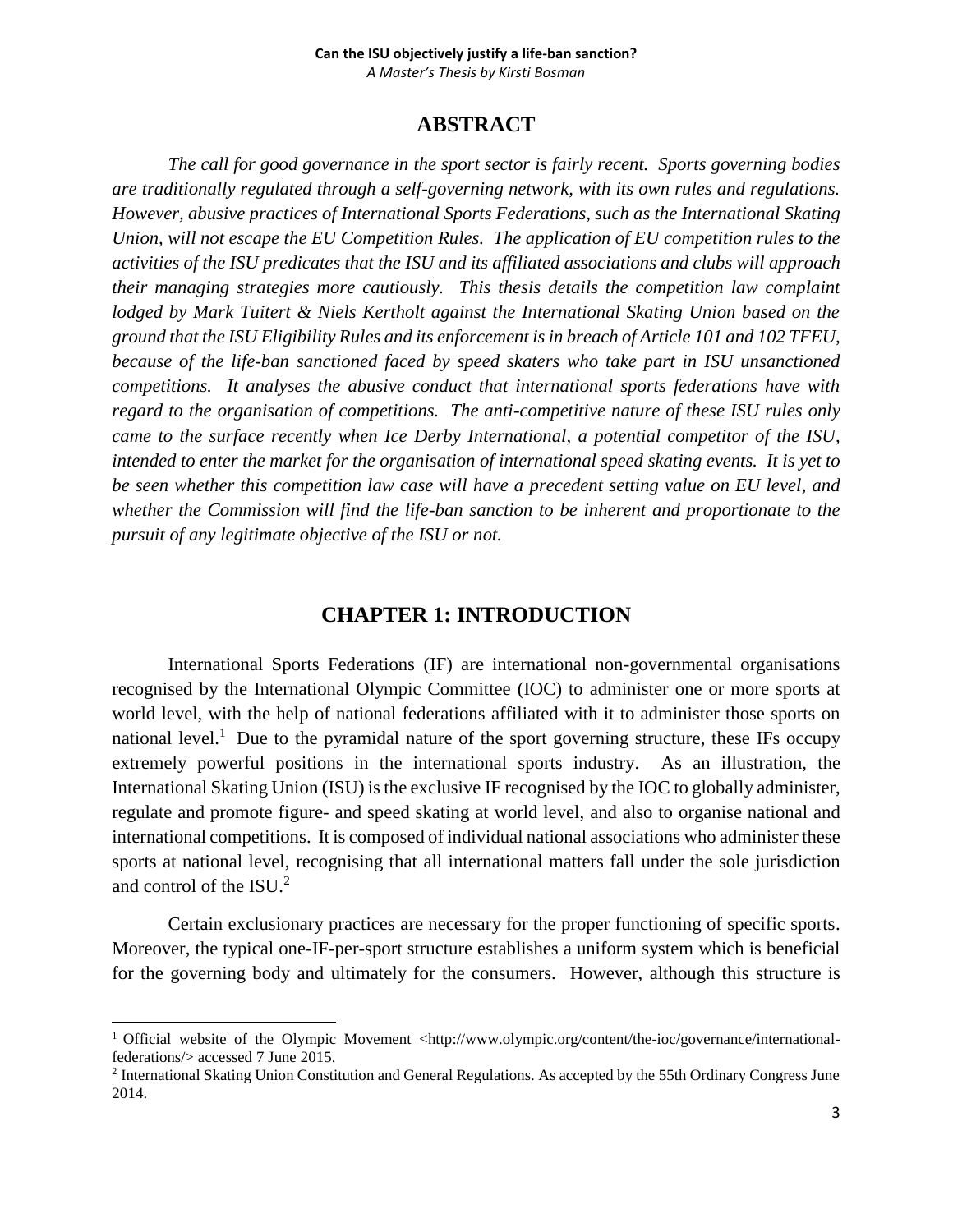desirable and sometimes necessary in the sports sector, it could have anti-competitive effects on the relevant market.<sup>3</sup> EU Competition law is in place to maintain market competition by regulating anti-competitive conduct by undertakings, for the benefit of consumer welfare. 'Consumers' within the meaning of competition law and for the purpose of this thesis, means the speed skaters, the fans and the entities conducting business with the ISU. Anti-competitive conduct occurs when an undertaking is preventing or restricting competition on the market, consequently harming consumer welfare. For example, consumer welfare will be harmed when efficient competition on the market is eliminated by a dominant undertaking, resulting in low incentives for existing undertakings to innovate and produce better products and services, at a better price for consumers. Article 102 of the Treaty on the Functioning of the European Union<sup>4</sup> prohibits this exclusionary abusive practices. After the *travaux preparatoires* of Article 102 TFEU was examined it came to the surface that the main intentions of the drafters were to protect consumers by increasing economic efficiency.<sup>5</sup> The Court of Justice supports this approach<sup>6</sup> and the same goes for the Commission. It is stated in the Commission's *Guidance on Article 102 Enforcement Priorities<sup>7</sup>* that it will make sure that the market functions properly and that the consumers benefit from the efficiency and productivity resulting from effective competition between undertakings. It is thus safe to say that the main aim of EU competition rules is to protect an efficient competition process for the benefit of consumers.<sup>8</sup>

The ISU is the only IOC recognised IF to administer, regulate and promote speed skating at world level. Moreover, given that the ISU is composed of national associations and clubs covering most of the world, it enjoys a strong international network. This 'network effect' coupled with the fact that the ISU is the gateway for professional speed skating to reach the Olympics Games, allows the ISU to impose and enforce strict rules. For example, the General Regulations of the ISU threatens speed skaters with a life-ban sanction from all ISU organised competitions, if they take part in events not organised by the ISU. In other words, as a consequence of its regulatory power on the relevant market, the ISU bears the power to determine the 'rules of the game'.<sup>9</sup>

 Hence, the fact that the ISU is given the exclusive power in the market for the Olympics and to administer the specific sports discipline, giving it near-total monopoly position in that market, also puts it in a powerful position on the market for the organisation of other speed skating events. Even though the IOC recognises one IF per sport to administer the specific sports

<sup>3</sup> T.M.C. ASSER ISTITUUT, DG Internal Policies of the Union, *Working Paper on Professional Sport in the Internal Market,* 2005. 17.

<sup>4</sup> Consolidated version of the Treaty on the Functioning of the European Union [2012] OJ C326/47 (TFEU).

<sup>&</sup>lt;sup>5</sup> Richard Whish and David Bailey, *Competition Law*, 7<sup>th</sup> Edition, OUP, 2012. 196.

<sup>6</sup> For example in *Case C-52/09 Konkurrensverket v TeliaSonera Sverige AB [2011] ECR I-000, [2011] 4 CMLR 982.*

<sup>7</sup> *Guidance on the Commission's Enforcement Priorities in Applying Article 102 TFEU to Abusive Exclusionary Conduct by Dominant Undertakings* OJ [2009] C45/7.

<sup>8</sup> Erika Szyszczak. *Controlling Dominance in European Markets*. FILJ, (33,6). 2011. 1755.

<sup>&</sup>lt;sup>9</sup> Jacques Rogge, "The Rules of the Game" (Conference Report & Conclusions on the Governance of Sport, Brussels, 26 & 27 February 2001). 2.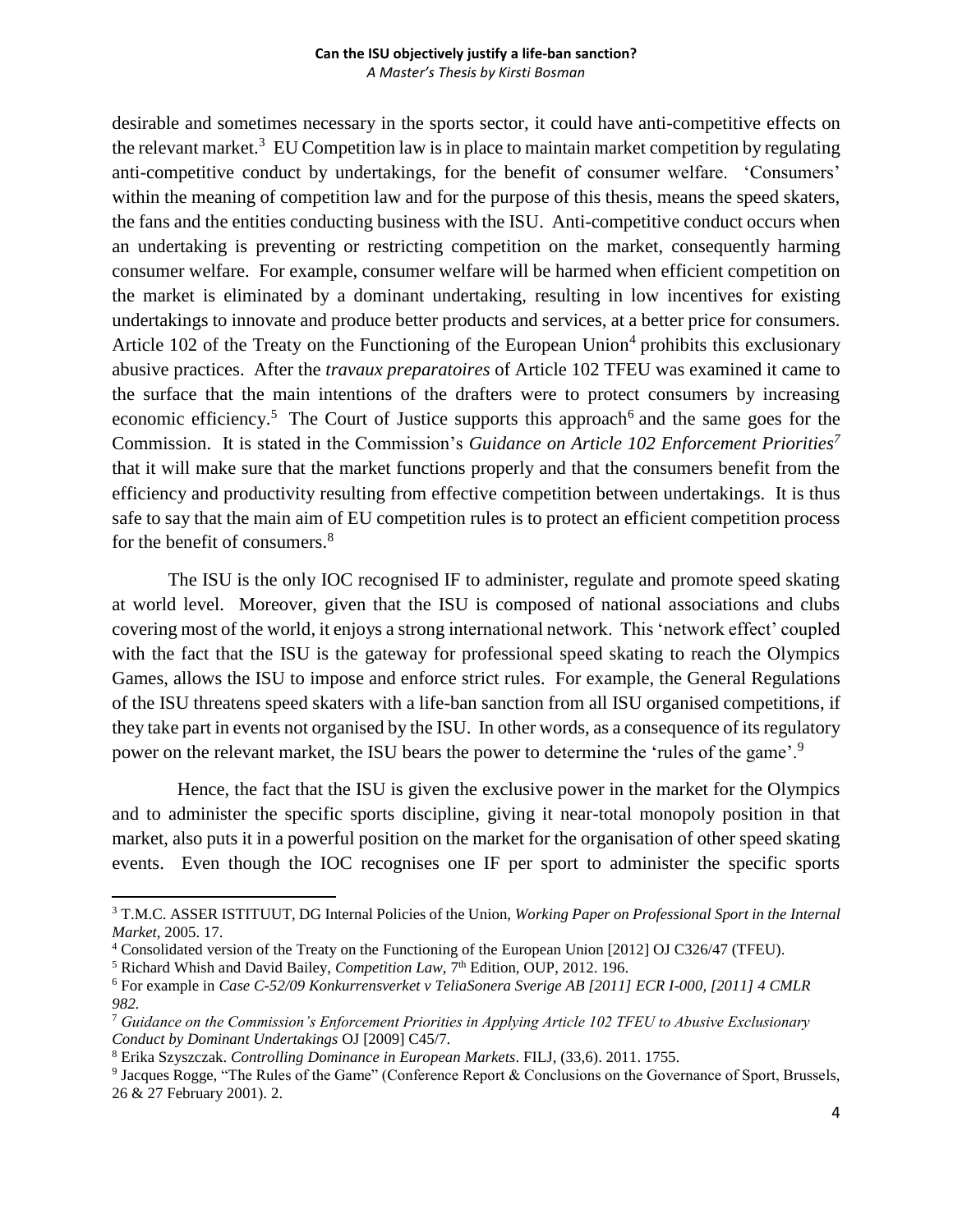discipline, the power to organise international speed skating events is not a power exclusively available to the ISU.

In June 2014 two Dutch Olympic speed skaters, Mark Tuitert and Niels Kerstholt, lodged a competition law complaint against the ISU claiming that the ISU Eligibility Rules and its enforcement is in violation of Article 101 and 102 of the TFEU. As briefly mentioned above, the ISU Eligibility Rules entails that speed skaters may not take part in competitions which are not endorsed by the ISU, and if they do participate in these unsanctioned events they will be facing a life-ban from all ISU regulated events. A private entity, Ice Derby International, planned to launch an international speed skating competition for professional speed skaters. The ISU did not endorse this competition, based on the ground that it is 'possibly closely connected to betting'. The possible entry of Ice Derby International on the market of international speed skating events would mean a chance for speed skaters to have a broader range of competitions, with a higher possibility to win more money. Speed skaters were reluctant to participate in Ice Derby events, because in the event of a sole participation in a competition not endorsed by the ISU, the opportunity to take part in the Olympics or World Championships would never exist for such speed skaters ever again.

On 10 March 2015 the European Parliament voted in the European Commission's Annual Report on Competition Policy and a majority vote supported the inclusion of the resolution to 'urge the Commission to look into these restrictive and abusive practices'. <sup>10</sup> The European Commission is currently looking into this case. The main focus of the complaint is that the sanction for the violation of the ISU prohibition of participation in unsanctioned events in the form of a life-ban from all ISU regulated events is excessive and out of proportion towards the objectives which the ISU aims to achieve. While the fact that the ISU decided not to endorse this event should be taken into context with all other factors, it is important to note that the complainants are not requiring that this decision of the ISU should be denounced. They are tackling the fairness of the life-ban sanction. The ISU also prohibits speed skaters to participate in or support any form of betting or gambling related events, once again threatening them with suspension from all ISU competitions for a definite or indefinite period.

It is alleged that by making it nearly impossible for new organisations to enter the market of the organisation of international speed skating events, the ISU is foreclosing (potential) competitors and accordingly misusing and abusing its dominant position. This is done by creating barriers to entry by way of using its network effect and dominant position on the market. As a consequence of this conduct, efficient competition on the relevant market could be hindered, which will ultimately lead to harm to consumer welfare. Abusive practices of dominant undertakings, like the ISU, are caught by the EU competition rules, in particular Article 102 of the TFEU. Article 102 prohibits the abuse of a dominant position of an undertaking on the internal market, insofar it may affect trade between Member States. Hence, if the requirements of the Article 102 prohibition are met, this practice by the ISU will be illegal. Although the two complainants argue that Article

<sup>&</sup>lt;sup>10</sup> European Commission's Annual Report on Competition Policy, 2014/2158(INI).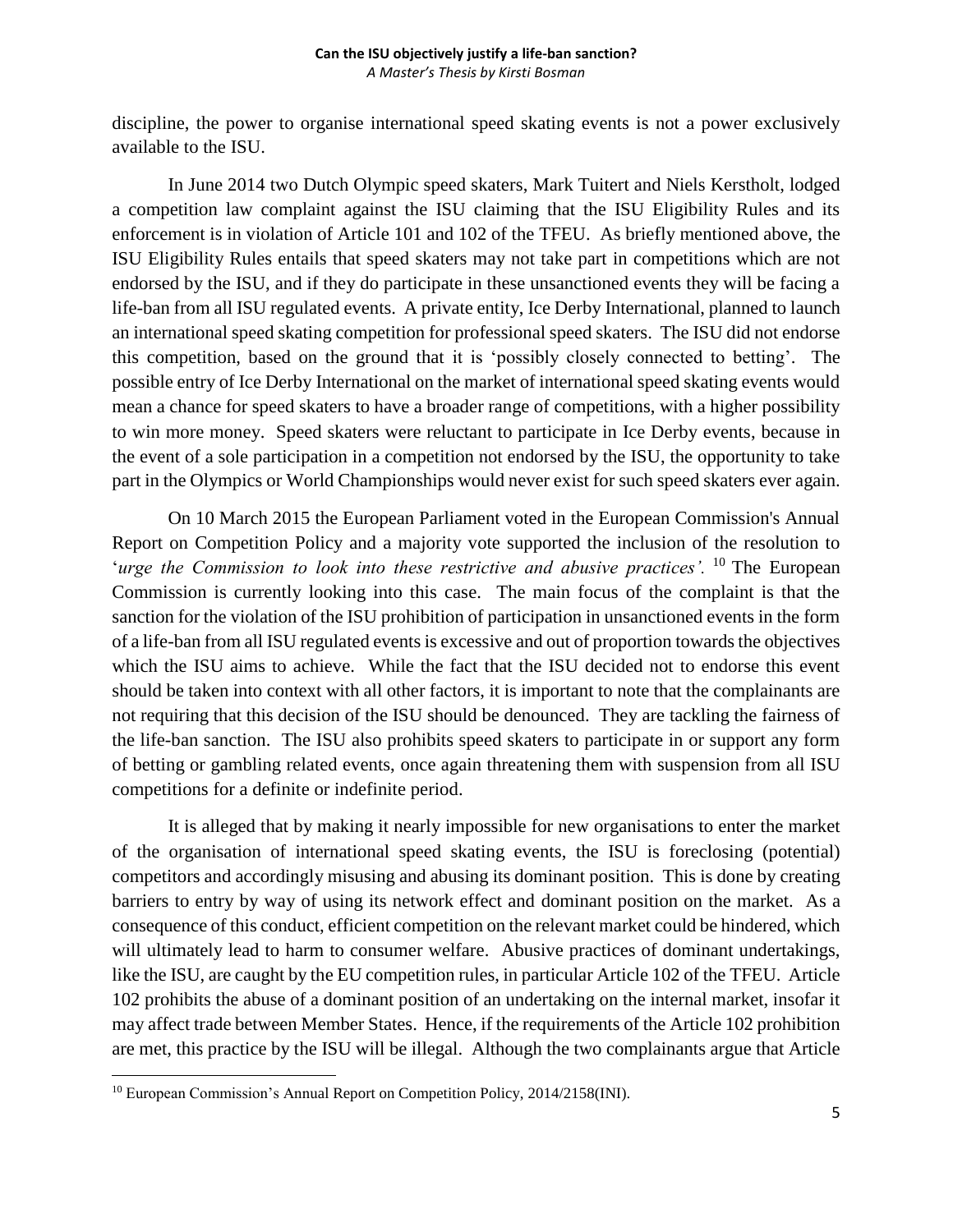101 and 102 is infringed upon, the thesis will not elaborate on a discussion with regard to Article 101 TFEU, because the main concept addressed is abusive conduct of IF's.

**The research question** of this thesis is whether the ISU rules sanctioning the violation of the prohibition of participation in ISU unsanctioned events in the form of a life-ban from all ISU regulated events constitutes abusive behaviour, within the meaning of Article 102 TFEU. This will be done by performing the legal analysis under Article 102 TFEU to the facts *in casu*.

At the outset it will be assessed whether a *prima facie* abusive conduct on the side of the ISU can be established. The burden of proof will then fall onto the ISU to put forward arguments that the life-ban sanction can be objectively justified<sup>11</sup>, by way of showing that the participation of speed skaters in unsanctioned events will threaten the interests of the ISU in such a significant way that a life-ban sanction could be justified. The thesis will elaborate on this point, by using the proportionality test and it will be argued that sole participation in an unsanctioned event cannot possibly justify a lifelong -ban from all ISU competitions. The tools of analysis for the inquiry of an objective justification consist out of the following. Firstly, to apply the efficiency test in order to ascertain whether there are any benefits for consumer welfare, resulting from the alleged abusive conduct of the ISU and to determine whether those benefits outweigh the anti-competitive effects. Secondly, to apply the objective necessity test in order to determine if the life-ban sanction can be considered inherent and proportionate to the pursuit of any legitimate objective (business/public interest), and whether there are less restrictive measures which the ISU can use to fulfill the same objectives. The elements of intent and effect will also be addressed.

I find it truly intriguing to deal with Competition Law and Sports Law simultaneously. The activities of sports federations raise questions of an ethical and a legal nature and these are areas of the law which are relevant for economic welfare. The Tuitert & Kerstholt case is the first case where athletes are challenging restrictions on their participation in unsanctioned events on EU level. Hopefully it will have a precedent setting value, because similar restrictive and abusive measures are also taken by other international sports federations.<sup>12</sup>

<sup>11</sup> In Case T-201/04, *Microsoft v Commission* II – 361I, para 12 it was held that '*although the burden of proof of the existence of the circumstances which constitute an infringement of Article [102] is borne by the Commission, it is for the dominant undertaking concerned, and not for the Commission, before the end of the administrative procedure, to raise any plea of objective justification and to support it with arguments and evidence*.'

 $12$  For example, in terms of the Rules of Eligibility for the International Gymnastic Federation, gymnasts taking part in unsanctioned competitions may not participate in the Olympic Games.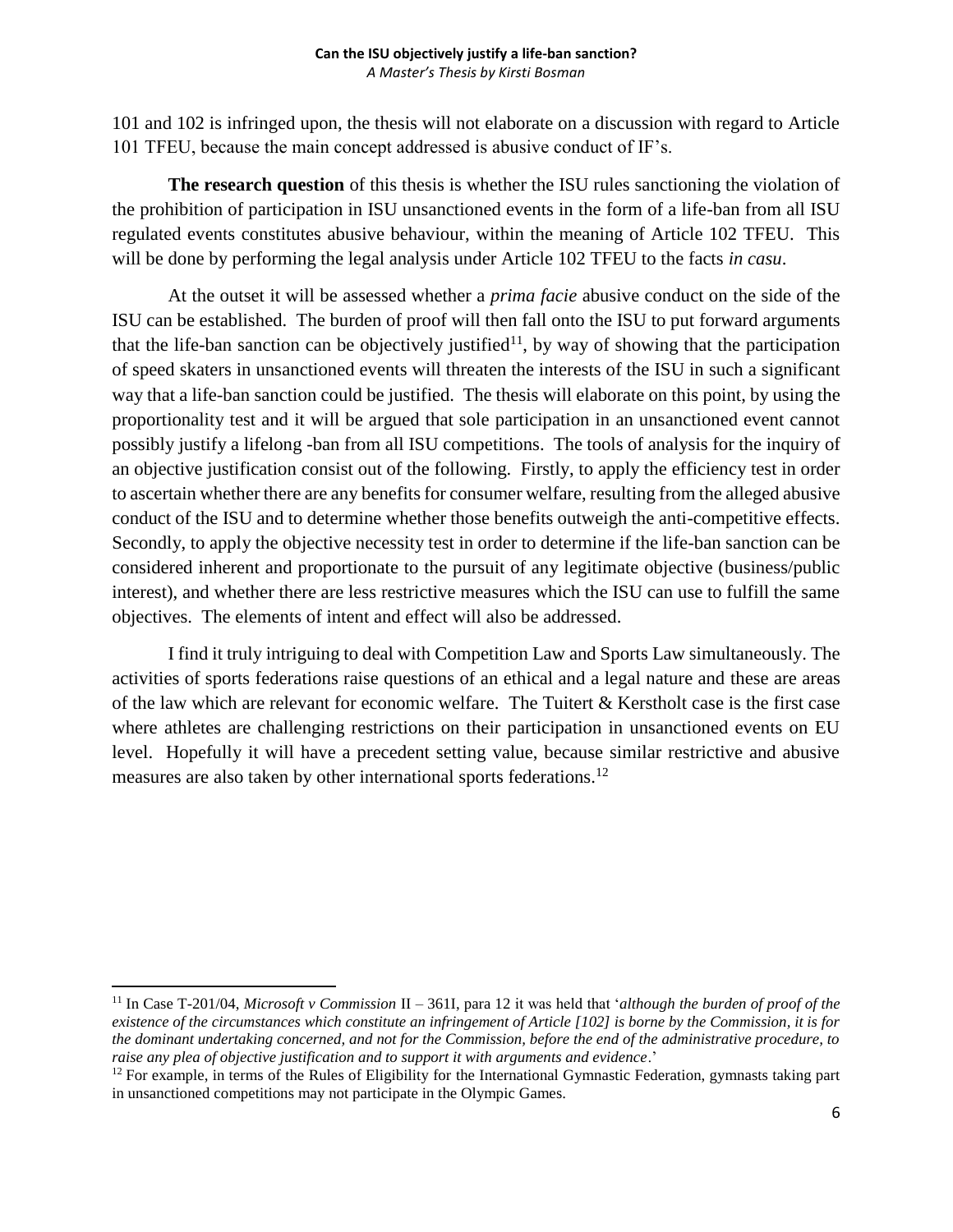# <span id="page-7-0"></span>**CHAPTER 2: MARK TUITERT & NIELS KERSTHOLT v INTERNATIONAL SKATING UNION**

## <span id="page-7-1"></span>**2.1 Background briefing of the Cornerstone case**

Ice Derby International, a private entity originally formed in 2006, planned to organise international speed skating events, where speed skaters compete in cities in grand prix style while spectators can bet on the outcome of the races.<sup>13</sup> In 2011, Ice Derby International informed the ISU of its intentions to start organising international speed skating events in this fashion. The intentions of Ice Derby International to launch annual international speed skating events without the endorsement of the ISU, and the fact that the competition was to be conducted in a way not in line with the rules of the  $ISU<sup>14</sup>$ , was an instigator for the ISU to amend its Code of Ethics. The ISU issued a revised Code of Ethics, in 2012, stating that speed skaters should '*refrain from participating in all forms of betting or support for betting or gambling related to any event/activity under the jurisdiction of the ISU'.* 

In 2013, Ice Derby International secured a contract with the United Arab Emirates Ice Sport Federation<sup>15</sup> to organise an annual speed skating competition in Dubai, and the first competition, Dubai Ice Derby Grand Prix Exhibition, were to take place in May 2014. Given that Dubai was awarded the organisation of the World Expo in 2020, the idea was that this annual event would be a part of the programme leading up to the World Expo as from 2014. The organisers of this event clarified that, since betting activities are strictly prohibited in Dubai, there would be no on-site betting activities during the intended event in Dubai.<sup>16</sup> However, the betting component is the foundation for the creation of Ice Derby International, and the source of significant prize money to be won by speed skaters. Thus, when the Ice Derby event takes place in a country where betting activities are not prohibited, on-site betting indeed takes place. Hence, having regard to the 2011 revised Code of Ethics, the ISU issued a statement<sup>17</sup> in 2014 stating that it will not endorse any competitions intended to be organised by Ice Derby International, due to the fact that these events are '*possibly being closely connected to betting*.' In clause 4(h) and (p) of the Code of Ethics of

<sup>&</sup>lt;sup>13</sup> Jared S Hopkins, 'Is the world ready for Ice Derby? Promoters want to find out' Los Angeles Times (Los Angeles, 30 January 2014) [<http://articles.latimes.com/2014/jan/30/sports/la-sp-sochi-ice-derby-20140131>](http://articles.latimes.com/2014/jan/30/sports/la-sp-sochi-ice-derby-20140131) accessed on 17 April 2015.

<sup>&</sup>lt;sup>14</sup> As will be seen, the fact that Ice Derby International organises events that are related to betting activities, the manner in which the competitions are conducted is not in line with the ISU rules. Moreover, the mere fact that betting activities are involved goes against the ISU rules.

<sup>&</sup>lt;sup>15</sup> A provisional Member of the ISU: an organisation not meeting all the requirements for Membership, but accepted as a Member by the ISU for a certain period of time. Article 1 of the ISU Constitution and General Regulations as accepted by the 55th Ordinary Congress, June 2014.

<sup>&</sup>lt;sup>16</sup> Ben Van Rompuy, 'Dutch Speed Skating Duo Files EU Antitrust Complaint Against the International Skating Union' TMC ASSER Instituut (19 November 2014) <http://www.lawinsport.com/articles/item/dutch-speed-skating-duofiles-eu-antitrust-complaint-against-the-international-skating-union> accessed on 3 March 2015.

<sup>&</sup>lt;sup>17</sup> ISU Communication No. 1853.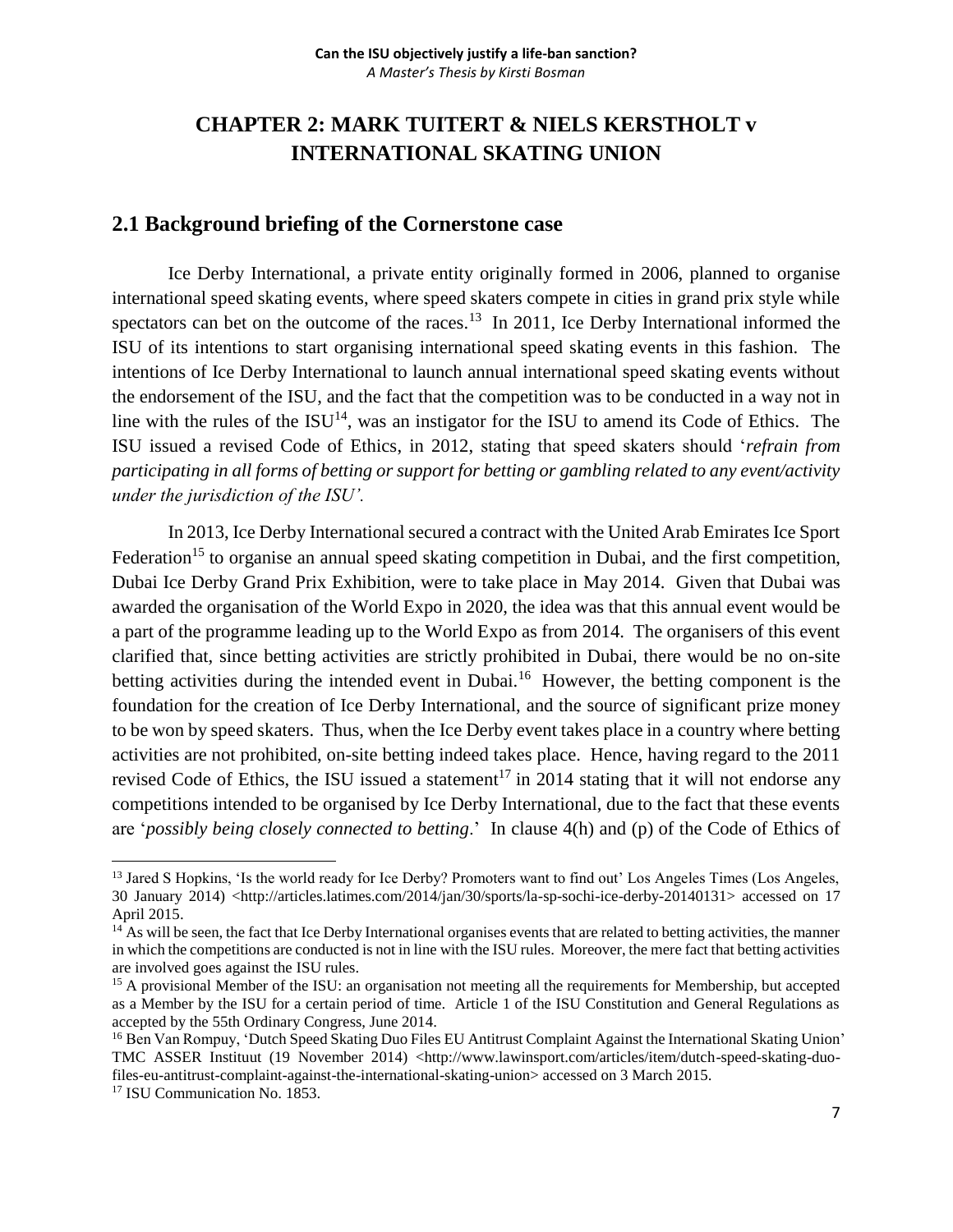the ISU  $18$  the commitments of the skaters regarding participation in betting activities and suspension are addressed, and reads that *'the ISU may suspend a skater for a definite period or forever exclude him/her from all ISU events and activities by a violation of this Code'.* 

In the same statement the ISU also pointed out, as a reminder of its General Regulations<sup>19</sup> that '*participation in any international ice skating competition not sanctioned by the ISU will result in loss of eligibility of the participants*.' According to Rule 102(2) of the ISU General Regulations<sup>20</sup> the sanction faced by skaters for participating in events not authorized by the ISU, whether they are linked to betting activities or not, is the '*loss of eligible to participate in ISU activities and competitions'.* Moreover, a person who has been declared ineligible or *persona non grata* within the ISU based on the ground of participation in an unsanctioned event cannot be reinstated as an eligible person.

Hence, because of the fact that the sole participation of Tuitert & Kertholt in one of the competitions organised by Ice Derby International would result in an indefinite loss of ISU eligibility of these skaters, these skaters did not participate in this event. Any speed skater would be banned for life from participating in the Winter Olympic Games or any future ISU organised event, putting an end to his/hers sporting career, if such a skater takes part in an unsanctioned event like the Ice Derby.

## <span id="page-8-0"></span>2.1.1 Issues raised

In 2014, Mark Tuitert and Niels Kerstholt lodged a competition law complaint against the ISU alleging that the ISU Eligibility Rules and its enforcement violate Article 101 and 102 TFEU, based on the argument that the sanction of a lifelong ban cannot possibly be considered inherent and proportionate to the pursuit of any legitimate objective<sup>21</sup>. The alleged infringement of the EU Competition Rules is grounded on the reasons that because the ISU is operating as monopoly, it is restricting competition by way of its restrictive rules and disproportionate sanctions. Mark Tuitert said in an interview, the ISU threat is "*out of all proportion, it's about our livelihood, and also*  about promoting our sport in a better way globally.<sup>"22</sup> Their complaint to the EU Commission is focused mainly on the unfairness of the life-ban sanction faced by athletes if they do not comply with ISU Rules. The fact that the ISU chose not to endorse Ice Derby International events should merely be taken into context with all other factors, because the complainants are not requiring that

l

<sup>&</sup>lt;sup>18</sup> ISU Code of Ethics. [<http://static.isu.org/media/117575/1717-isu-code-of-ethics-2011-version.pdf>](http://static.isu.org/media/117575/1717-isu-code-of-ethics-2011-version.pdf) accessed on 17 April 2015.

<sup>&</sup>lt;sup>19</sup> International Skating Union Constitution and General Regulations as accepted by the 55th Ordinary Congress, June 2014, 150.

<sup>20</sup> *Ibid.*

 $21$  Van Rompuy (n 16).

<sup>22</sup> Danielle Rossingh, 'Skater's Lawsuit May End Sports Bodies' Grip on Competition' *BloombergBusines* (3 December 2014) <http://www.bloomberg.com/news/articles/2014-12-02/skater-s-lawsuit-may-end-sports-bodiesgrip-on-competion> accessed on 16 April 2015.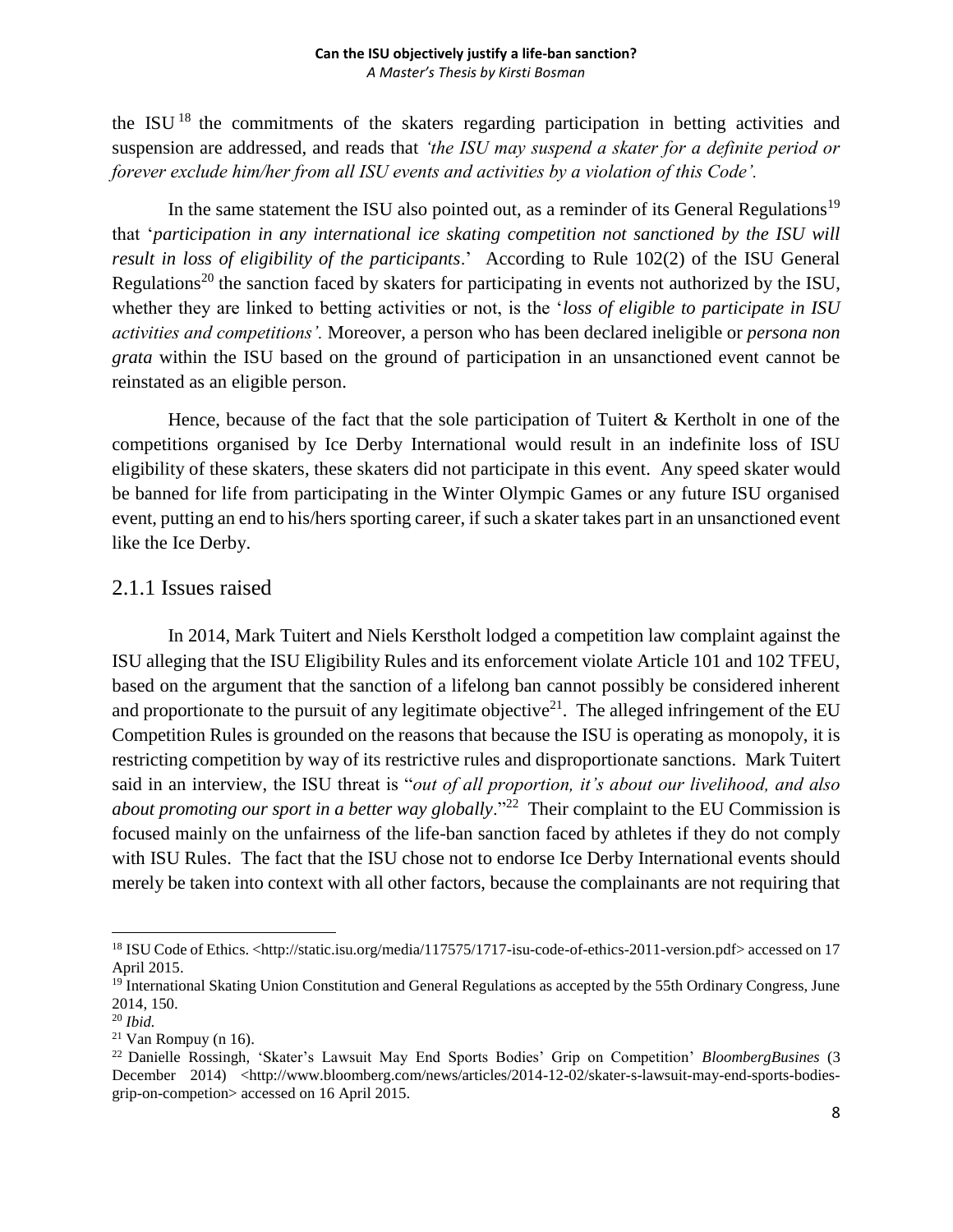this decision by the ISU should be condemned. This thesis is mainly concerned with the alleged abusive practices of the ISU, therefore only focusing on the working of Article 102 TFEU, which condemn abusive practices of dominant undertakings. The alleged abusive conduct looks like exclusionary abuse, due to the barriers of entry the conduct of the ISU is creating. Hence, it should be examined whether Article 102 TFEU is indeed breached by the ISU's conduct, and whether the ISU can objectively justify their alleged abusive conduct.

Forthwith, the legal questions, *in casu,* can be pointed out:

- i) Does the conduct by the ISU, in particular the imposition and enforcement of the lifeban sanction, constitute abusive behaviour, breaching Article 102 TFEU?
- ii) Can the ISU prove that there is an objective justification for this behaviour?

## <span id="page-9-1"></span><span id="page-9-0"></span>**2.2 Legal Framework**

i) EU Competition Rules

If the conduct of an undertaking is affecting trade between Member States because of anticompetitive effects on the relevant market, this might causes a restriction or distortion to competition.<sup>23</sup> EU Competition Rules are in place to protect the competitive process on a particular market in order to maximize consumer welfare, and these rules apply to undertakings who engage in economic activity. Even though sports governing bodies play an important noneconomic regulatory function, they also regulate the commercial matters,  $24$  therefore the link between EU Competition Rules and the regulation of regulatory aspects of sport.<sup>25</sup> Regulatory activities of sports federations comply with EU competition rules if they pursuit a legitimate objective, and its restrictive effects are inherent to that objective and proportionate to it.<sup>26</sup> EU Competition Rules prohibit the conduct of undertakings which deprive market entry and hinder competition on the market, and *in casu* it needs to be analysed whether the Eligibility Rules of ISU deprive consumers from the benefits which would follow from undistorted competitive market for speed skating.

l <sup>23</sup> Whish and Bailey (n 5) 1.

<sup>&</sup>lt;sup>24</sup> T.M.C. ASSER Instituut, 'Working Paper on Professional Sport in the Internal Market' (2005) DG Internal Policies of the Union, 16. See Case C-415/93 *URBSF v Bosman*, [1995] ECR I-4921, para 73 and Case T-193/02 *Laurent Piau v Commission* [2005] ECR I-209, [2005] 5 CMLR 42.

<sup>25</sup> Ben Van Rompuy. 'Sport and EU Competition Law: New developments and unfinished business.' *(The ASSER International Sports Law Blog, 22 May 2015)* <http://www.asser.nl/SportsLaw/Blog/post/sport-and-eu-competitionlaw-new-developments-and-unfinished-business-by-ben-van-rompuy> accessed on 8 July 2015.

<sup>&</sup>lt;sup>26</sup> Oliver Budzinski, 'The Institutional Framework for Doing Sports Business: Principles of EU Competition Policy in Sports Markets' (2003) Working Paper Series 11/2003. 3.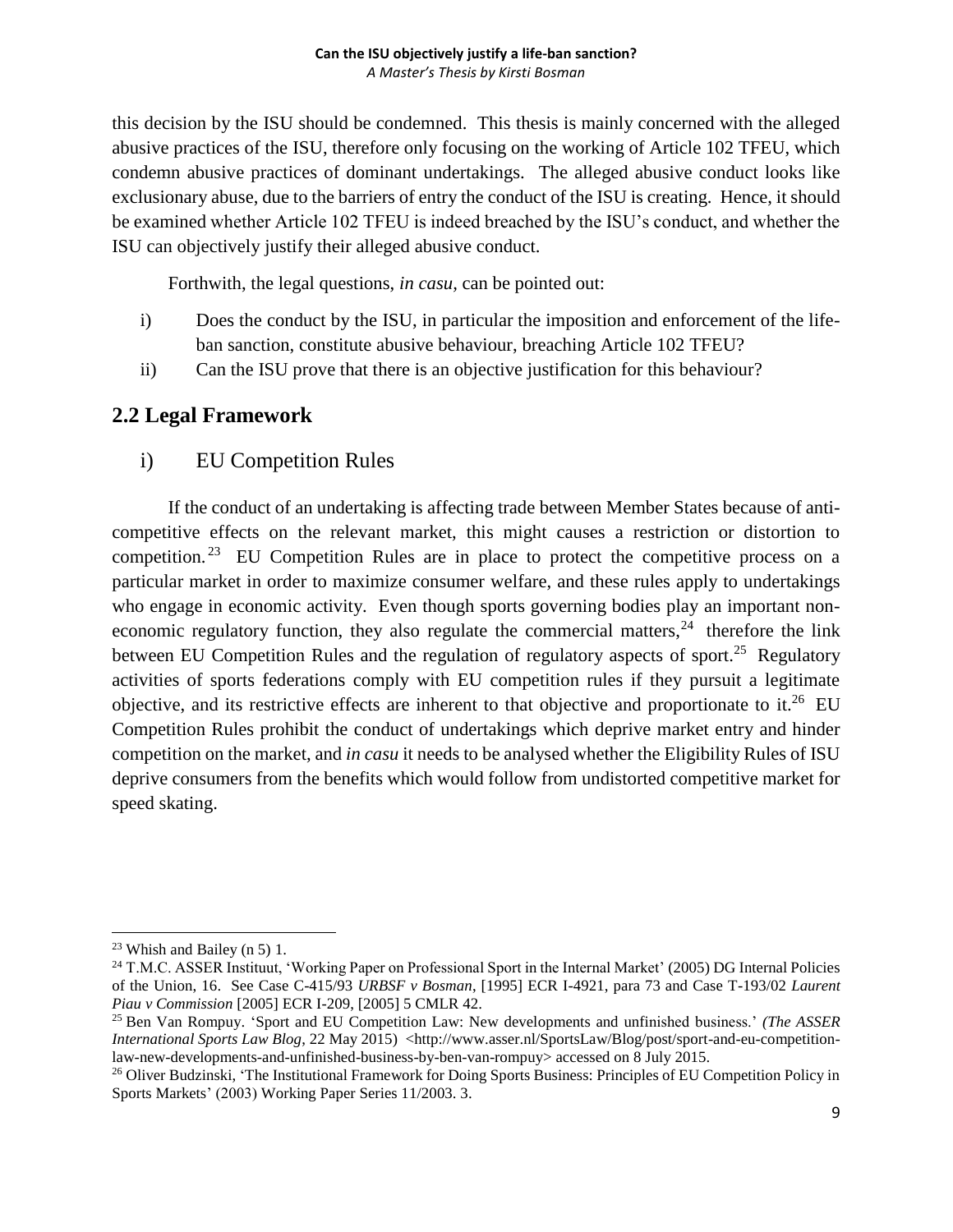## <span id="page-10-0"></span>ii) Article 102 TFEU

In order to establish if Article 102 TFEU is breached, the wording of this article should first be applied to the circumstances to see if Article 102 TFEU is indeed applicable. Article 102 TFEU prohibits the abuse of a dominant position of an undertaking on the internal market, insofar it may affect trade between Member States. Hence, in the abuse assessment in section 3 the relevant market will be defined, it will be determined whether the ISU is an undertaking bearing a dominant position in this relevant market, whether its conduct has anti-competitive effects thus constituting an abusive behaviour. The sports sector differs significantly from other, industries<sup>27</sup>, and cases on abuse of dominance generally have their own set of facts. This adds complexities in defining abusive conduct. Moreover, there is no all-encompassing definition of what is meant by abusive conduct by a dominant undertaking. $^{28}$ 

Nevertheless, when a sports federation is dominant in a relevant market due to its economic strength and it is affecting the competitive process, ultimately harming consumer welfare, the conduct falls within the ambit of Article 102 TFEU. Conduct of the ISU can, however, only be deemed abusive if it has the effect of distorting competition on the market, therefore harming consumer welfare *and* cannot be objectively justified. Hence, after *prima facie* abuse on the side of the ISU is established, the ISU can put forward arguments to counter the allegations of abuse. Subsequently, an assessment will follow whether or not the seemingly abusive conduct of the ISU can be objectively justified. Only then can a finding of abuse be made.

Because the Commission can only make a finding of abuse by a dominant undertaking, after finding that arguments in support of objective justifications cannot prevail,<sup>29</sup> Van der Vijver suggests correctly that the term 'plea' instead of 'defence' should rather be used $30$ .

### <span id="page-10-1"></span>iii) Objective Justification

EU Courts and the Commission both acknowledge that if alleged abusive conduct can be objectively justified, *prima facie* abuse does not violate Article 102 TFEU.<sup>31</sup> However, there are difficulties, complexities and different opinions regarding the working of the notion objective justification, because Article 102 TFEU does not deploy *per se* illegality.<sup>32</sup> Nevertheless, although abusive behaviour under Article 102 TFEU lacks a list of exemptions, like the block exemptions

 $\overline{a}$ <sup>27</sup> *Ibid* 2.

 $28$  Whish and Bailey (n 5) 197.

<sup>&</sup>lt;sup>29</sup> Council Regulation (EC) No  $1/2003$  of 16 December 2002 on the implementation of the rules on competition laid down in Article [101] and [102] of the Treaty [2003] OJ L1/1.

<sup>&</sup>lt;sup>30</sup> Tjarda van der Vijver, 'Objective Justification and Article 102 TFEU' [2012] 35(1) Kluwer Law International. World Competition 55-76, 62.

 $31$  Whish and Bailey (n 5) 210-211.

<sup>32</sup> Van der Vijver (n 30) 70.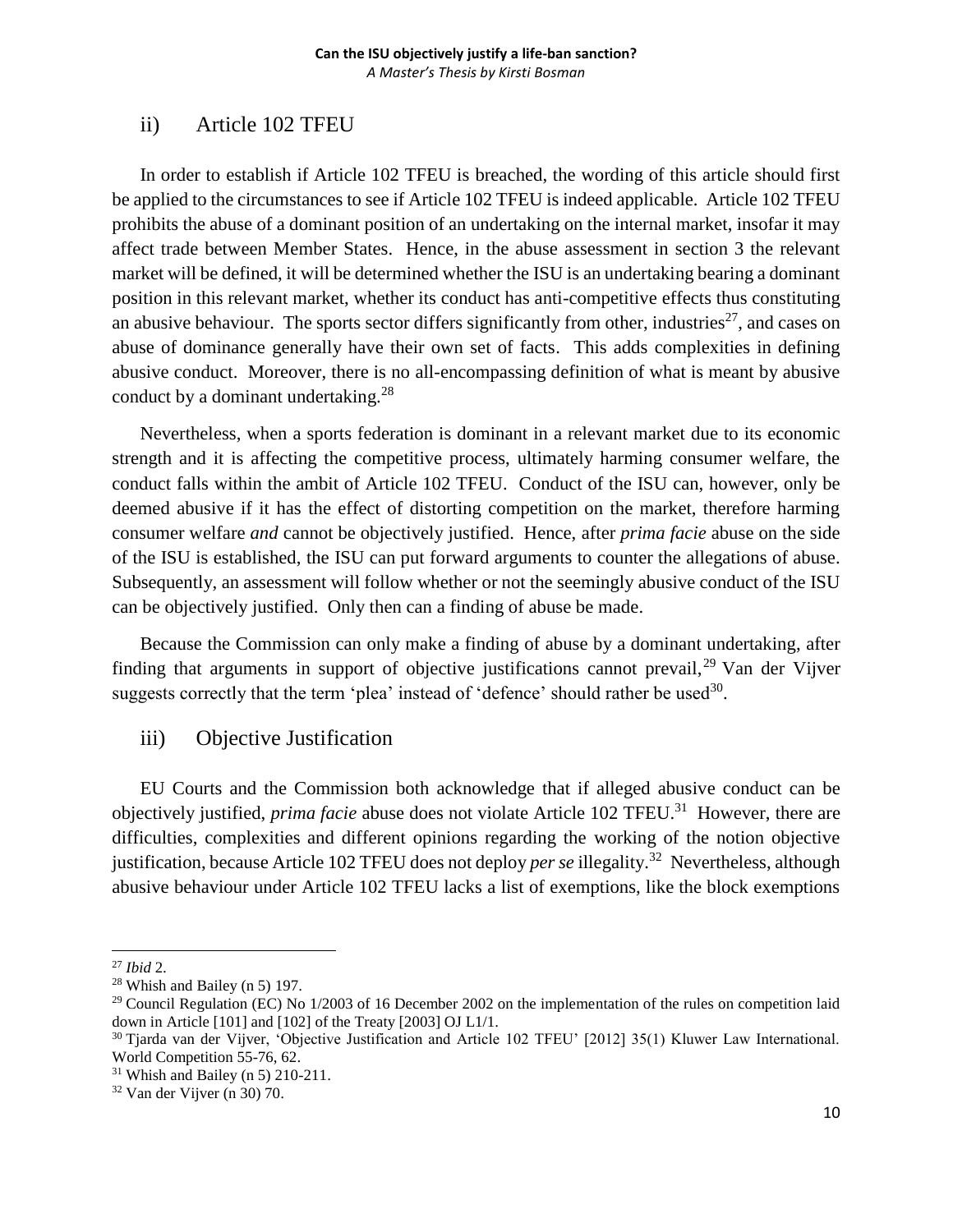in Article 101(3) or an efficiency test with regard to EU merger control,<sup>33</sup> the Commission uses these efficiency considerations for the working of 'objective justification'.<sup>34</sup> It was held in *Continental Can<sup>35</sup>* that Article 101 TFEU and Article 102 TFEU cannot be interpreted in such a way that they contradict each other.<sup>36</sup>

In brief, 'objective justification' means the juxtaposing of two colliding interests and determining which one is worthier of protection.<sup>37</sup> In casu, these colliding interests could be the interests of the consumers to have access to the benefits which would follow from undistorted competitive market for speed skating, on the one hand, and the interests of the ISU to protect its commercial interest on the relevant market.

According to the Commission's *Guidance on Article 102 Enforcement Priorities to abusive exclusionary conduct by dominant undertakings, <sup>38</sup>* an undertaking's alleged abusive behaviour can be justified, if it can prove that its behaviour is 'objectively necessary' or 'produces substantial efficiencies' which outweigh the particular anti-competitive effects on consumers.<sup>39</sup> However, by merely referring to 'objective necessity' and 'efficiencies' in its 2008 *Guidance* paper, the Commission's approach is quite narrow, in fact.<sup>40</sup> The former requires that the conduct concerned benefits consumers and it entails a proportionality test to see if the exclusionary effect goes beyond what is necessary to attain those advantages for the consumers or not. Moreover, paragraph 29 reads that 'the question of whether conduct is objectively necessary and proportionate must be determined on the basis of factors external to the dominant undertaking', <sup>41</sup> implying that the justification can only function by way of *force majeure<sup>42</sup>*, thus factors from outside forcing an undertaking to act in a way that might be detrimental to consumer welfare. This would mean that a dominant undertaking cannot rely on the legitimate business behaviour justification, because here it is typically internal factors that are forcing the undertaking to act in an exclusionary way. This contradicts with case law, since several legitimate business behaviour justifications have indeed been used in court, either to protect commercial interests of an undertaking<sup>43</sup> or an instance

<sup>33</sup> Whish and Bailey (n 5) 212.

<sup>34</sup> Paul-John Loewental, 'The Defence of 'Objective Justification' in the Application of Article 82 *EC*' [2005] 28(4) Kluwer Law International, 455-477, 460.

<sup>35</sup> Case 7/72 *Continental Can v Commission* [1973] ECR 215, [1973] CMLR 199, para 25.

<sup>36</sup> Van der Vijver (n 30) 57.

<sup>&</sup>lt;sup>37</sup> Ekaterina Rousseva, 'The Concept of 'Objective Justification' of an Abuse of a Dominant Position: Can it help to modernise the Analysis under Article 82 EC?' [2006] 2(2) Competition Law Review 28-72, 71.

<sup>38</sup> *Guidance on the Commission's Enforcement Priorities in Applying Article 102 TFEU to Abusive Exclusionary Conduct by Dominant Undertakings* OJ [2009] C45/7, Para 28.

 $39$  Whish and Bailey (n 5) 211.

<sup>40</sup> Van der Vijver (n 30) 63; OJ [2009] C45/7, para 28.

<sup>41</sup> OJ [2009] C45/7, para 29.

<sup>42</sup> Case T-148/89 *Tréfilunion SA v Commission*, [1995] II – 1067.

<sup>43</sup> Case 27/76. United Brands v Commission [1978] ECR 207, para 189.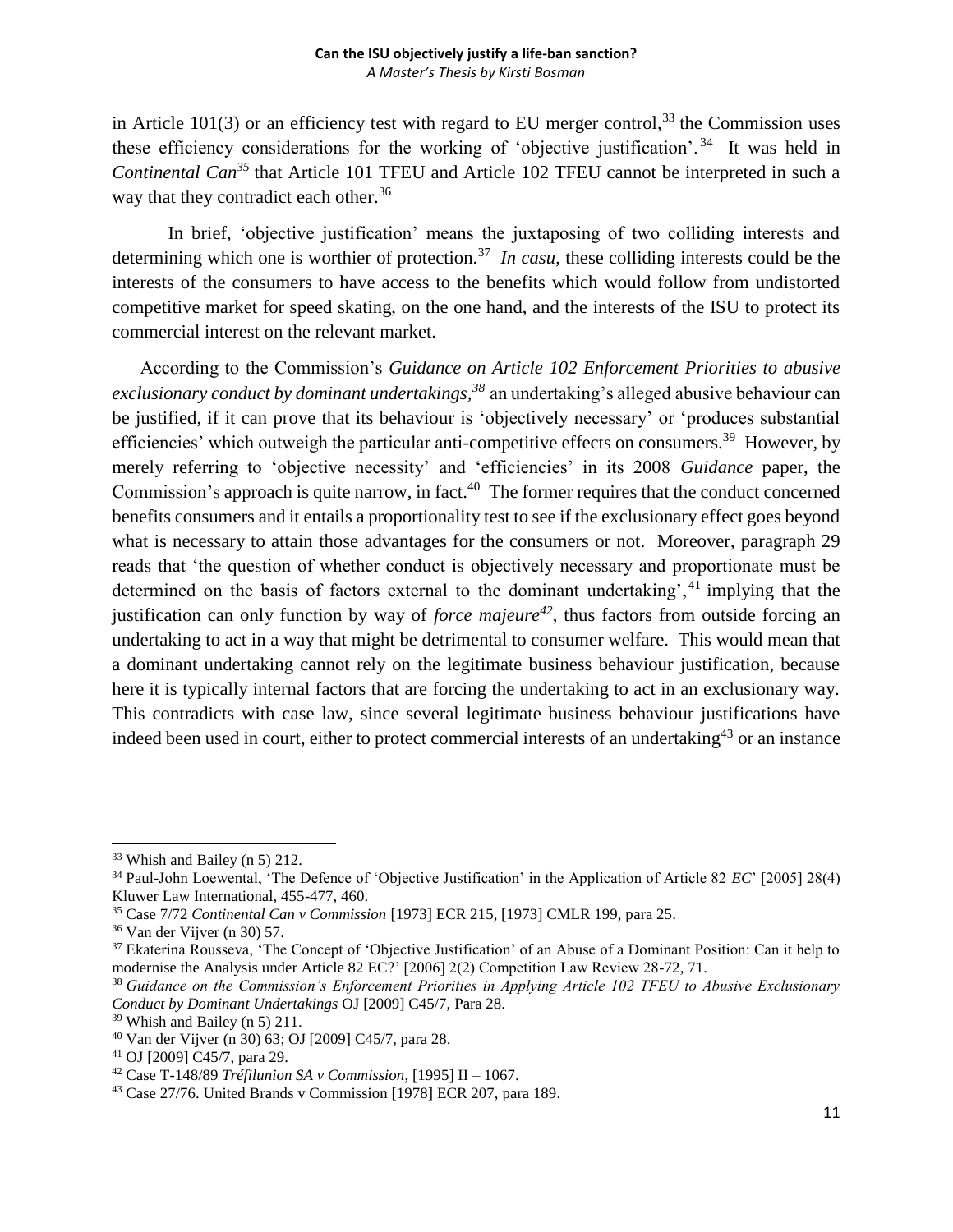of *force majeure.<sup>44</sup>* In order to make a solid assessment of whether or not the speed skaters will be successful with their complaint, all possible objective justifications should be ruled out.

This thesis will show in Chapter four that if the wording 'determined on the basis of factors external to the dominant undertaking' had to be followed, the ISU would most likely not succeed with their plea, because there is in fact no sign of force majeure that is pushing the ISU to impose a life-ban and ultimately foreclose Ice Derby International.

Also the second of the tests provided for by the Commission's *Guidance – the efficiency test*  is very advantageous for the two speed skaters, because the efficiency test entails an outweighing test, not a proportionality test, to see if the *prima facie* abuse has no *net* harm to consumers.<sup>45</sup> The Court thus has to determine whether efficiencies which will benefit consumers, such as innovative products and services, outweigh the life-ban. So the ISU would have to prove, with a sufficient degree of probability, and on the basis of verifiable evidence, that (1) its conduct, is ultimately advantageous advantages for consumers or consumer welfare, (2) there exist no less anticompetitive alternatives to the conduct that are capable of producing the same efficiencies, (3) the likely efficiencies brought about by the conduct outweigh any likely negative effects on competition and consumer welfare in the affected markets, and (4) the conduct does not eliminate effective competition, by removing all or most existing sources of actual or potential competition.<sup>46</sup> This thesis will show in Chapter four that this would be very unlikely for ISU to prove. It actually would be nearly impossible for the ISU to succeed with this plea, because in the Commission's Guidance it is made clear that conduct of undertakings with market power amounting to that of a near-total monopoly, 'can normally not be justified on grounds of efficiency gains.<sup>'47</sup> So if the Commission's *Guidance* was the law, it would be very advantageous for the two speed skaters.

Nevertheless, unfortunate for the complainants at first glance, these justifications as determined by the Commission's Guidance are not the only justifications available. According to Phillip Lowe, DG Competition, and in line with European case law, three types of objective justifications can be identified.<sup>48</sup> First, the argument could be put forward that the alleged abusive conduct by an undertaking constitutes **legitimate business behaviour**. Second, the dominant undertaking could argue that its behaviour served a **legitimate public interest objective**. Third, it could argue that its conduct produced **efficiency gains** that outweigh the anti-competitive effects. Both Loewental and Van der Vijver uses Lowe's model as a guideline to determine whether possible objective justifications exist for dominant undertakings accused of abusive conduct. Lowe's model does not only fall within the framework of EU case law, but its scope is also broad in contradiction with the *Guidance,* making it a very useful tool for the undertakings accused of

<sup>44</sup> Case T-148/89 *Tréfilunion SA v Commission*, [1995] II – 1067.

<sup>45</sup> OJ [2009] C45/7, Para 30.

<sup>46</sup> OJ [2009] C 45/7, para 30.

<sup>47</sup> *Ibid.*

<sup>&</sup>lt;sup>48</sup> Loewental (n 34) 464; As stated by Director General Lowe of DG Competition at the 30<sup>th</sup> Annual Conference on International Antitrust Law and Policy.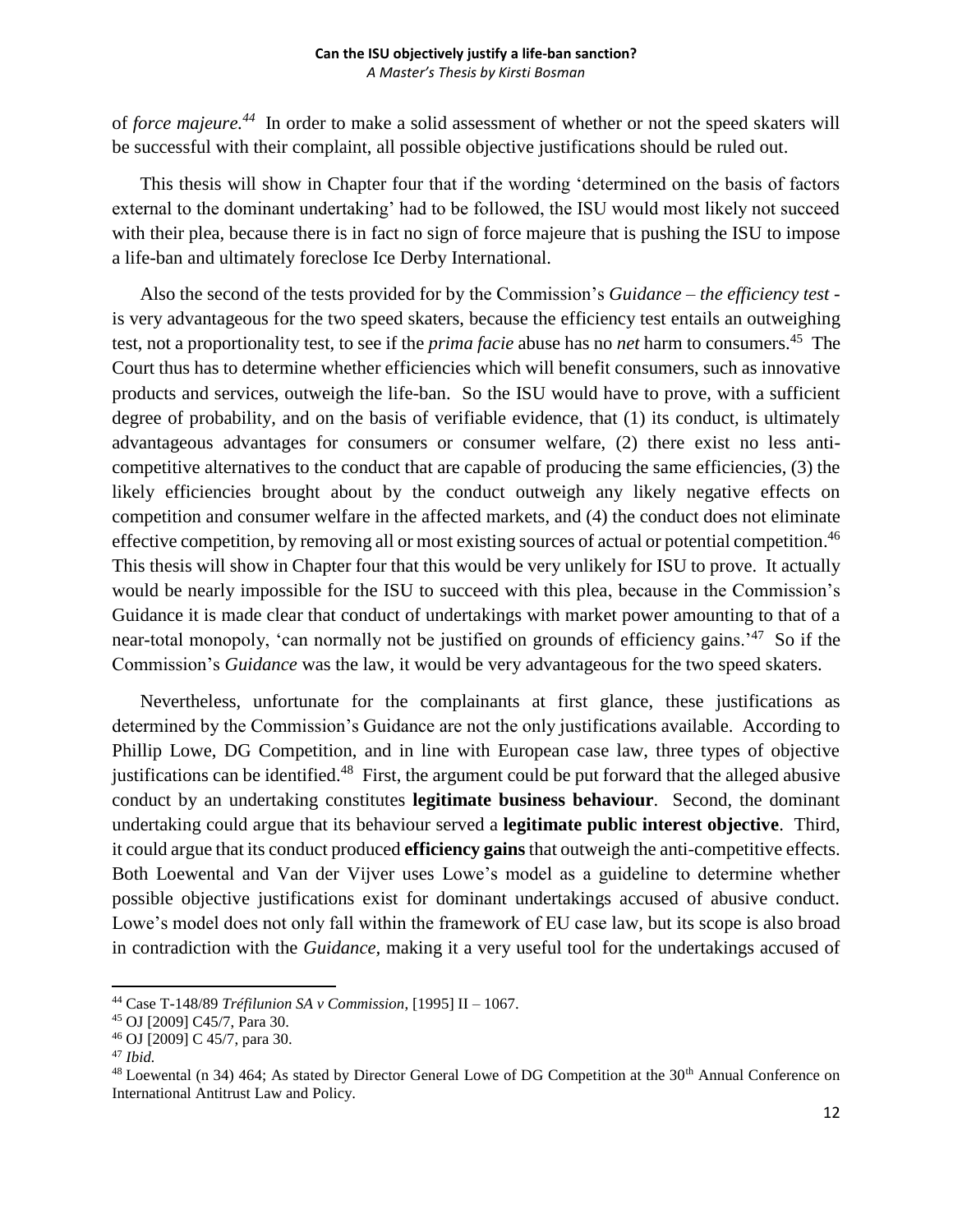abusive conduct. Hence, following the footsteps of Loewental and Van der Vijver, in the objective justification analysis of this thesis, the model of Lowe will be mirrored. Furthermore, Van der Vijver suggests that, depending on the objective justification that the dominant undertaking will put forward, there are four elements to be considered in order to meet the desired requirements of the particular objective justification. These relevant elements are namely; intent, proportionality, necessity and effect.<sup>49</sup>

The previous paragraphs have already suggested that this thesis will show the unlikeliness of success of both the efficiency plea and legitimate public interest plea. As a result, we now only have to deal with the legitimate business behaviour plea<sup>50</sup>. For the analysis of this justification and *in casu*, the elements of proportionality and necessity, deserves the most attention.

## <span id="page-13-0"></span>**2.3 The incentives and** *rationale*

<span id="page-13-1"></span>(i) Why do the speed skater have an interest to participate in events not authorized by the ISU?

Although the complaint is mainly focused on the abuse of the ISU's dominant position, because of the disproportionate life-ban sanction imposed, and not because of the decision by the ISU not to endorse the Ice Derby events, it is imperative to look at the interests of speed skaters in participating in ISU unendorsed events. Only then can we fully understand the impact that the life-ban sanction will have on the speed skaters, and ultimately consumer welfare.

The ISU, being the IOC recognized IF for the organisation of international speed skating events, not only administers speed skating at world level, but also determines when and how competitions take place and the amount of prize money to be won. The speed skating season of the ISU is generally between November and March and consists typically out of  $21<sup>51</sup>$  international speed skating events. According to the ISU's *Communication on Prize Money* for the season of  $2014/15^{52}$ , the prize money to be won by speed skaters, after the respective ISU Member deducts ten per cent of the prize money, are as follows: At the World All Round Speed Skating Championship, the winner will win \$20,000, the runner up \$12,000, and the second runner up \$8,000. The prize money decrease naturally down until the last place. Another indication of price money amounts to be won is the European Speed Skating Championships where, also in the same

<sup>49</sup> Van der Vijver (n 30) 69.

<sup>&</sup>lt;sup>50</sup> It should be noted that the objective justifications described by the Commission are objective necessity and the efficiency test. Lowe's model mirrors the Commission's test in the Guidance – the only slight difference is that Lowe added the legitimate business behaviour plea, because objective necessity entails mostly factors from outside the undertakings control, like health. Whereas the legitimate business behaviour objective plea entail factors form inside the undertaking. Nevertheless the addition by Lowe is small and has also been used in Courts.

 $51$  Thirteen long track and eight short track. <http://www.isu.org/en/news-and-events/calendar-of-events> accessed 21 July 2015.

<sup>52</sup> International Skating Union Communication No. 1924 Prize Money ISU Championships (This Communication replaces Communication no 1509). 11.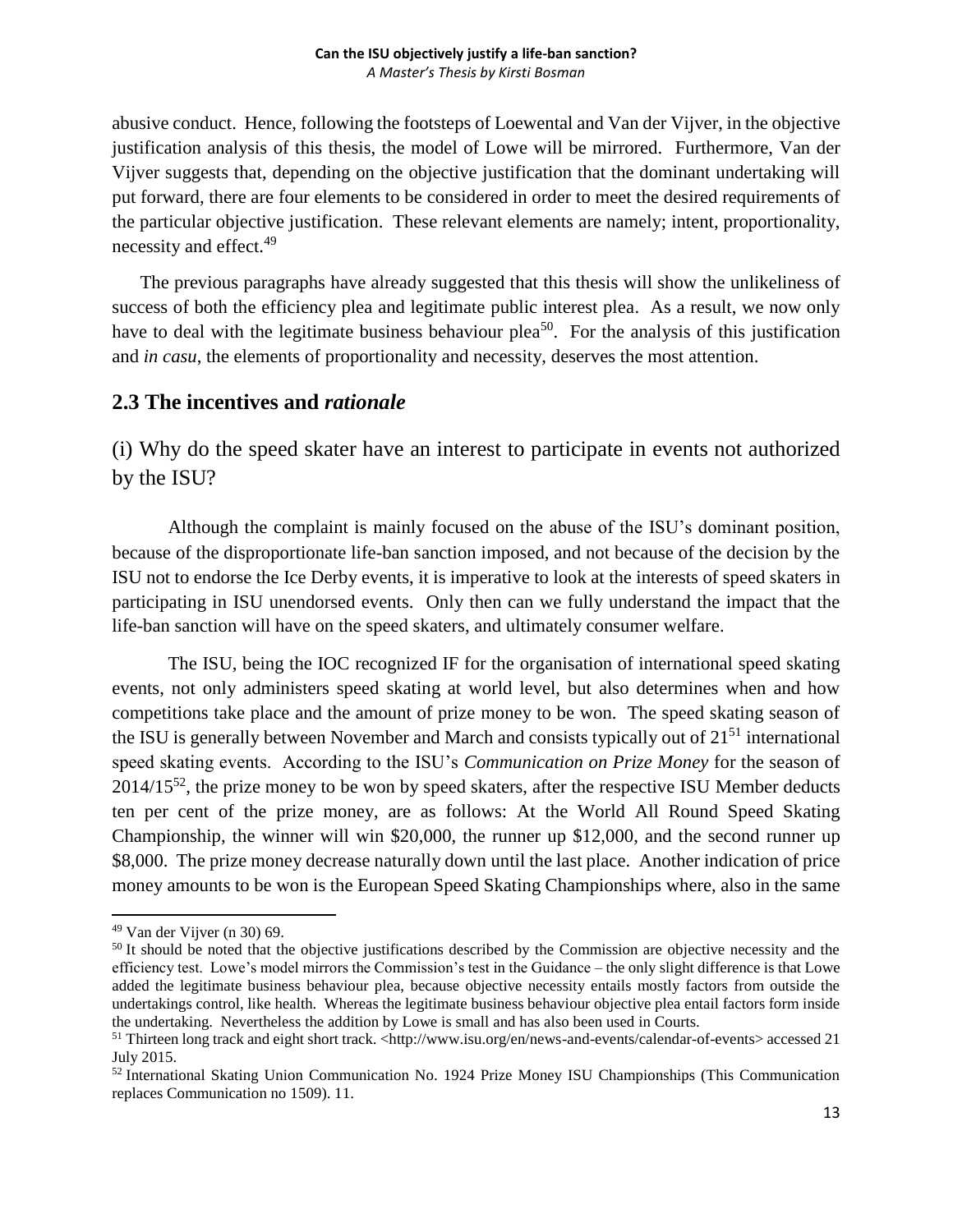fashion as the former example, the winner will win \$5,000, the runner up \$3,000 and the second runner up \$2,000. In comparison with earnings of other sports, such as football where some professional players earn up to \$100,000 per week, the prize money to be won at speed skating events is limited and to receive additional earnings is a legitimate interest of speed skaters. Although speed skaters, in particular Olympic speed skaters, predominately make money through sponsorships or endorsements, these ISU regulated competitions are the 'bread and butter' for them.

However, one cannot reach a conclusion that the earnings of the speed skaters are limited, by simply comparing the prize money to be won by speed skaters with earnings of other athletes in professional sports. This is a very generalized comparison because, the fact that a football player is 'professional' does not necessarily imply that he earns a huge salary, there are clubs and leagues in some countries which are also seen as professional but the players cannot afford to feed themselves, so each case should be dealt with on its own merits. What is certain though is that the low prize money to be won by speed skaters is caused by the distorted competition on the market for organisation of speed skating events. Moreover, should it happen that the speed skaters were excluded from ISU competitions, the option of receiving a sponsorship or endorsement would also not be available anymore. Hence, if the speed skaters take part in the Ice Derby event the option of receiving endorsements and sponsorship money via the ISU would not be possible anymore. If the speed skaters do not take part in Ice Derby events, they will indeed receive endorsements and sponsorships because of the strong network of the ISU on the market, however, the prize money will be low because of the distortion of effective competition on the market. Due to the fact that incentives to innovate and improve products and services, on the side of the ISU, will be low in that case. This is thus a lose-lose situation for the speed skaters.

The benchmark for making a living is relative concept because people have different needs and interest, nevertheless in a broad sense to make a living implies that a person earns enough income to support himself and his family, but 'enough income' can have one meaning for A but another meaning for B. However, poverty thresholds can be used as guidelines. For instance, in the Netherlands the socio-cultural planning office puts the poverty line at  $\epsilon$ 1,040 a month for a single person.<sup>53</sup> In the unlikely event of a short-track speed skater, such as Niels Kerstholt, winning all of the ISU sanctioned international competitions in that category during a season, such a skater would earn approximately only \$31,900 for the entire season.<sup>54</sup> It is highly unlikely for a speed skater to win all the gold medals in a season, and even then, the income would place just above the poverty line. Prize money to be won by a speed skater by this out-of-season single event would be much more than the approximate \$31,900 to be won in an entire season. 'In Dubai the competitors would win minimum of 30,000 euro and a maximum of 100,000 euro at one Ice Derby

l

<sup>53</sup> '1.2 million Dutch households below poverty line, 11% of children are poor', *DutchNews.nl* (Netherlands, 2013)  $\langle$ http://www.dutchnews.nl/news/archives/2013/12/12\_million\_dutch\_households\_be/> accessed on 4 Augustus 2015.  $54$  Van Rompuy (n 16).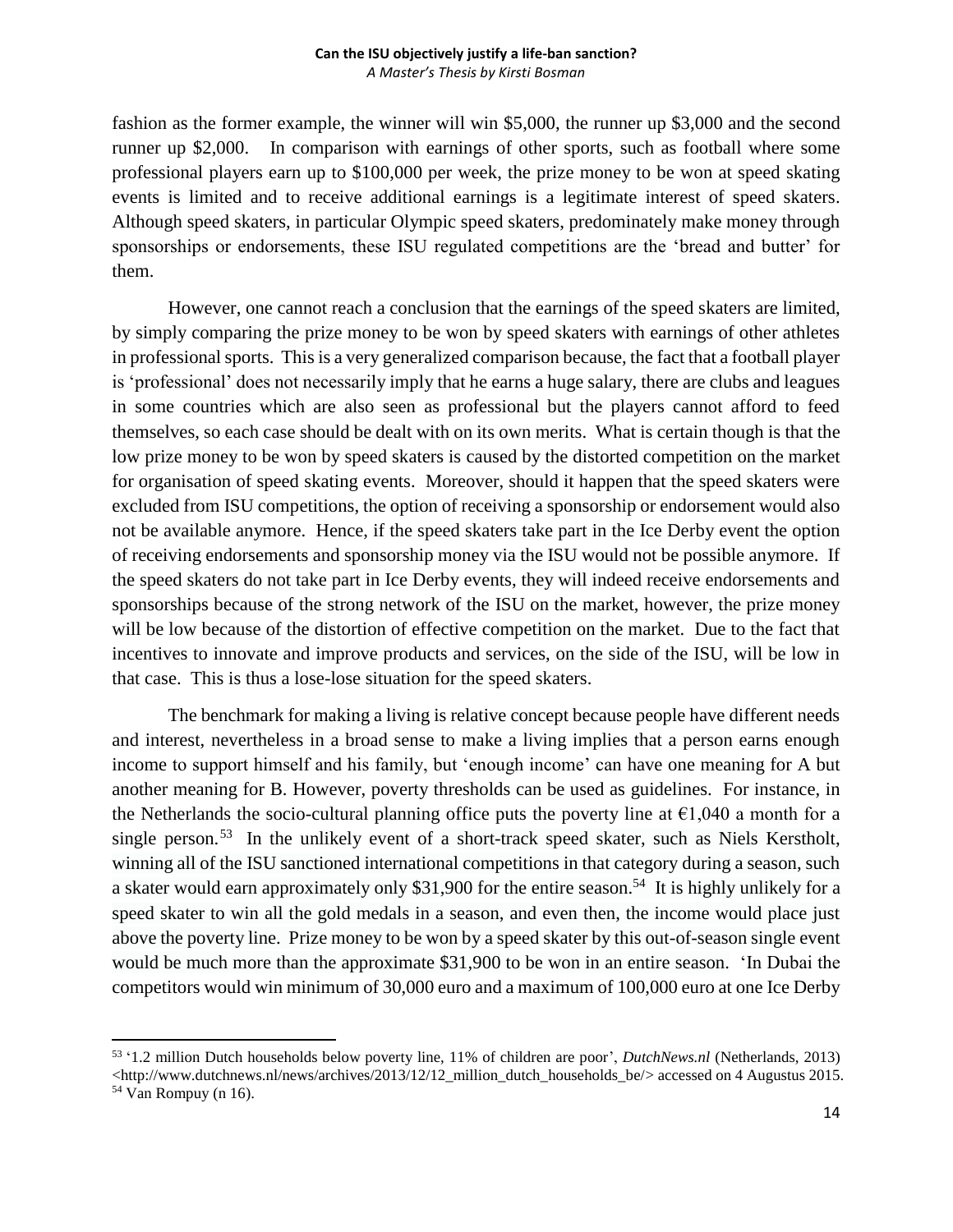event.<sup>55</sup> Ice Derby promoters envisioned a speed skating competition where spectators could bet on the outcome of the races, increasing profit and thereby providing elite speed skaters a post-Olympic career.<sup>56</sup>

If these speed skaters cannot 'make a living', how can other, not so prominent speed skaters do it. Thus, although difficult to precisely determine the benchmark for making a living, it is clear that there is a demand for more international speed skating events in addition to those sanctioned by the ISU. The fact that prominent speed skaters, like Tuitert and Kerstholt, are considering to participate in the Ice Derby events somewhat illustrates the demand for more international speed skating events. This shows that competition on the market for the organisation of international speed skating events is constrained. In chapter four it will be assessed whether this limitation can be objectively justified by the ISU.

Sports competitions are by nature unpredictable and there is no certainty that an athlete will be successful in an event, moreover, the number of competitions per year in limited. The competitions offering the highest prize money are typically held annually or even once every four years. When an athlete does indeed win or place, it only makes sense that the prize money should be reasonable in order for athletes to provide for the unpredictable and inconsistent future needs. If this is not the case, speed skaters will naturally opt for alternative ways to make a living and the Ice Derby International was seen by Tuitert and Kertsholt as a competition with an innovative competition format and a way to 'make a living'.

## <span id="page-15-0"></span>(ii) Why the strict regulations on participation and betting?

It is important to understand the possible motives on the side of the ISU for imposing and enforcing the prohibition against participation of unsanctioned events, in order to establish what the goal is that it is pursuing, and whether such a goal is legitimate and brings about efficiencies. Only then can the question be addressed of whether a life-ban sanction is proportionate with respect to these goals it wishes to achieve.

For an international competition to be defined as an ISU International Competition it must entail the a few characteristics, namely that the competition should be conducted in accordance with the Rules of the ISU and that television and advertising agreements must be authorised by the ISU Director General to avoid conflicts with ISU contracts.<sup>57</sup> It is for this reason why certain competitions cannot be endorsed by the ISU, because certain competitions, for example Ice Derby, are conducted in ways different from the manner in which the ISU organises events. It is this apparent why the ISU would put restrictions on participation of unsanctioned events  $^{58}$ .

 $\overline{a}$ <sup>55</sup> Mark van Driel, 'Schaatsers dagen ISU om wedstrijdmonopolie', *deVolkskrant* (26 June 2014).

<sup>56</sup> Hopkins (n 13).

<sup>57</sup> ISU General Regulations (n 19), rule 107.

<sup>58</sup> Ibid, rule 201.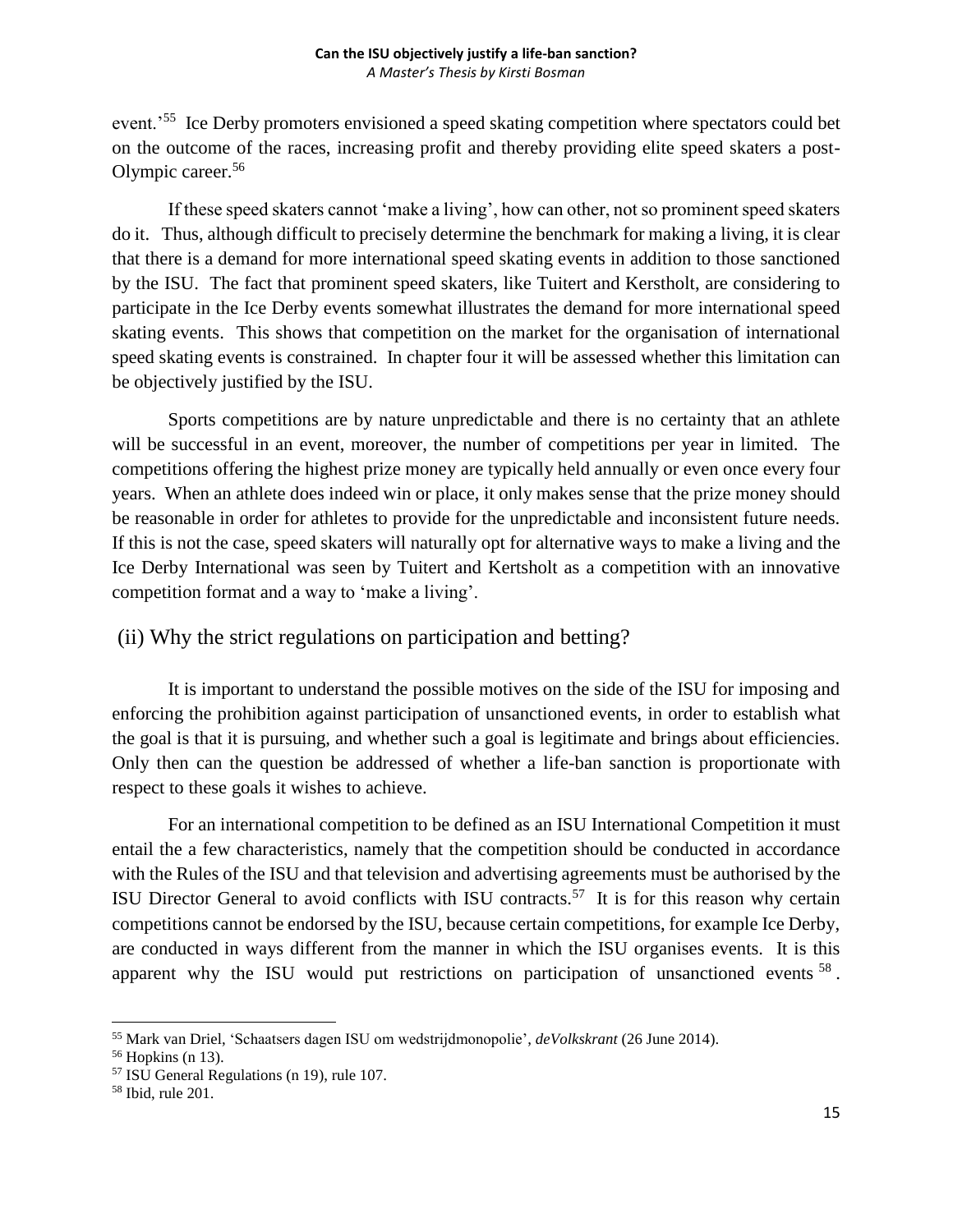Nevertheless, is it really necessary to impose a life-ban sanction in order to discourage participation in these 'different' events? Why does the ISU have such a disapproving attitude towards the participation on other unsanctioned events?

The ISU explicitly states in its Code of Ethics that Members should '*refrain from participating in all forms of betting or support betting or gambling related to any event or activity under the jurisdiction of the ISU*.' The reasons for the ISU not to sanction Ice Derby events, all lead to the betting component. The risks involved in betting related competitions are the main justification for the prohibition of participation on betting related activities.

Most countries consider placing a bet with an unregistered bookmaker as illegal and against the spirit of sports.<sup>59</sup> But, more and more EU countries are engaging in a review of their own gambling legislation due to the absence of EU harmonisation in light of gambling. A national prohibition of certain types of sports bets would make sports events less vulnerable for betting related match fixing, because then this activity can be regulated. However, it will be hard to meet the regulatory, societal and technical challenges related to gambling in the EU if countries are acting individually.

Individual EU countries cannot provide individuals with effective protection with mere national legislation in place, due to the nature of the online environment and the often cross-border dimension of online gambling.<sup>60</sup> Hence, not only is gambling a risky activity on its own with multi-dimensions, but the way it is regulated is also shaky, and in the event of illegal betting, there is also no channel of appeal for a gambler who has lost some money. The risk that betting activities hold in for the sport sector is that betting might harm the integrity of the game and might be the cause of match-fixing or race-fixing. However, according to a study conducted by Van Rompuy, so far, there is no solid link between live or side betting and betting-related match fixing that would justify a prohibition of these bet types.<sup>61</sup> And although some sports, like Keirin racing, have faced scrutiny for race fixing, stricter rules on those sport helped regulate it better. $62$ 

Betting in the sports sector creates commercial and promotional opportunities. In horse racing, gambling is a major part of the sport and in 2008 this sport generated a world-wide market worth around \$115 billion. There are also other successful betting competitions which are helping to make a living for athletes. Keirin racing, as an example, involves cycling races run on loops

<sup>59</sup> Puneet Pal Singh, 'How does illegal sports betting work and what are the fears?'*, BBC News (*Singapore, 19 February 2013).

 $60$  The EP has urged EU Member States to ban live betting, side bets, and betting on youth competitions 'as these have proved to be very vulnerable to match fixing', <http://ec.europa.eu/growth/sectors/gambling/index\_en.htm> accessed on 21 August 2015.

 $<sup>61</sup>$  Ben Van Rompuy, 'The Odds of Match Fixing – Facts & Figures on the integrity risk of certain sports bets' (TMC)</sup> Asser International Sports Law Blog, 2015) 39. This is according to an analysis done by Ben van Rompuy.  $62$  Hopkins (n 13).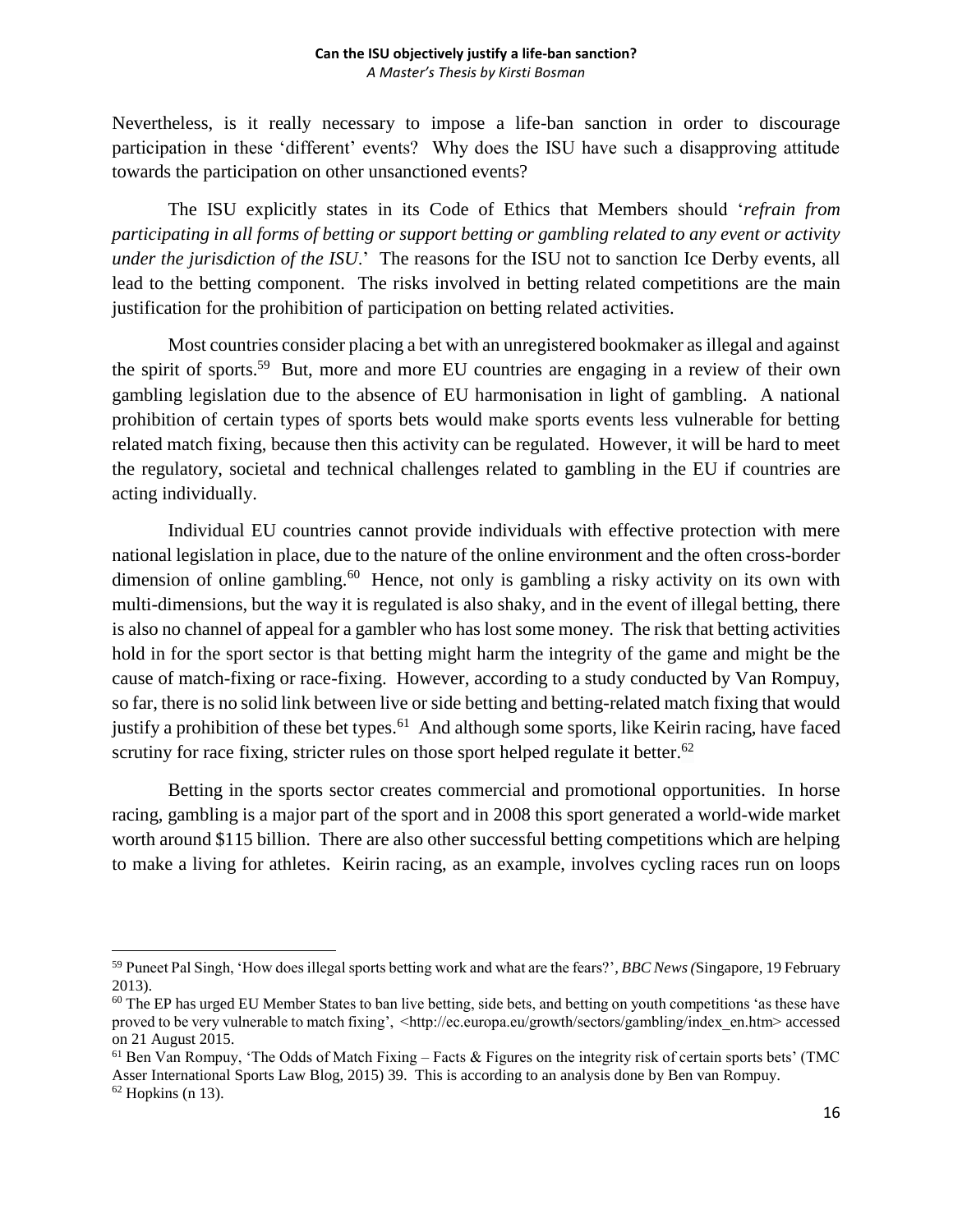where gambling is an essential ingredient to help generate millions so that Japanese cyclists can subsequently make a career out of this into their older years.<sup>63</sup>

French, Hungarian and Polish legislation have now legally recognized a right to consent to bets. Another development, after Sochi, was the Memorandum of Undertakings which was signed by the IOC together with the European Gaming and Betting Association and the European Sports Security Association. The Memorandum will allow ESSA and the EGBA Members to share data with the IOC, if there is any issue related to betting integrity at the Olympic Games or competitions organised by the IFs. $^{64}$  It seems as though there are slow but sure developments in the regulatory area of gambling in sports, and these developments will ultimately help contribute towards clean sport, free from fraudulent and illegal practices.

However, the reluctance of IFs to approve betting related competitions is not only because of the risk of race-fixing which might occur, but also based on integrity and administration reasons. The network effect of the ISU puts it in a position to mold the 'rules of the game' and if it disapproves of betting related activities, it has the power to delete this activity from international speed skating events, organised under its jurisdiction. However, it also bears the power to exclude any potential competitor on the market, if the competitor conducts its practice in a manner different from the ISU's manner. Hence, it can also indirectly delete betting activities from the market caused by competitions not under its jurisdiction.

*In casu*, the ISU can use the betting component of Ice Derby events to try and justify the prohibition on participation, however, what about events not linked to betting activities – why is there a life-ban sanction in place to prohibit speed skaters from participating in unsanctioned events? The ISU can put forward that it is aiming to protect the integrity of speed skating and it wants to maintain one set of rules to ensure safety and fairness of competitions. Nevertheless, this must be done in a way that is reasonable.

Whether reason for the prohibition on participation is in place to ware of betting related activities in speed skating in order to protect the integrity and administrative aspects of the game, or whether it is in place to eliminate potential competitors on the relevant market in order to maintain its dominance, the regulations of the ISU need to fulfill the requirements of competition law. It cannot take the law into its own hands by eliminating potential competitors, due to it network effect.

l <sup>63</sup> *Ibid.*

<sup>&</sup>lt;sup>64</sup> 'The IOC and Sports Betting Operators Strengthen Integrity Ties Ahead of Winter Olympics' (European Gaming & Betting Association official website, 06 February 2014) [<www.egba.eu>](http://www.egba.eu/) accessed on 31 July 2015.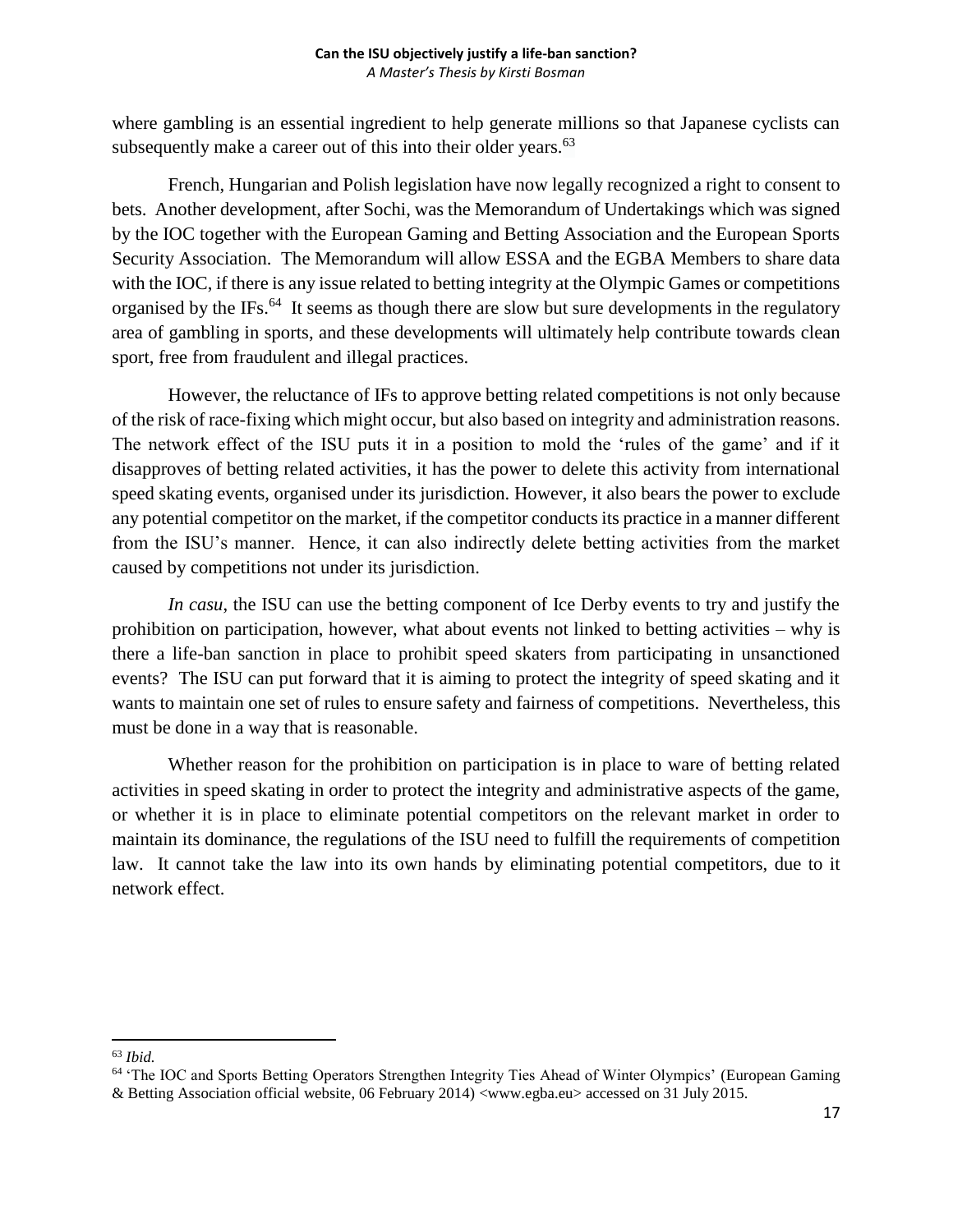## <span id="page-18-0"></span>**2.4 Concluding remarks**

When the conduct of a dominant undertaking in a relevant market affects the competitive process in that market, ultimately harming consumer welfare, the conduct falls within the ambit of Article 102 TFEU. Tuitert and Kerstholt argue that, due to its economic strength on the market for organisation of international speed skating events, the ISU is in a position to impose restrictive measures that are creating barriers to entry, which forecloses the Ice Derby International. These anti-competitive effects on this particular market, has the potential to harm the competitive process, in this market, and ultimately consumer welfare. Moreover, the conduct of the ISU also directly and manifestly effects the interest of the speed skaters.

The purpose of applying the wording of Article 102 TFEU to the case is to determine whether there are indeed anti-competitive effects on the market effecting trade which might lead to harm to the competitive process and consumer welfare. This needs to be done in order to determine whether the conduct of the ISU falls within the ambit of Article 102 TFEU, thus constituting *prima facie* abuse. However, before the Commission can make a finding that the conduct of the ISU is abusive, thus breaching Article 102 TFEU, the ISU must first put forward clear arguments in its defence. Mirroring Lowe's model of objective justifications, the ISU can either argue that its alleged abusive conduct constitutes **legitimate business behaviour**, or it could argue that its behaviour served a **legitimate public interest objective**. An alternative option could be to put forward the argument that its conduct produced **efficiency gains** which outweigh the anti-competitive effects. Hence, after a step by step application of the wording of Article 102 TFEU, which will be done in the next chapter, an analysis will follow, in chapter four, of the possible objective justifications available to the ISU to counter the allegations of abuse.

Given the negative attitude, based on integrity and administration reasons, towards gambling in the sports sector, it can be assumed that the ISU will most probably put forward the argument that its conduct pursues the goal of protecting the integrity and objectivity of international speed skating competitions. Whether the ISU's goal is to protect the integrity of this sports discipline, objectivity or transparency of the regulatory aspects, or its own commercial interests, the ISU will have to prove that the life-ban sanction is inherent and proportionate to the pursuit of this objective.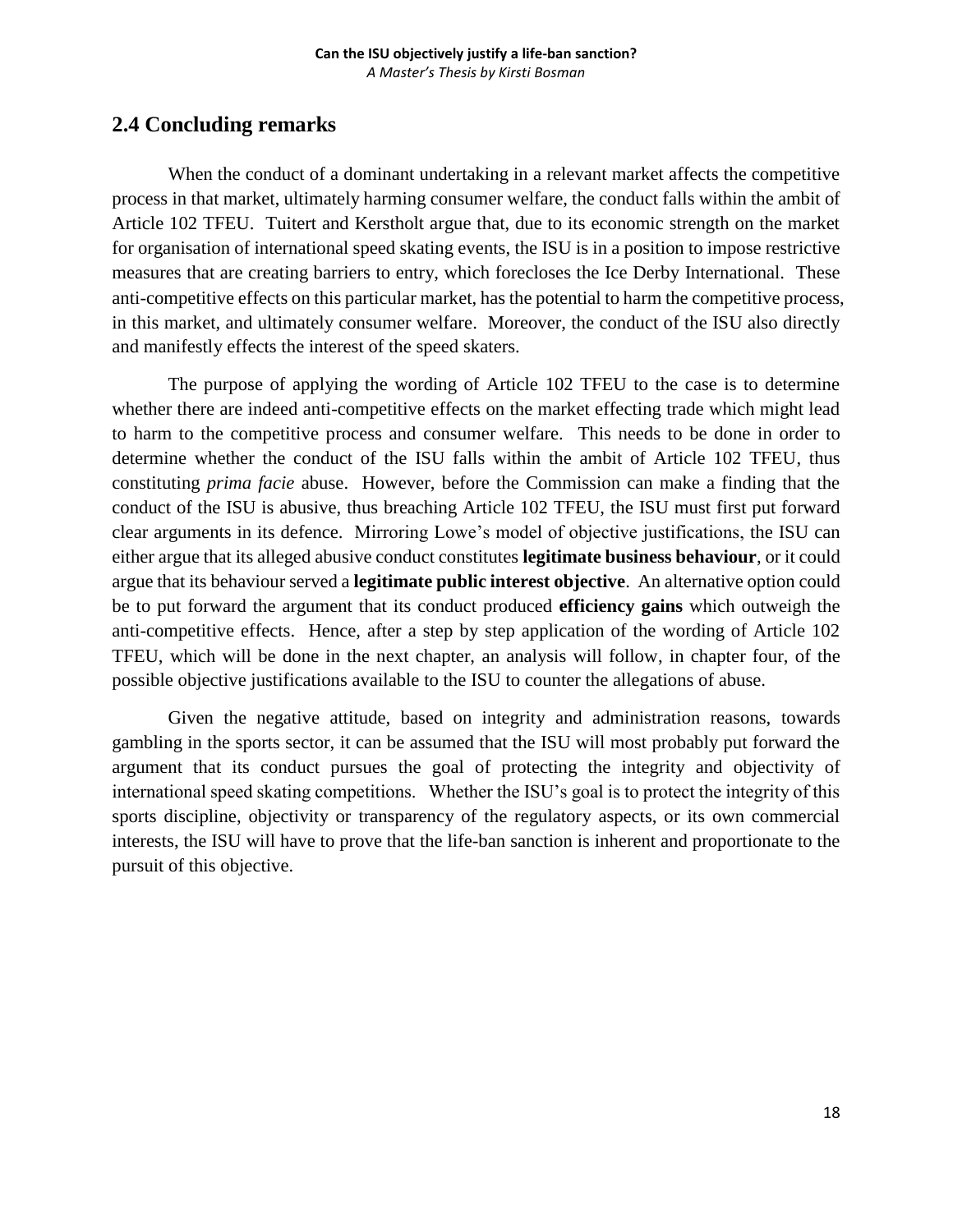## <span id="page-19-0"></span>**CHAPTER 3: THE APPLICATION OF ARTICLE 102 TO THE BEHAVIOUR OF THE ISU**

## <span id="page-19-1"></span>**3.1. Article 102 TFEU**

Article 102 TFEU prohibits the **abuse** of a **dominant position** of an **undertaking** on the internal **market**, insofar it may **affect trade** between Member States.

## <span id="page-19-2"></span>3.1.1 Is the ISU an undertaking

For the EU competition rules to apply to the case at hand, it must first and foremost be established whether the ISU can be defined as an undertaking under EU competition rules, since Article 102 TFEU only applies cases of abusive conduct committed by dominant undertakings<sup>65</sup>. An entity can be defined as an undertaking if the entity engages in an economic activity<sup>66</sup>, regardless of the legal status of the entity, the way it is financed*<sup>67</sup>* or whether the entity has profitmaking intentions or not.<sup>68</sup> The ISU, being the non-governmental governing body for speed skating and figure skating, also administers, regulates and promotes these sports globally, by making the 'rules of the game' and also by conducting activities like selling broadcasting rights, organising competitions, merchandising and advertising by means of sponsorship. The consumers consist out of *inter alia* the skaters, the fans and also other entities like broadcasting companies, sponsors and buuyers of products produced by the ISU.

If the *activities* of the ISU were of pure sporting interest, the activities would not be subject to EU law. $^{69}$  The ISU offers goods and services in the form of 'sporting entertainment' to its consumers 'against payment stemming from admission fees, sponsorships, advertising, merchandising and television broadcasting rights licenses<sup> $70$ </sup>. The ISU thus engages in economic activity by offering goods and services on the market of, among others, the organisation of

<sup>65</sup> Whish and Bailey (n 5) 83.

<sup>66</sup> In line with Cases C-180/98 *Pavlov* etc [2000] ECR I-6451, [2001] 4 CMLR 30, para 75, economic activity can be defined as '*any activity consisting in offering goods or services on a given market*'.

<sup>67</sup> Case C-41/90 *Höfner and Elser v Macrotron GmbH* [1991] ECR I-1979, [1993] 4 CMLR 306, para 21.

<sup>&</sup>lt;sup>68</sup> The Commission pointed out in 2.4.2 in its staff working document annexed to the 2007 White Paper on sport that, regarding the application of EU competition law, non-profit organisations are subject to it if they operate as undertakings because they engage in economic activities by offering goods and services in the common market. Activities of non-profit (sport) organisations are usually undertaken without any profit-making intention or dimension, however, due to the decrease in the amount of donations and government funds and in order to survive, the majority of non-profit sport organisations need to raise revenues from some kind of commercial activity, for instance sponsorships, advertisements and merchandising. Therefore, whether there is profit-making intention or not, most sport associations pursue economic activities in any event.

<sup>69</sup> Case 36/74 *Walrave & Koch v Association Union Cycliste Internationale* [1974] ECR. 1405.

<sup>70</sup> Case COMP/37 806: *ENIC/ UEFA*, para 25.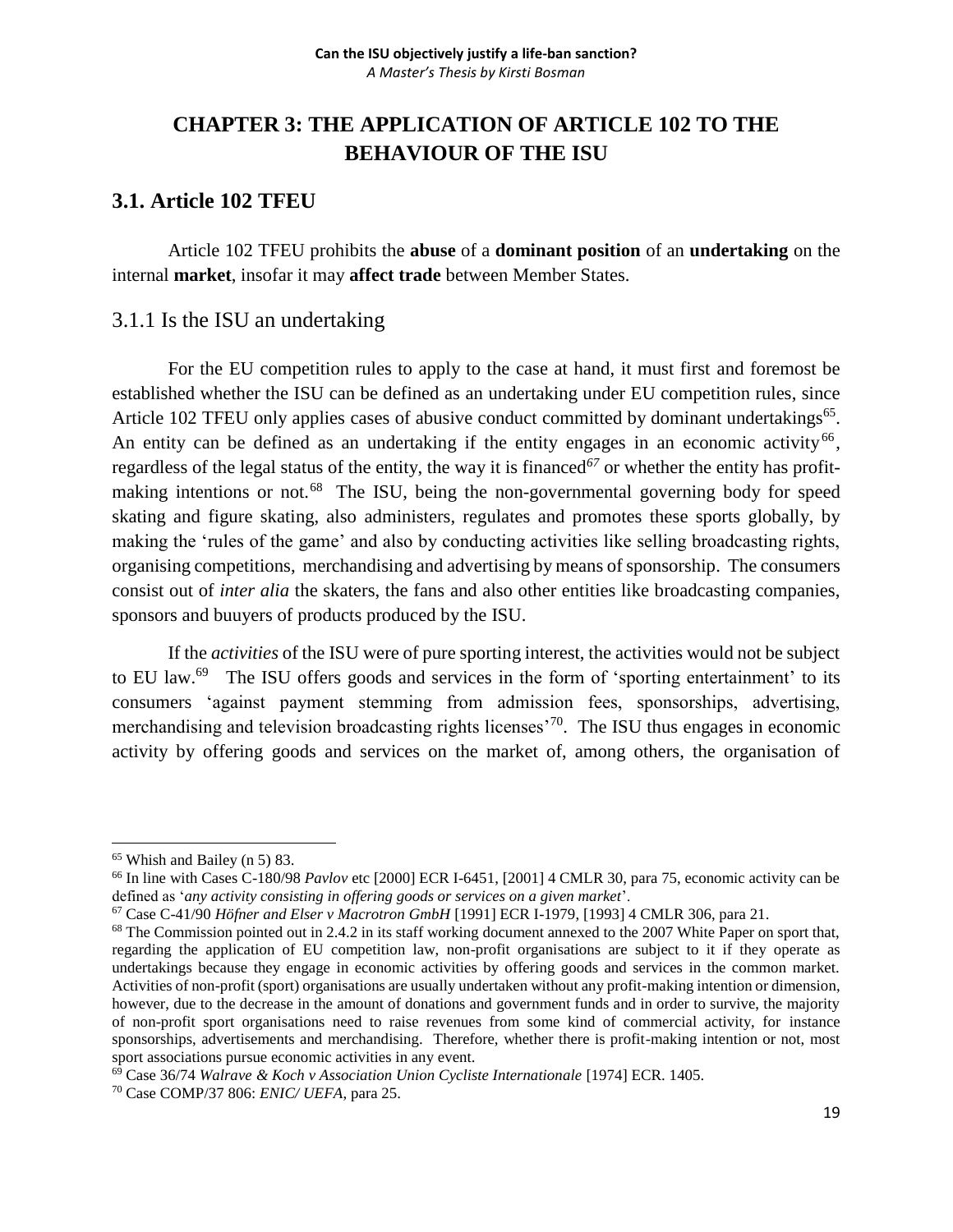international speed skating competitions.<sup>71</sup> Since the activities of the ISU are of an economic nature, the ISU can be defined as undertakings under EU competition rules.<sup>72</sup>

Moreover, given the pyramidal nature of sports governing bodies, the ISU is not only an undertaking, but also an association of undertakings and an association of associations of undertakings. Speed skating clubs, under the jurisdiction of the ISU, engage in economic activities and are undertakings, the Membership of the national speed skating associations consists of those speed skating clubs. Therefore, the national speed skating associations are associations of undertakings<sup>73</sup> and are also undertakings themselves, in so far as they engage in economic activities<sup>74</sup>. The Members of the ISU are national speed skating associations. Hence, the ISU is an association of associations of undertakings as well as an association of undertakings. The ISU is also an undertaking on its own, because it directly engages in economic activities.<sup>75</sup>

In *Meca-Medina<sup>76</sup>* it was held that *rules* governing activities of pure sporting interest are indeed subject to EU law, even if the rule has nothing to do with an economic activity<sup>77</sup>. The ISU and its Members have adopted the ISU General Regulations laying down the Eligibility Rules. These rules adopted by this association of associations of undertakings, within the meaning of Article 101(1) TFEU, are indeed subject to EU law.

To conclude, the ISU is an undertaking, an association of undertakings and an association of associations of undertakings and the rules imposed by it are subject to EU competition rules.

<sup>71</sup> See Case *ENIC* COMP/37.806, para 25, where the Commission confirmed that clubs supply 'sporting entertainment by playing matches against other clubs, usually in the context of a championship. These events are made available against payment (admission fees and/or radio and television broadcasting rights, sponsorship, advertising, merchandising, etc.) on several markets'.

 $72$  There is a body of case law confirming that sports associations are undertakings within the meaning of EU competition rules, for instance, The Commission held in *Distribution of Package Tours during the 1990 World Cup* that FIFA and other bodies, merely existing to help organize the world cup, were undertakings within the meaning of the competition rules. See also Case C-415/93, *URBSF v Bosman*, [1995] ECR I-4921, paragraph 73 and Case 13/76, *Donà v Mantero,* [1976] ECR 1333, paragraph 12.

<sup>73</sup> In Case T-193/02 *Laurent Piau v Commission* [2005] ECR I-209, [2005] 5 CMLR 42 the CFI held that national sporting associations can be both undertakings and associations of undertakings, when carrying out economic activities, for instance by selling broadcasting rights or by the commercial exploitation of a sport event, they are to be considered as undertakings.

<sup>74</sup> European Commission 2007b: 66-67.

<sup>75</sup> Case COMP/C.2-37.398, (2003/778/EC) para 106. The Commission held that '*Football clubs engage in economic activities and they are undertakings within the meaning of Article [101(1)] of the Treaty and Article 53(1) of the EEA Agreement. The Membership of the national football associations consists of those football clubs. The national football associations are therefore associations of undertakings within the meaning of Article [101(1)] of the Treaty and Article 53(1) of the EEA Agreement. The national football associations are also undertakings themselves in so far as they engage in economic activities. The Members of UEFA are the national football associations. UEFA is therefore both an association of associations of undertakings as well as an association of undertakings. UEFA is moreover an undertaking in its own right as it also engages directly in economic activities.*'

<sup>76</sup> Case C-519/04 *Meca-Medina & Majcen v. Commission* [2006] E.C.R. II-3291.

<sup>77</sup> Still, the so-called sporting rules *sensu stricto* will most definitely continue to fall outside the scope of EU law. For instance rules on fixing the length of matches or the number of players on the field, as listed by the Commission in its staff working document annexed to the 2007 White Paper on sport.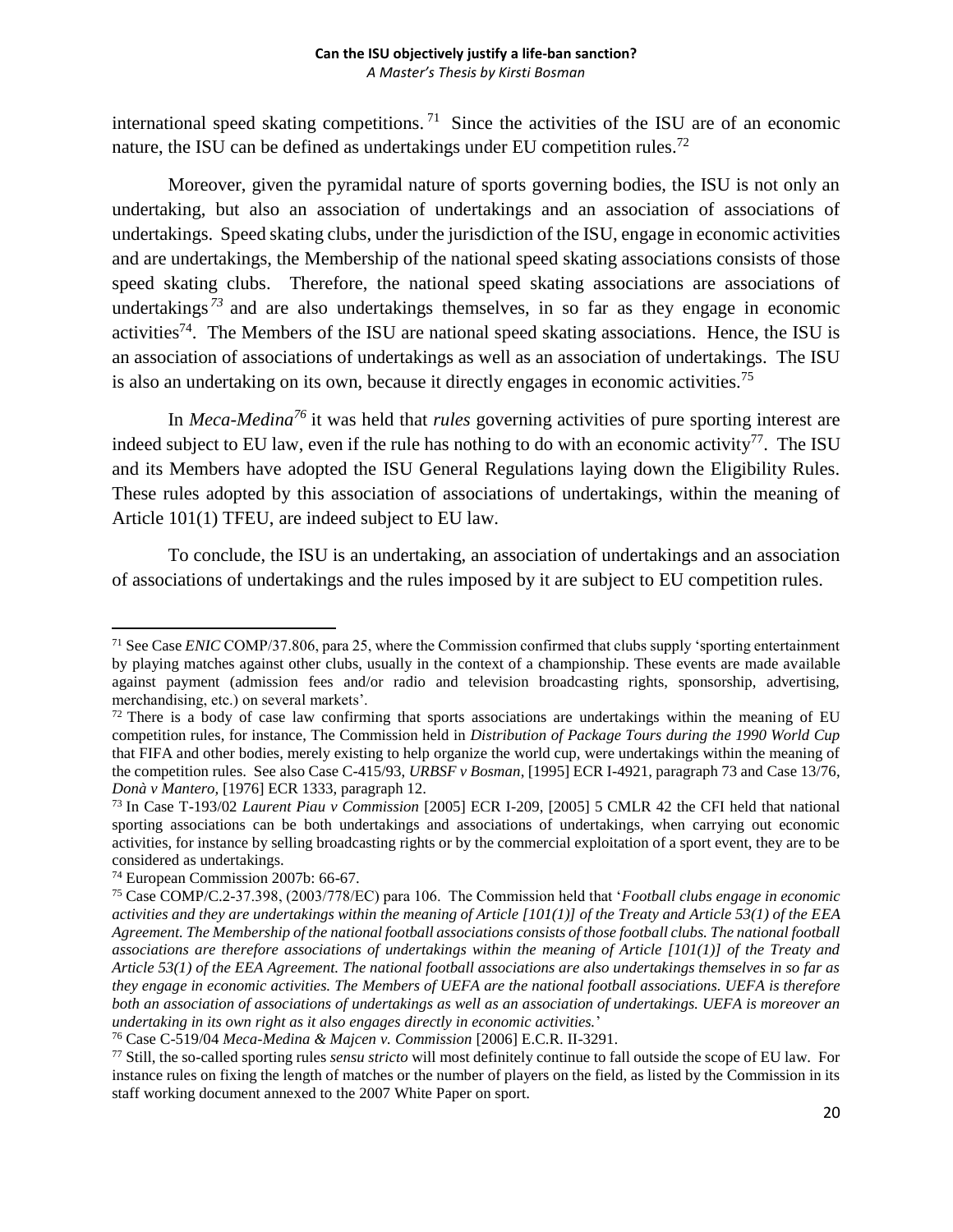## <span id="page-21-0"></span>3.1.2 Defining the relevant market

Undertakings bear the possibility of restricting competition due to the market power which it might possess in a certain market, for instance by reducing variety of services or depriving consumers of choice which ultimately causes harm to consumer welfare.<sup>78</sup> An undertaking can only cause harm to the competition process and consumer welfare when it bears market power, and in order to have substantial market power, the undertaking must be a leader among its competitors, in the same market. Therefore, it is important to determine the relevant market definition in order to establish the framework within which the EU competition rules apply.<sup>79</sup> According to the Commission's Notice on the Definition of the Relevant Market definition<sup>80</sup>, in line with EU case law, a relevant product market comprises *'all products and/or services which are regarded as interchangeable or substitutable by the consumer, by reason of products' characteristics, their price and their intended use*' <sup>81</sup>. The relevant geographic market comprises '*the area in which the undertakings concerned are involved in the supply and demand of products or services, in which the conditions of competition are sufficiently homogeneous and which can be distinguished from neighbouring areas because the conditions of competition are appreciably different in those areas*. <sup>82</sup>'

Since the Court defines the relevant market in terms of substitutability or interchangeability, the relevant market can be defined as the market consisting of products or services which are interchangeable with each other but not with those products or services outside of that market.<sup>83</sup> The purpose of this is to identify the actual competitors of undertakings involved in order to establish the boundaries of the assessment whether, for instance, certain behaviour of an undertaking is constraining other undertakings. When defining the relevant market in which a product, or service in this case, is being supplied, two dimensions are used, namely the relevant product market and the relevant geographic market.<sup>84</sup> Moreover, the concept of 'substitutability' contains three aspects, namely demand, supply and potential competition. The latter will, however, be considered in the following section dealing with the ISU's position in the relevant market.<sup>85</sup> It is essential to identify the relevant market because it is an important step towards answering the main question of whether the ISU has sufficient market power to occupy a dominant position.<sup>86</sup>

 $\overline{a}$ <sup>78</sup> Whish and Bailey (n 5) 25.

<sup>79</sup> *Ibid* 27.

<sup>&</sup>lt;sup>80</sup> Commission Notice on the Definition of the Relevant Market for the Purposes of [EU] Competition Law [1999] OJ C372/5, [1998] 4 CMLR 177.

<sup>81</sup> *Ibid*, para 7.

<sup>82</sup> *Ibid*, para 8.

<sup>83</sup> Alison Jones & Brenda Sufrin, *EU Competition Law* (4th Edition, OUP, 2011) 64.

<sup>84</sup> Whish and Bailey (n 5) 27.

 $85$  Jones and Sufrin (n 83) 67.

<sup>86</sup> Jones and Sufrin (n 83) 293.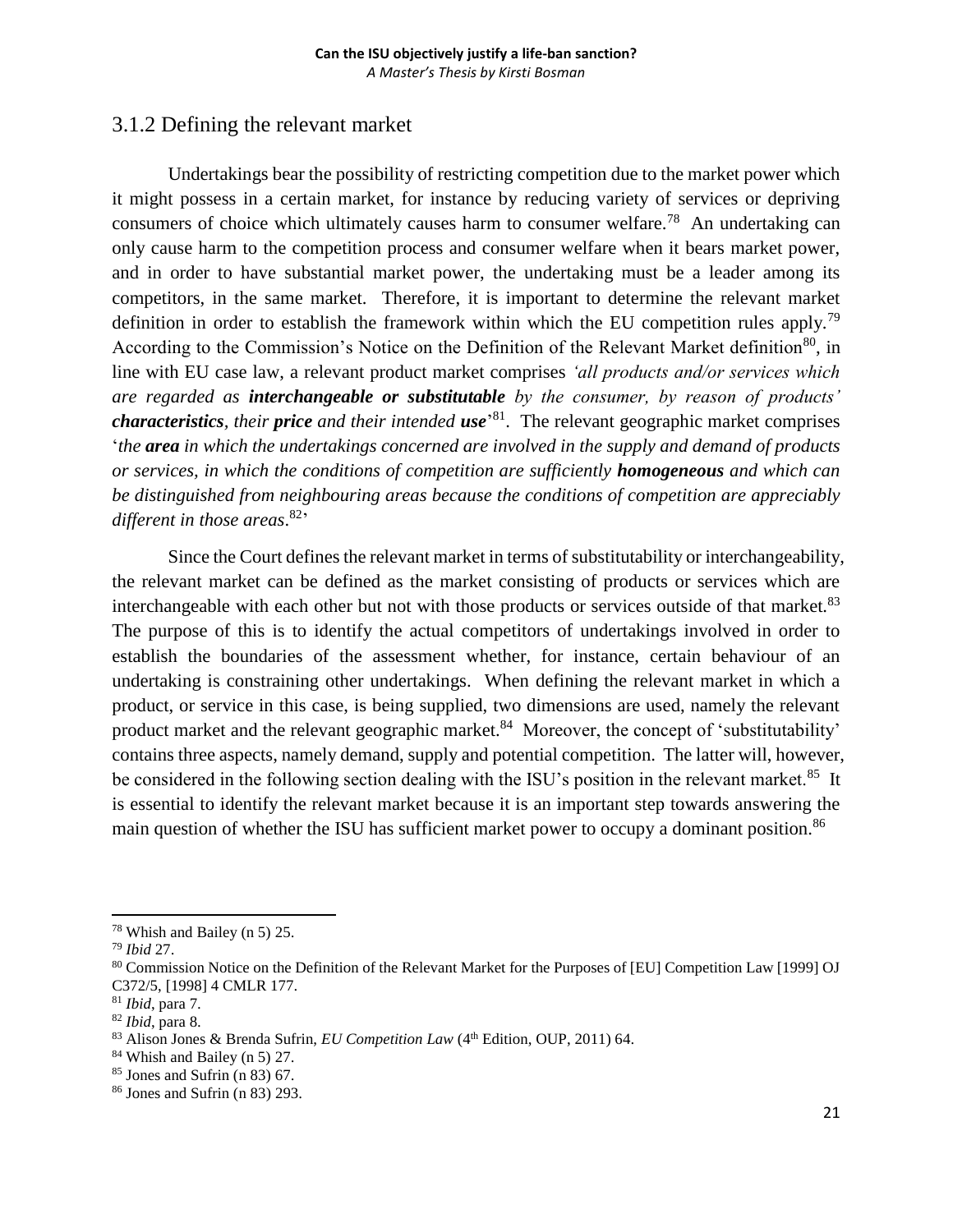Regarding demand-side substitutability, if the speed skaters are likely to switch from one product or service to alternative products or services which are already on offer, these products can be seen as substitutes for one another.<sup>87</sup> The characteristics, price and use of these products and/or services should be explored. The fact that sport has certain particular features which distinguish it from other economic sectors does not mean that there cannot be a market, or even several markets.<sup>88</sup> The ISU administers, regulates and promotes speed skating, by making the 'rules of the game' and also by conducting economic activities.

These activities can be divided into three categories, namely the exploitation market, the contest market and the merchandising market.<sup>89</sup> Regarding the exploitation market, the ISU offers goods and services in the form of sporting entertainment to its consumers against payment stemming from sponsorships, advertising, and television broadcasting rights licenses.<sup>90</sup> The second market is the contest market, 'in which the typical product of professional sport is produced: the sporting contest<sup>'91</sup>. The ISU makes money by way of entrance fees and also Membership fees in the case of the ISU. This market and the exploitation market are parallel with each other, since the entertainment is provided by the activity of organising sporting competitions. The third market is the merchandising market where the ISU sells products and services, such as Membership fees and clothing with the ISU emblem on. Looking at the characteristics and use of these services and products, the market which Ice Derby International wants to enter is the exploitation and contest market. The merchandising market can be considered as a subsequent and less significant market.

Supply-side substitutability, is likely to occur where undertakings produce products or services which are similar, although not substitutes for one another from the consumer's perspective.<sup>92</sup> Even though there are certain differences between the competitions that the ISU and the Ice Derby respectively organise, in the eyes of the consumers, these competitions are organised in the same fashion in the context of the relevant markets at hand. Both are targeting professional speed skaters, to make use of their performances in international speed skating races in order to entertain the public and receive payment in the form of advertising, sponsorships, selling of broadcasting rights, entrance fees and merchandising, for the benefit of the undertaking. Membership fees is a target for the ISU and possibly also for Ice Derby International. Thus, the

<sup>87</sup> Jonathan Faull & Ali Nikpay, *The EC Law of Competition* (2 nd Edition, OUP, 2007) 41.

<sup>88</sup> See Case ENIC COMP/37.806, para 25. Events are made available against payment (admission fees and/or radio and television broadcasting rights, sponsorship, advertising, merchandising, etc.) on several markets'.

<sup>89</sup> An Vermeersch, 'All's Fair in Sport and Competition? The Application of EC Competition Rules to Sport', *Journal of Contemporary European Research*. (Vol. 3(3)) 2007:251.

<sup>&</sup>lt;sup>90</sup> The Commission identified a separate product market for television rights for sport events in Case M.779 *Bertelsmann v CLT*, OJ 1996 C 364/3, para. 19. In Case M.4066, *CVC v SLEC*, para 33-37, the Commission confirmed that regular major sport events, like sport events that take place throughout the year or throughout a significant time period each year such as Formula One races are not in the same market as major irregular sport events which take place for a few weeks every four years. *In casu,* the ISU organises several events annually from November until March, and the Ice Derby International was planning to organise events annually too. Thus, both undertakings fall within the same market for broadcasting rights as well.

<sup>91</sup> In *Balog*, Advocate General Stix-Hackl emphasized this and that there were three – interconnected – markets. <sup>92</sup> Jones and Sufrin (n 83) 76; see also Case IV/M.458, *Electrolux/AEG.*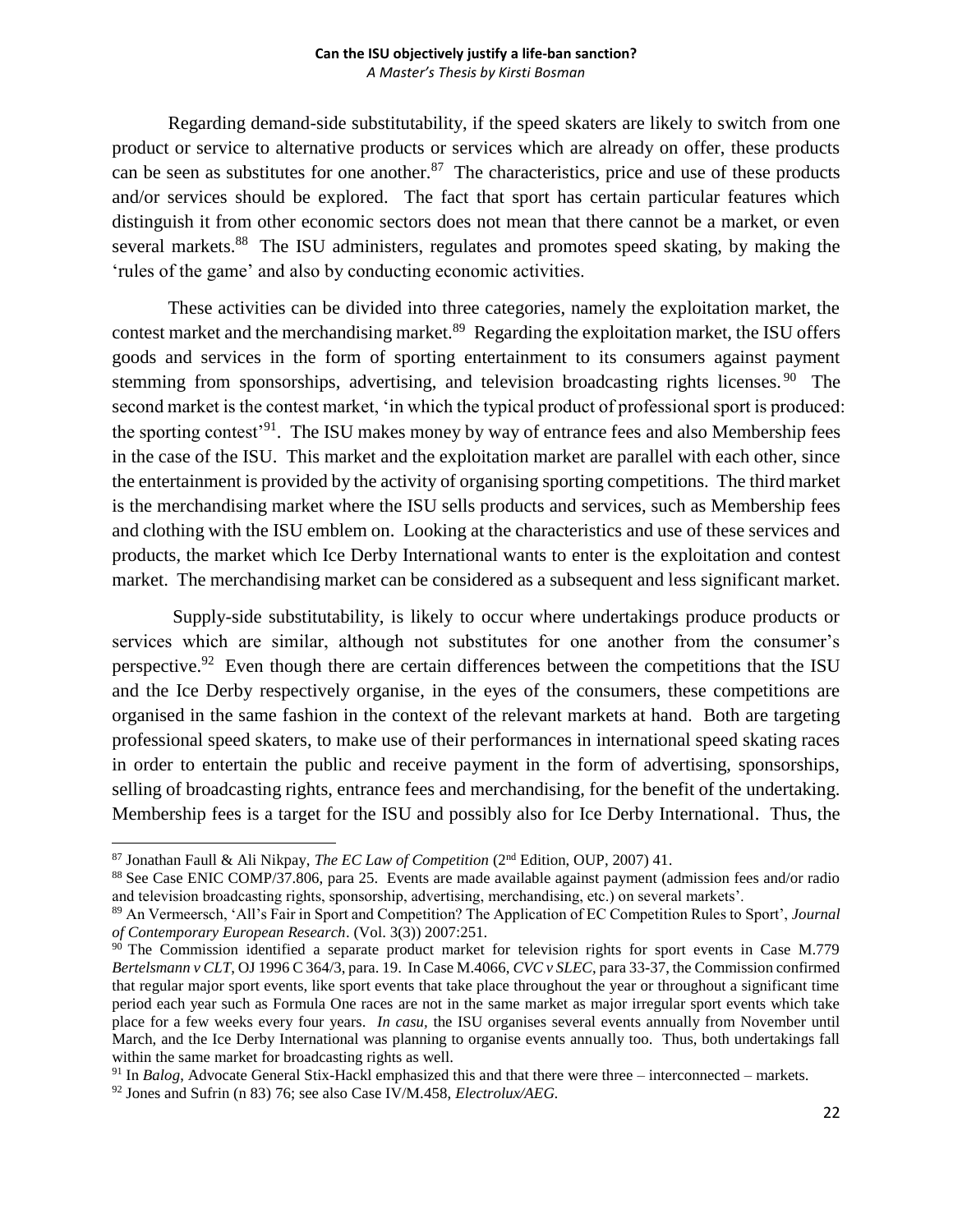nature of the activities conducted by both the ISU and Ice Derby International is the same and the same market is targeted.

In the light of temporal markets, it is also not possible for the Commission to find two different temporal markets,  $93$  because this notion entails that consumers can use the same product or service in two different periods. *In casu*, the products and services are not available to the consumers (in particular the speed skaters), on an interchangeable level. They can either be an ISU Member or a speed skater for unsanctioned events. Hence, the possible argument on the side of the ISU that two different temporal markets exist will not suffice.

The geographical market in the light of the sport sector means the territory of the undertaking where the sporting rule apply. The area in which the ISU and Ice Derby International are involved in the supply and demand of their products and/or services and where the rules apply is the international market of organisation of speed skating events. Ice Derby promoters envisioned an annual tour, traveling across the globe in a grand prix style, starting in Dubai and invitations were to start with Olympians at the Winter Olympics in Sochi, Russia. Hence, Ice Derby promoters are also aiming at a world-wide market. The names of the respective undertakings are also self-evident of the nature of the geographic market – *International* Skating Union and Ice Derby *International*.

To conclude, the IOC recognises the ISU as the only IF to administer, regulate and promote speed skating globally, with regard to Olympic Games and World Championships<sup>94</sup>. This means that the ISU can make the rules of the game and also conduct certain activities. Since the ISU is the only recognised IF for speed skating, the power of making the rules is an exclusive power of the ISU, however the activities conducted by the ISU can also be conducted by another undertaking. This alternative undertaking, for instance Ice Derby International, does not have to be under the ISU's jurisdiction when conducting these activities, for instance organising international speed skating competitions. Hence, in the event of Ice Derby International organising an international speed skating competition, the exploitation market and contest market is entered. This causes competitive constraints, because consumers can switch from one product and service to the other. For example, speed skaters can decide to take part in Ice Derby competitions, the support of fans can also be divided between the two entertainments, and more, sponsors and broadcasting companies can approach Ice Derby International. Therefore, the activities of both the ISU and potential competitors, like Ice Derby International, fall within the same relevant product market

l

<sup>93</sup> Ice Derby events are held out-of –season and ISU events in-season.

 $94$  It should be noted that, although the ISU is the exclusive IF, recognised by the IOC, to administer and regulate these sports globally, it does not have the exclusive power to organise international speed skating events.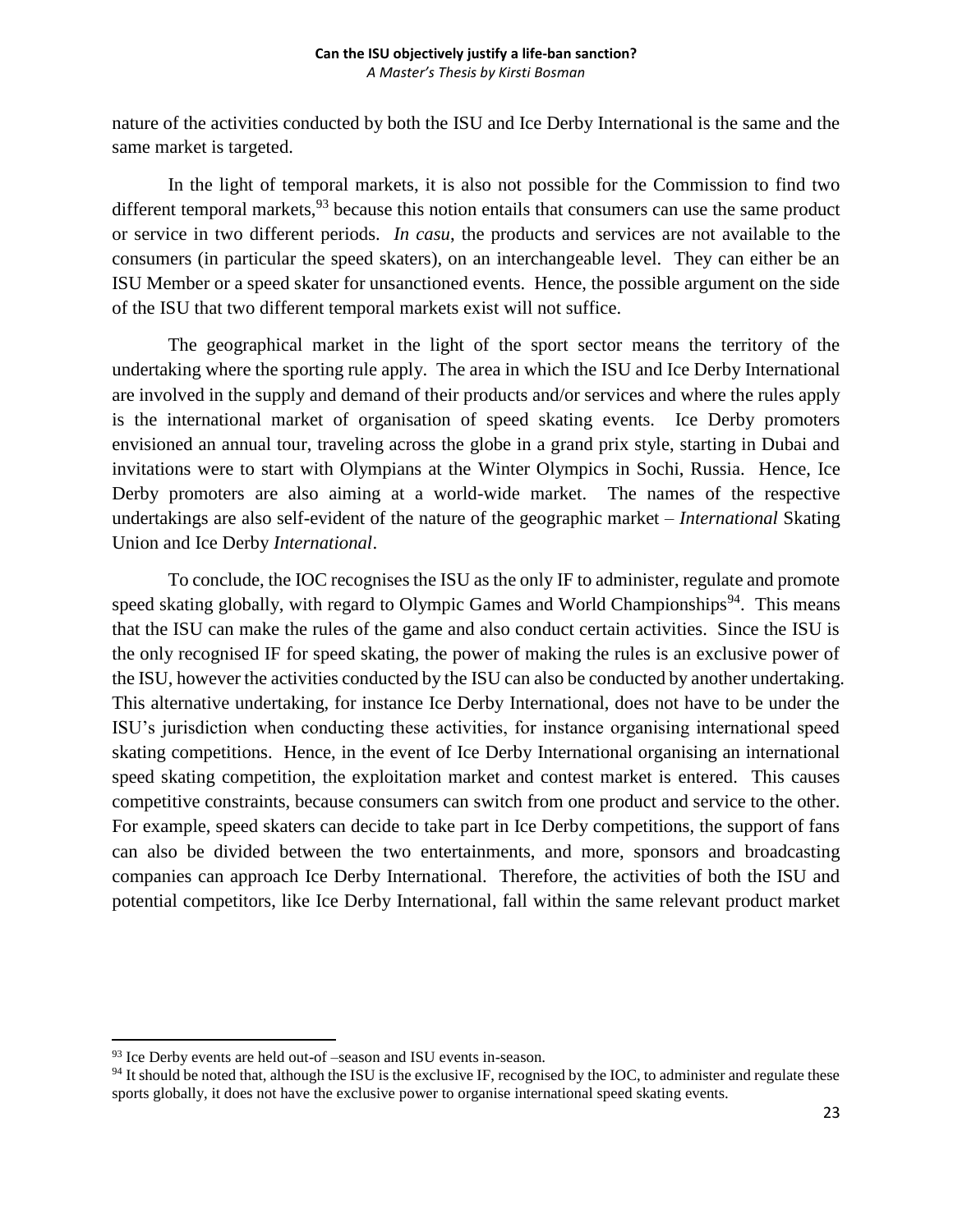and geographical market, because the products and services provided by both undertakings are substitutable.<sup>95</sup>

For the purpose of this thesis, the relevant market for the ISU can be defined as the market for the organisation of international speed skating events.

## <span id="page-24-0"></span>3.1.3 Dominant position

After defining the relevant product and geographical market, it has to be determined whether the ISU bears a dominant position in the specified market. The application of Article 102 TFEU, prohibiting the abuse of an undertaking's dominant position, to the case will only be triggered once it can be established that the ISU bears a dominant position<sup>96</sup>. The Court of Justice laid down the dominant position test in *United Brands v Commission<sup>97</sup>* and it reads as follows: '*The dominant position, referred to by Article 102, relates to a position of economic strength enjoyed by an undertaking which enables it to prevent effective competition being maintained on the relevant market by affording it the power to behave to an appreciable extent independently of its competitors, customers and ultimately of its consumers*.'

There are several factors to be considered by the Court and Competition Authorities when examining the position of economic strength of an undertaking on a relevant market. The larger the market share, the more likely a finding of dominance,<sup>98</sup> nevertheless market share figures are only a proxy for market power and cannot be the determining factor of a dominant position.<sup>99</sup> Competition authorities considers all other factors affecting efficient competition on the market.*<sup>100</sup>* Article 102 TFEU prohibits under an undertaking to act in a way that might result in harm to consumer welfare by excluding rivals, exploiting a restriction of competition, or distorting competition between upstream or downstream firm. In other words Article 102 TFEU prohibits the conduct of an undertaking that is creating a barrier to entry by way of its ability to distort competition on the market. The undertaking will accordingly breach Article 102 TFEU, when the undertaking in question is actually exploiting this ability.<sup>101</sup>

 $\overline{a}$ <sup>95</sup> If the relevant market is the market for Olympic Games the ISU has a position of a near total monopoly on that relevant market. Hence, these is the non-exclusive market of organisation of international speed skating events and also the exclusive market for organising Winter Olympic Games.

<sup>96</sup> Whish and Bailey (n 5) 179.

<sup>97</sup> Case 27/76 *United Brands v Commission* [1978] ECR 207, [1978] 1 CMLR 429.

<sup>98</sup> Whish and Bailey (n 5) 18.

<sup>99</sup> Whish and Bailey (n 5) 42.

<sup>100</sup> *Guidance on the Commission's Enforcement Priorities in Applying Article 102 TFEU to Abusive Exclusionary Conduct by Dominant Undertakings* OJ [2009] C45/7, para 11.

<sup>&</sup>lt;sup>101</sup> Renato Nazzini, 'The Foundations of European Union Competition Law: The Objective and Principles of Article 102, Print publication date' [2011] Oxford Scholarship Online (Jan 2012) 16-17.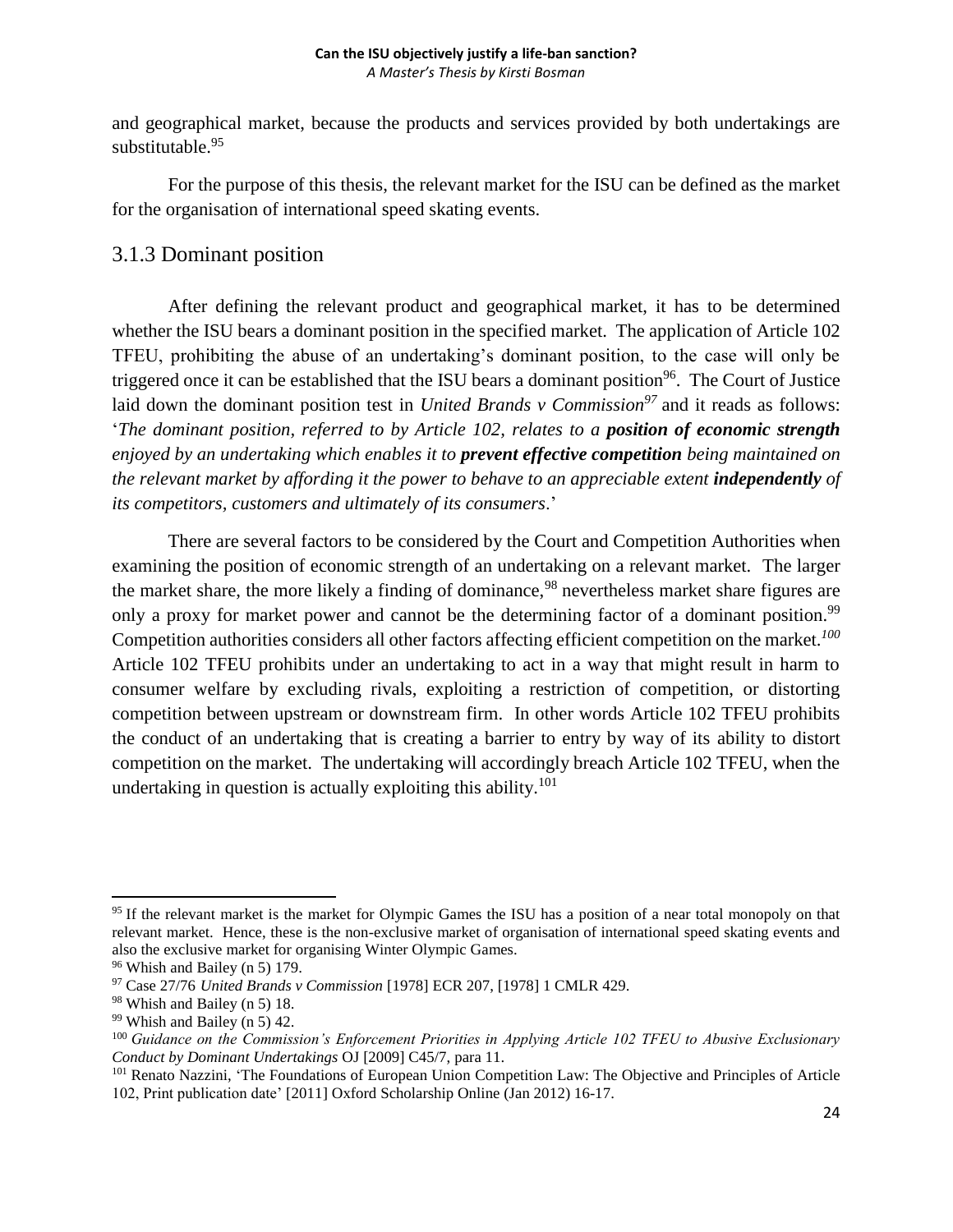The ISU is the exclusive IF to organise Olympic Games and to administer and regulate the sport of speed skating globally in this regard.<sup>102</sup> It accordingly has the power to impose rules and in effect make the 'rules of the game'. It therefore bears a position of near-total monopoly in the market of organisation of Olympic Games and also to administer and regulate the game, due to its large market share on that market.

The market power of the ISU on the non-exclusive market of organisation of international speed skating events, being the market the potential competitor intends to enter, should however be examined in order to establish whether the ISU is creating barriers to entry for potential competitors by exploiting its possible dominant position on this market. Regarding market share levels, in *Hoffmann-La Roche v Commission<sup>103</sup>* the Court of Justice said that '*An undertaking with a very large market share and which holds it for some time…is by virtue of that share in a position of strength*...'. It further laid out that market shares over a period of three years ranging from 84 per cent to 90 per cent, prove the existence of a dominant position.<sup>104</sup> The ISU was founded in 1892<sup>105</sup> and has been administering the sport of figure skating and speed skating at world level alone since then.

Hence, the ISU enjoys a large market share on the market for the organisation of international speed skating events, with reference to the exploitation-, event organising- and merchandising markets, since it is the only IF that is regulating and administering speed skating globally. Moreover, the ISU has maintained its economically strong position on these markets for some time. It is common practice in the sports sector that the IOC recognises one IF per sports discipline to administer it at world level, and this IF typically exists for very long periods. Market power of sports governing bodies is thus very durable due to these market dynamics. Sports associations usually have practical monopolies and IF's are normally considered dominant in the market of the organisation of sport events under Article 102 TFEU. Based on a market share evaluation, the ISU bears a dominant position on the market for the organisations of international speed skating events, due to its substantial and durable market power. However, as mentioned, market shares figures are not the decisive factor to determine dominance on a relevant market. There also other crucial factors to be considered.

Not only are IF's typically dominant on the market for oganisation of competitions, but they also hold a collective dominant position under Article 102 TFEU to the extent that they present themselves as a 'collective entity *vis à vis* their competitors, their trading partners and

<sup>&</sup>lt;sup>102</sup> International Skating Union Constitution and General Regulations as accepted by the 55th Ordinary Congress, June 2014. 11.

<sup>103</sup> Case 85/76 *Hoffmann-La Roche v Commission* [1979] ECR 461, [1979] 3 CMLR 211.

<sup>104</sup> Christopher Bellamy & Graham Child, *European Community Law of Competition* (Sweet & Maxwell Ltd, 2001) 704.

<sup>105</sup> ISU General Regulations (n 19) 11.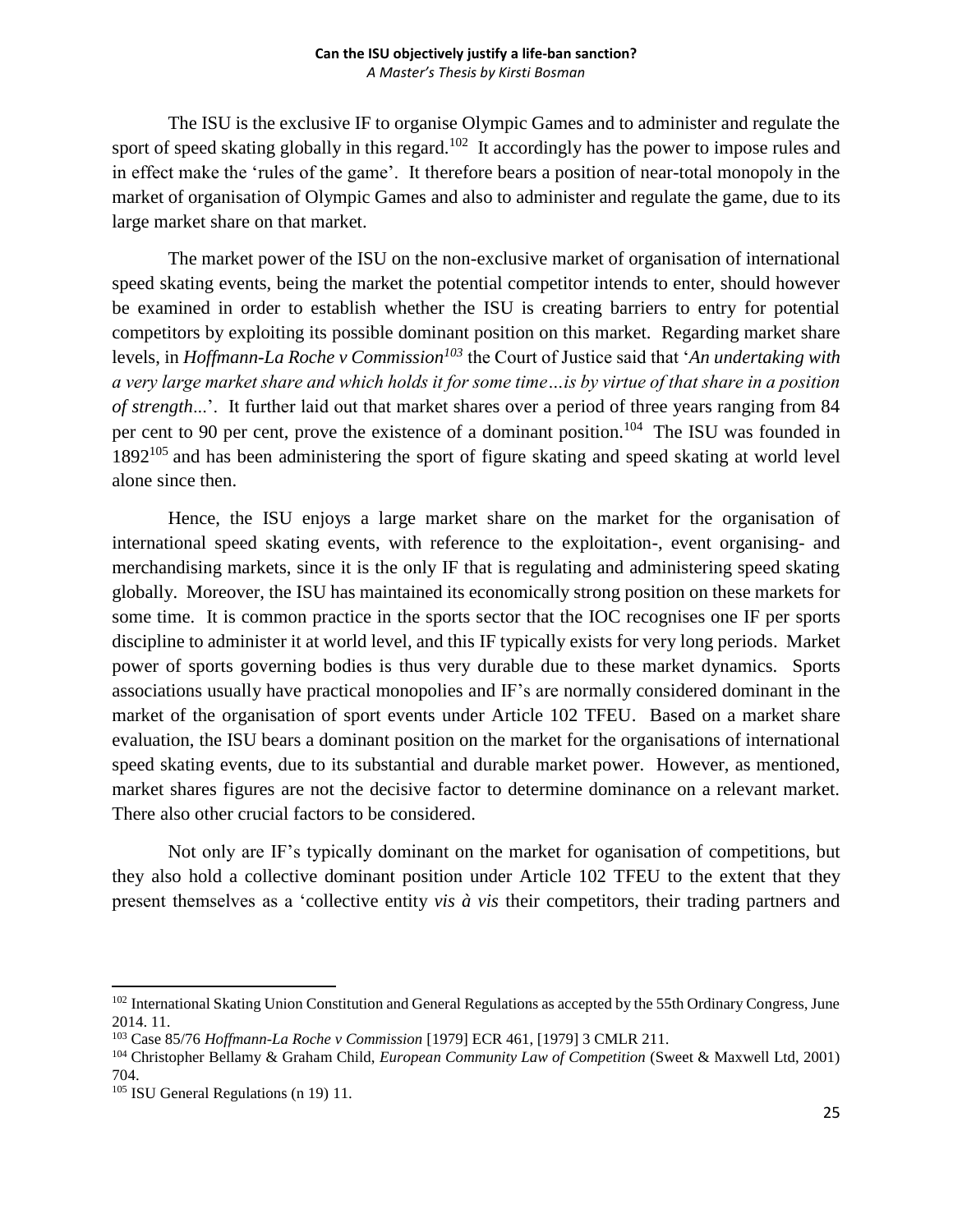consumers<sup>'106</sup> as a result of the implementation of rules adopted.<sup>107</sup> In *Piau<sup>108</sup>*, the Court of First Instance found that FIFA held a position of collective dominance on the market at issue because of the composition of national associations and the clubs. This decision correlates with the finding of Advocate General Lenz in *Bosman<sup>109</sup>* that the clubs in a professional league are 'united by such economic links' that together they are to be regarded as having a dominant position'.<sup>110</sup> The ISU is composed of the individual national associations, who administer speed skating and figure skating at the national level and all international matters are under the sole jurisdiction and control of the ISU.<sup>111</sup> It has been stated earlier that the ISU is an undertaking, an association of undertaking sand an association of associations of undertakings. These separate undertakings are legally and economically in isolation from one another while forming a single economic activity together. $112$ 

Therefore, it can be stated that the ISU enjoys a position of collective dominance on the market for organisation of speed skating events. The ISU's position of collective dominance, allows the ISU to operate independently of its competitors, customers and consumers. The ISU has the power to impose restrictions by their Eligibility Rules, without considering the interests of its competitors, customers or consumers, which can harm these stakeholders and ultimately restrict competition which will amount to consumer welfare harm. Moreover, it is not only the position of collective dominance that is enhancing the ISU's economically strong position on the relevant market. Another essential factor, namely network effect, has to be considered as a possible element that is creating barriers to entry. In *BAT & RJ Reynolds<sup>113</sup>* the Commission stated that advertising and corporate acquisition were the main means of increasing market share, and that since the market was dominated by large entities with considerable resources, there were very high barriers to entry. $^{114}$ 

Network effect means the effect that one user of a good or service has on the value of that product to other people. Faull & Nikpay puts network effect simply as the phenomenon whereby customers are attracted to the network with the most users, this network becomes the industry standard.<sup>115</sup> Hence, once a firm has won the competitive race, it is difficult for potential competitors to enter that relevant market and gain market share from the leading firm because consumers value the new product less. At that point, network effects may give the leading

<sup>106</sup> Joined case C-395/96 P and C-396/96 *P Compagnie maritime belge transports SA eo. v Commission* [2000] ECR I-1365, para 44. Advertising was of also an element of great importance.

<sup>&</sup>lt;sup>107</sup> Commission's staff working document annexed to the 2007 White Paper on sport, para 2.1.4.

<sup>108</sup> Case T-193/02 *Laurent Piau v Commission* [2005] ECR II-209, para 107-116..

<sup>109</sup> Case C-415/93 *Union Royale Belge des Sociétés de Football Association v Bosman* [1995] ECR I-4921, para 285. <sup>110</sup> An Vermeersch, 'All's Fair in Sport and Competition? The Application of EC Competition Rules to Sport' [2007]

<sup>3(3)</sup> *Journal of Contemporary European Research,* 251.

<sup>&</sup>lt;sup>111</sup> ISU General Regulations (n 19) 11.

 $112$  Whish and Bailey (n 5) 573.

<sup>113</sup> Cases 142 & 156/84 *BAT & RJ Reynolds v Commission*, [1987] ECR 4487, [1988] 4 CMLR 24, para 43-44.

<sup>114</sup> Bellamy & Child (n 104) 709.

<sup>115</sup> Faull & Nikpay (n 87) 331.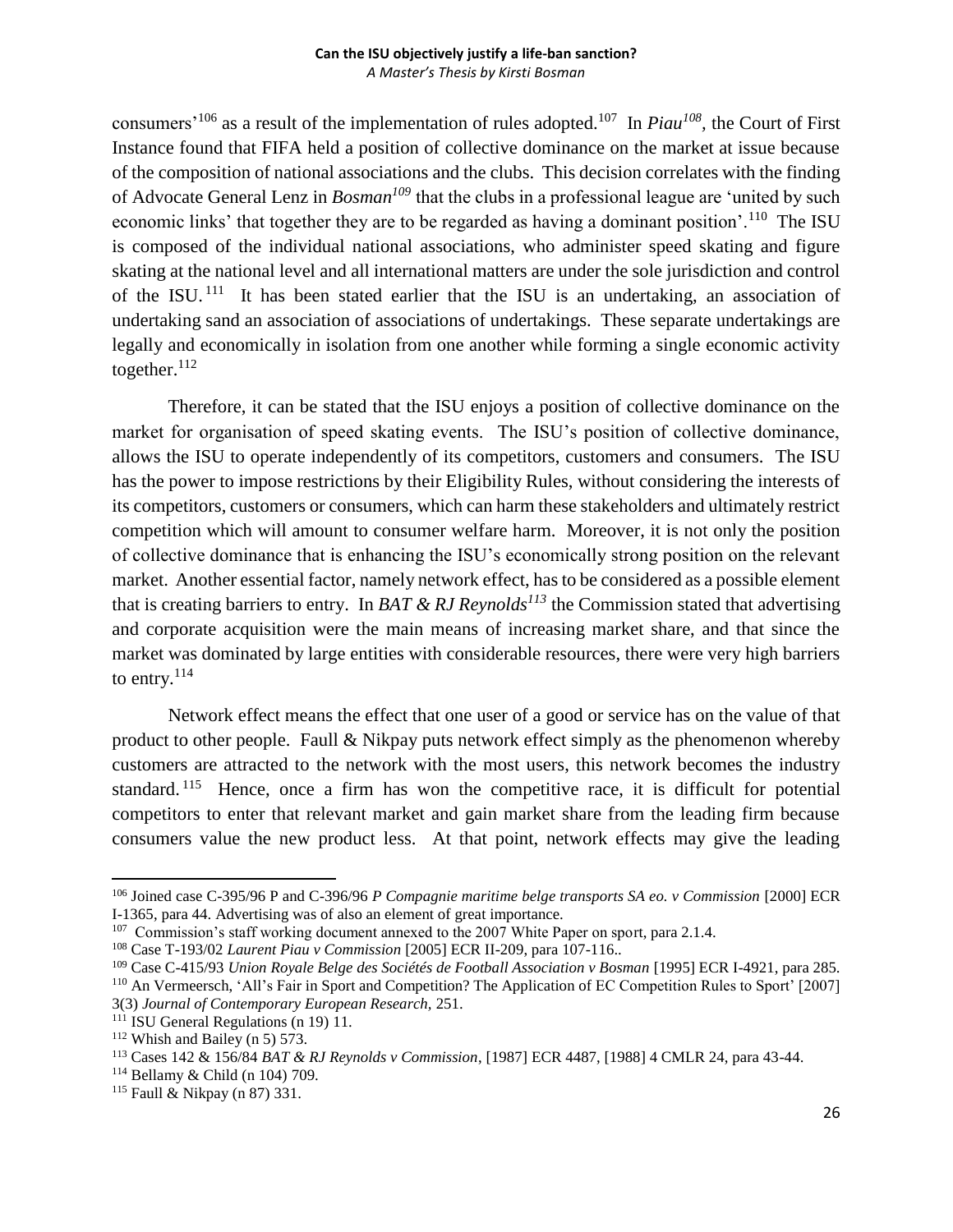undertaking the ability to restrict effective competition in order to protect its market power. When a network effect is present, the value of a product or service is dependent on the number of others using it. $^{116}$ 

There are two kinds of network effect, namely, direct and indirect network effect<sup>117</sup>. Direct network effects arise when a consumer's valuation of a product increases as the number of users of the product rises. For instance, the valuation of ISU competitions increases as the number of speed skaters that participate in ISU sanctioned events rises, as speed skaters can compete against other professional speed skaters. Also, due to the big network that the ISU has built on the market for organisation of international speed skating events, such as sponsorships, broadcasting contracts, and advertising, this makes the services and products more attractive because of the already significant number of consumers. Indirect network effects arise when a consumer's valuation for a product increases as the function or quality of complementary products or services rises. For instance, the valuation of ISU competitions increases as the number of speed skaters taking part in the Winter Olympic Games rises.

To conclude, due to its position of economic strength in the market of the organising of speed skating events, the ISU bear the power to operate independently of its competitors, customers and consumers, subsequently preventing effective competition to be maintained in this market. Moreover the ISU consists out of national associations and clubs and these separate undertakings are legally and economically in isolation from one another while forming a single economic activity together. Thus, the ISU is an undertaking, an association of undertakings and an association of associations of undertakings and bears a position of collective dominance on the market for organisation of international speed skating events. The fact that the IOC recognizes the ISU as the exclusive IF to administer, regulate and promote speed skating globally, it can also impose strict rules and determine the rules of the game. Moreover, network effect being present, allows for the ISU to impose strict rules without the threat that consumers might substitute its services with services or products of potential competitors. The ISU has built up a network of sponsors, advertising companies, broadcasting companies, fans and speed skaters that it will be nearly impossible for Ice Derby International to enter the relevant market. This network became the speed skating industry's standard.

Hence, the ISU is placed in a position on the market of organisation of international speed skating events, where it has such a powerful position that it can restrict competition by acting in a way independently of its competitors, customers and ultimately of its consumers. Under EU competition law, undertakings having a dominant position have a special responsibility towards the market to refrain from abusive behaviour. Accordingly, sports federations bearing dominant positions have a special responsibility to provide for the needs of competitors, customers and

<sup>116</sup> Nazzini (n 101) 20-21.

<sup>117</sup> *Ibid.*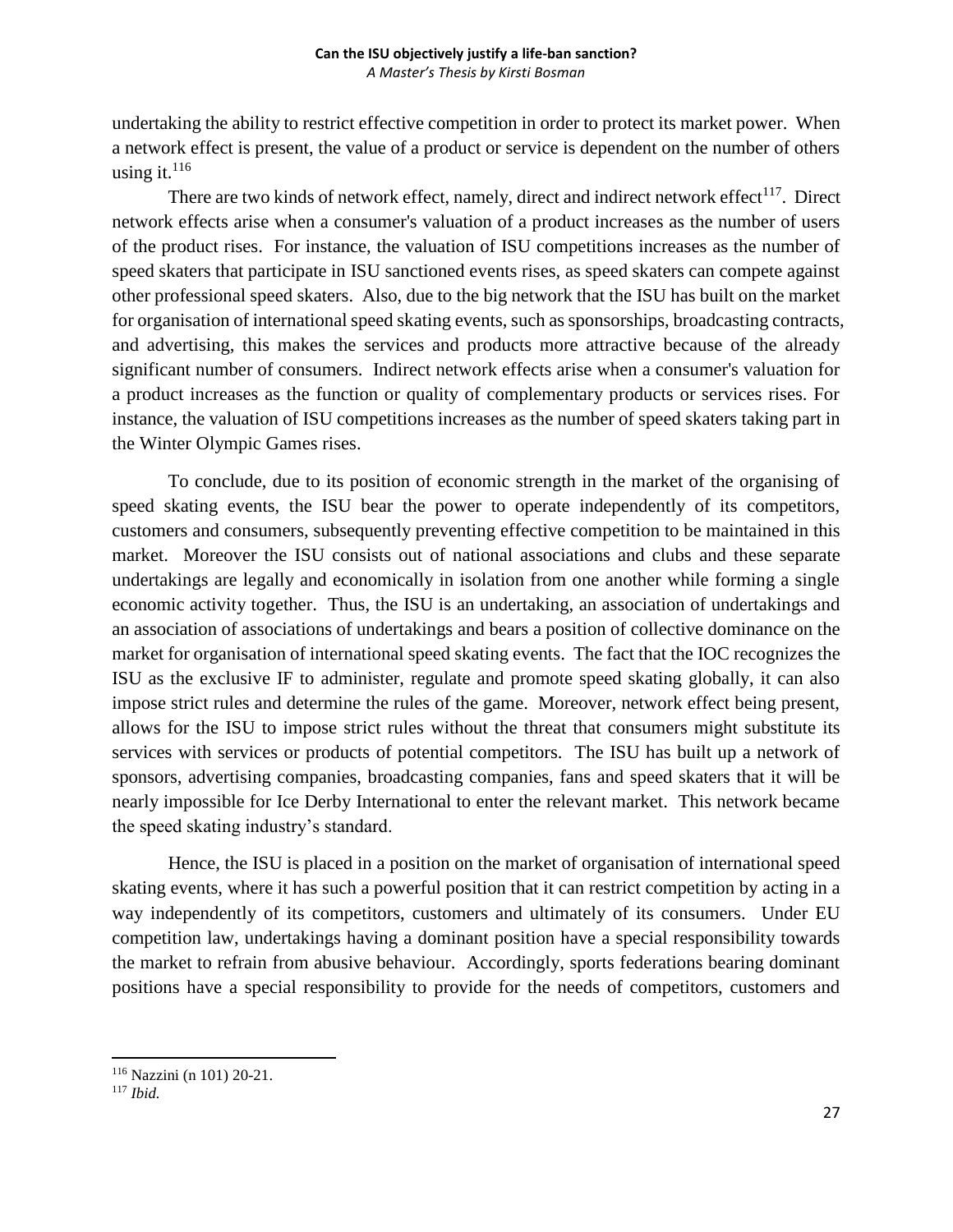consumers by not harming the competitive process. The question forthwith is whether the ISU is exploiting this ability by creating barriers to entry.

## <span id="page-28-0"></span>3.1.4 Abusive conduct or not

Article 102 TFEU is applicable to both exploitative abuses and exclusionary abuses, as established by the Court of Justice in *Continental Can v Commission<sup>118</sup> .* Exploitative abuse occurs when a dominant undertaking obtains a benefit by placing an unfair burden upon its customers or consumer, because there is no alternative undertaking which they can turn to for the same supply. Exclusionary abuse occurs when a dominant undertaking restricts competition, changing the structure and dynamic on the market, and thereby limiting entry on that particular market.<sup>119</sup> The test for exclusionary abuse is to determine whether conduct of a dominant undertaking causes actual or likely anti-competitive effects on the relevant market and direct or indirect consumer harm.<sup>120</sup> Barriers to entry are created by the imposition of the life-ban sanction by the ISU, because potential competitors cannot enter the market of the organisation of speed skating events. Hence, the ISU is excluding potential competitors to enter the relevant market due to its exclusionary conduct causing anti-competitive effects due to its strict measures imposed, thus it is conducting an exclusionary abusive behaviour.

Some authors argue that pure exclusion on its own without exploitation should not be found to be abusive conduct in the framework of Article 102 TFEU. However, exclusionary abuse on its own can certainly be anti-competitive in itself. Exclusionary conduct can have anti-competitive effects thus harming the competition process and consumer welfare. An exclusionary abuse of a dominant undertaking can be established when the conduct of the dominant undertaking, for instance limiting services or reducing consumer choice, impair effective competition by foreclosing competitors in an anti-competitive way.<sup>121</sup>

In *Irish Sugar<sup>122</sup>* it was held that an undertaking may individually commit an abuse of a dominant position held collectively with other undertakings, insofar the abuse was committed to protect the collective dominant position.<sup>123</sup>

## <span id="page-28-1"></span>3.1.5 Effect on trade

Where an undertaking occupies a dominant position in the common market, it will always be of importance for trade between Member States. Conduct of an undertaking will affect trade if it interferes with the pattern of trade between Member States or with the structure of competition

<sup>118</sup> Case 7/72 *Continental Can v Commission* [1973] ECR 215, [1973] CMLR 199.

<sup>119</sup> Loewental (n 34) 457.

<sup>120</sup> Case 85/76, *Hoffmann-La Roche v Commission* [1979] ECR 461, para 55.

<sup>121</sup> Whish and Bailey (n 5) 208.

<sup>122</sup> Case T-228/97, *Irish Sugar plc v Commission*, [1999] ECR II-2969, para 66.

<sup>123</sup> Jones & Sufrin (n 83) 557.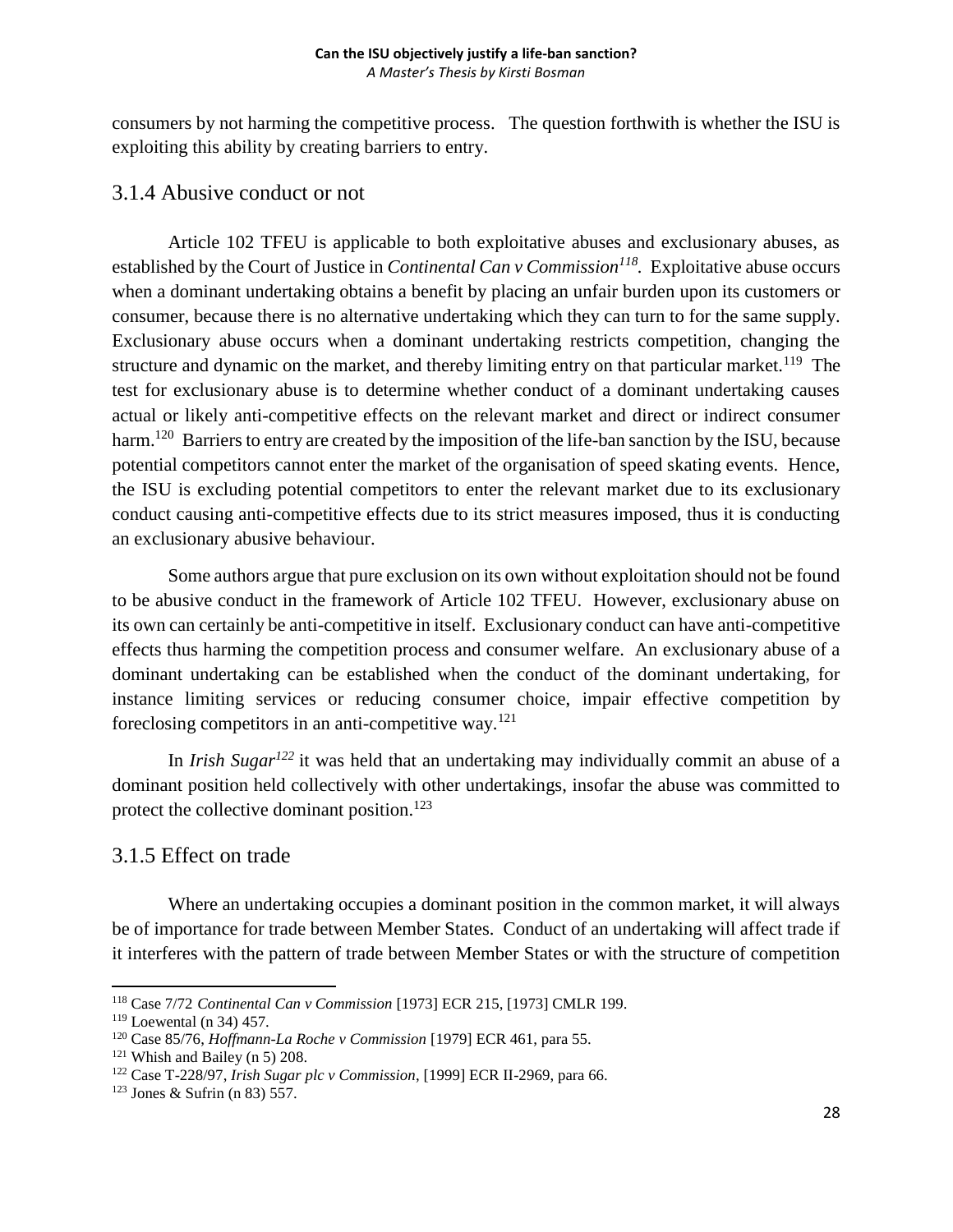on the internal market.<sup>124</sup> This notion holds in that there must be a direct or indirect, actual or potential, influence on the pattern of trade between Member States. The concept of 'effect on trade' is the ground of jurisdiction which determines whether the Article 102 TFEU applies to the case.<sup>125</sup> Because of the fact that the geographical scope *in casu* is international, the rules imposed and enforced by the ISU are applicable in several countries and are likely to affect trade between Member States. Moreover, given the international context of professional sport, rules originating from national sporting federations might also affect trade between Member States.<sup>126</sup>

## <span id="page-29-0"></span>**3.2 Concluding remarks**

The ISU offers goods and services on several markets, namely the exploitation market, the contest market and the merchandising market, in the form of entertainment, against payment stemming from sponsorships, advertising, admission fees, sales of television broadcasting licenses, Membership fees and merchandising. These markets can all be defined under one relevant market, namely the market for the organisation of international speed skating events. By offering these goods and services on this market, the ISU is engaging in economic activity, making it an undertaking within the meaning of EU competition rules. Moreover, the ISU is not only an undertaking within the meaning of Article 102 TFEU, but also an association of undertaking and an association of associations of undertakings, having the typical pyramidal structure of a sports governing body. The ISU also enjoys a position of collective dominance on the relevant market, due to the fact that it presents itself and its Members as an entity as a result of the implementation of rules adopted.

The ISU and its Members have adopted the ISU General Regulations laying down the ISU Eligibility Rules, which contains the life-ban sanction. This life ban sanctions discourages speed skaters to take part in unsanctioned events, thus foreclosing competition on the relevant market, because speed skaters are reluctant to take part in unsanctioned events due to the life-ban threat. The fact that the ISU enjoys network effect on the relevant market enables it to impose and enforce strict rules, because consumers are attracted to the network with the most users. The ISU's network of sponsors, speed skaters, fans, advertisers, broadcasters and other consumers became the standard. Thus, not only does the network effect empower the ISU to impose a life-ban sanction causing barriers to entry, but the network itself is also causes a barrier to entry, because in light of demand-side substitutability, consumers will value the products or services of Ice Derby International less. By imposing the life-ban sanction, the ISU is distorting effective competition on the market and this makes the ISU's dominant position and network even stronger.

 $\overline{a}$  $124$  Jones & Sufrin (n 83) 269.

<sup>&</sup>lt;sup>125</sup> Commission notice – Guidelines on the effect on trade concept contained in Articles 81 and 82 of the Treaty [Official Journal C 101 of 27/4/2004].

<sup>126</sup> Vermeersch (n 110) 251.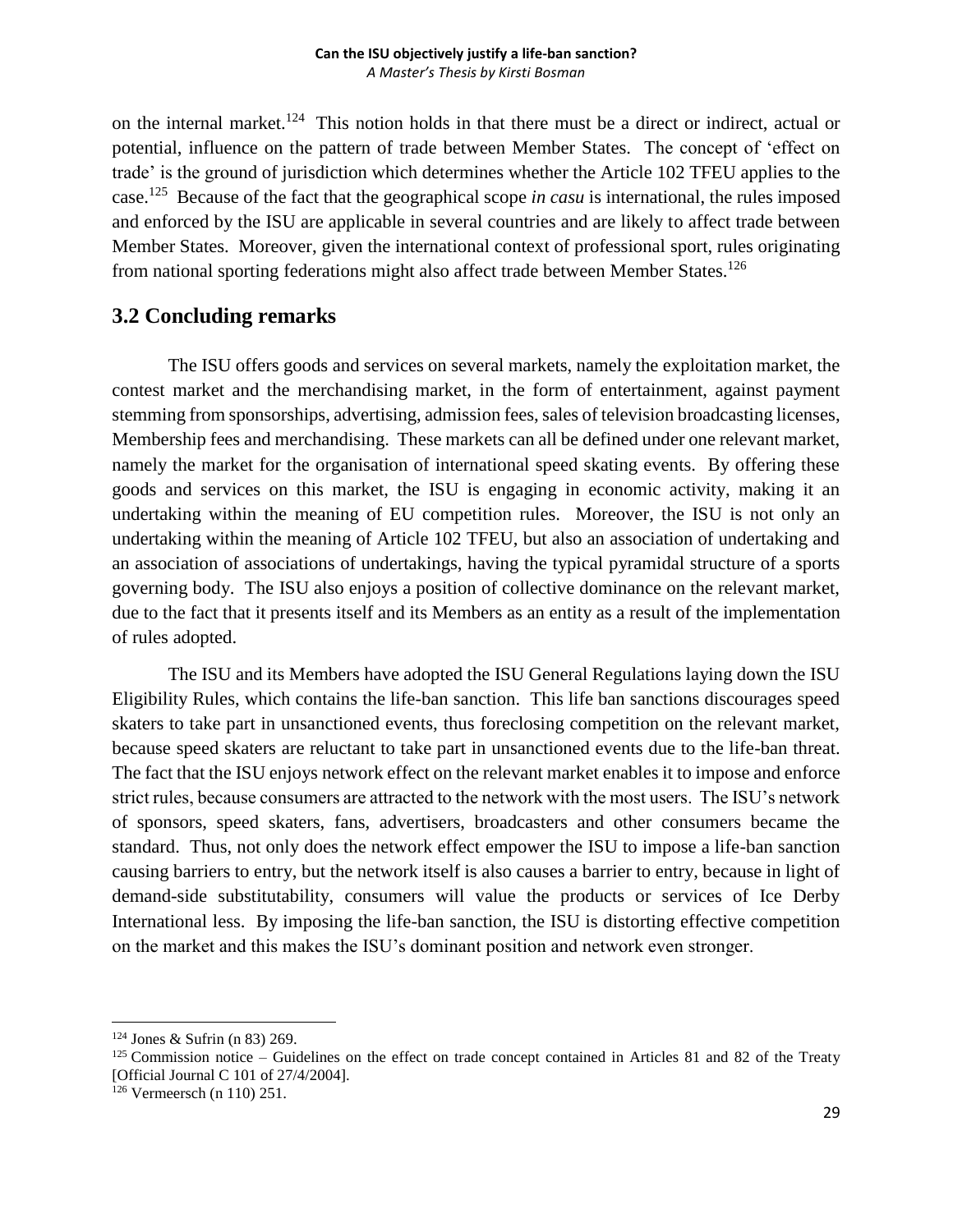Hence, the exclusionary abuse by the ISU leads to anti-competitive effects on the market for the organisation of international speed skating events. This will potentially affect trade in the internal market, which ultimately harm the competition process and consumer welfare. Although it can be reasonably accepted, after the Article 102 TFEU analysis in this chapter, that a *prima facie* abuse exist, the Commission can only find the conduct of the ISU abusive after considering objective justifications. Hence, to complete the abuse analysis, an examination of possible objective justifications will follow.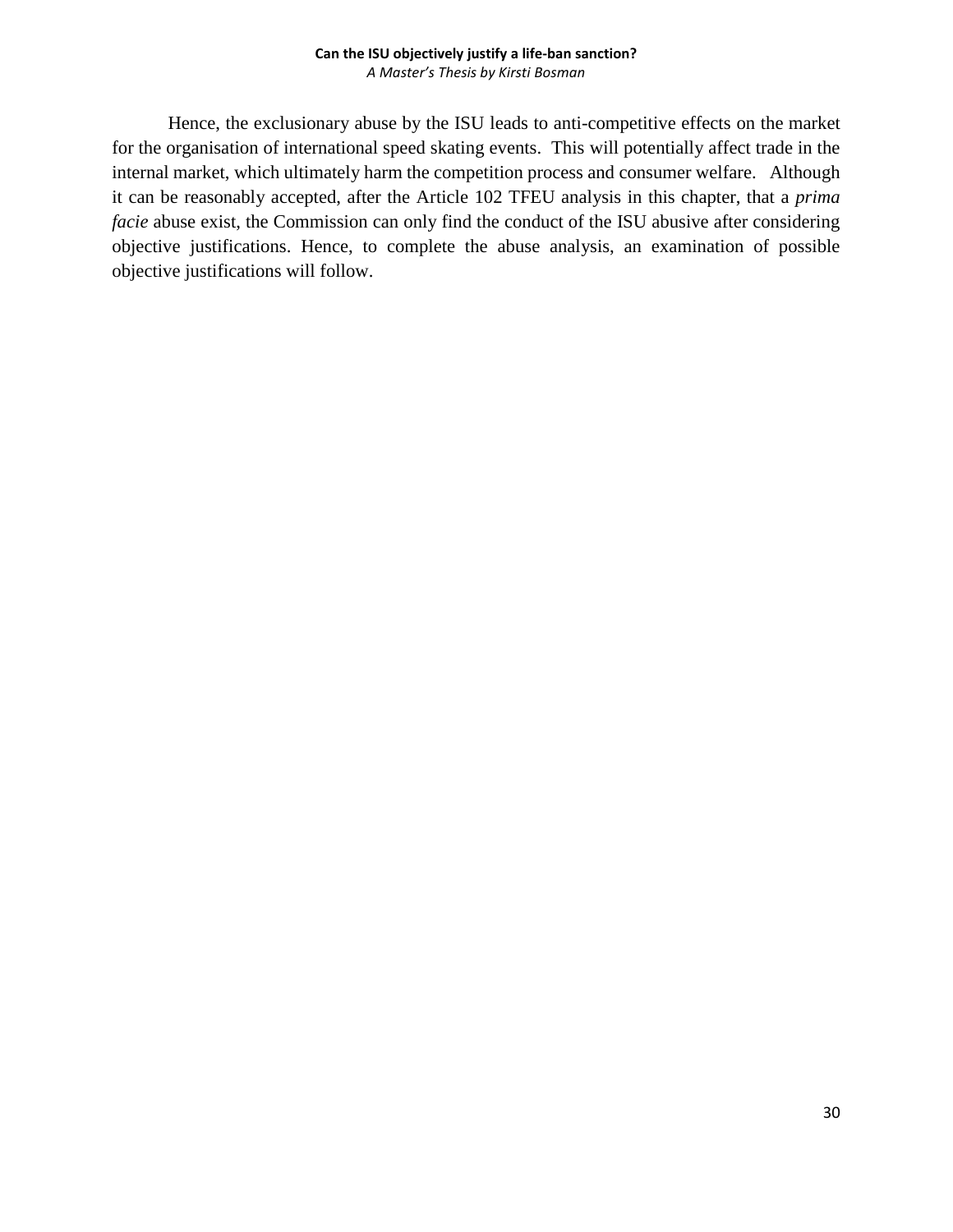# <span id="page-31-0"></span>**CHAPTER 4: IS THERE AN OBJECTIVE JUSTIFICATION FOR THE LIFE BAN?**

## <span id="page-31-1"></span>**4.1 Introduction**

In this section an examination will be done as to whether the alleged abusive conduct by the ISU can be objectively justified. By defining the three categories of pleas, Lowe<sup>127</sup> created a relatively simple guideline to follow when addressing pleas of objective justifications in the event of an existence of *prima facie* abusive conduct on the side of a dominant undertaking. There are, as mentioned in chapter two, certain elements to consider, depending on the type of objective justification put forward, when doing an objective justification analysis:

i) Intent

Intent is an important element as seen in case law. In *Michelin II<sup>128</sup>* the CJEU held that intent can be inferred from effects<sup>129</sup>. However, it must not be overstated because it cannot be the decisive factor of abuse. Abusive of dominance is an objective concept and lack of intent will not be seen as an objective justification, it might also be based on a 'shaky legal presumption' as Van der Vijver names it.<sup>130</sup> The presence of intent does not necessarily constitute abuse. The element of intent forms a part of the public interest objective plea, not of the efficiency plea, and sometimes in the legitimate business objective plea.

ii) Proportionality

It is believed that the principle of proportionality is the foundation for the concept of objective justification. Rousseva lays out the proportionality test in brief. She says that it entails an assessment of whether public or private measures taken reasonably pursue a legitimate interest at stake or whether it in fact goes beyond what is reasonably necessary in order to pursue the aim. At least two tests are involved in this assessment, namely the suitability test and the necessity test. The former requires that conduct by an undertaking should be suitable to achieve an objective worthy of protection. The latter requires that the conduct by an undertaking should be necessary to achieve the objective *and* whether there are less restrictive ways of reaching the same objective.<sup>131</sup> Rousseva further explains that some authors also define a third element to the proportionality test, namely that the measures taken by the undertaking should not have an excessive effect on the interests in question. Van der Vijver suggests that the proportionality test is a key criterion in the context of objective justification.<sup>132</sup> It forms part of both the legitimate

 $\overline{\phantom{a}}$  $127$  Loewental (n 34) 464. As stated by Director General Lowe of DG Competition at the  $30<sup>th</sup>$  Annual Conference on International Antitrust Law and Policy.

<sup>128</sup> Case T-203/01, *Michelin v Commission*, [2003] ECR II-4071.

<sup>129</sup> Van der Vijver (n 30) 69.

<sup>130</sup> Ibid 71.

<sup>131</sup> Rousseva (n 37) 33.

<sup>132</sup> Van der Vijver (n 30) 71.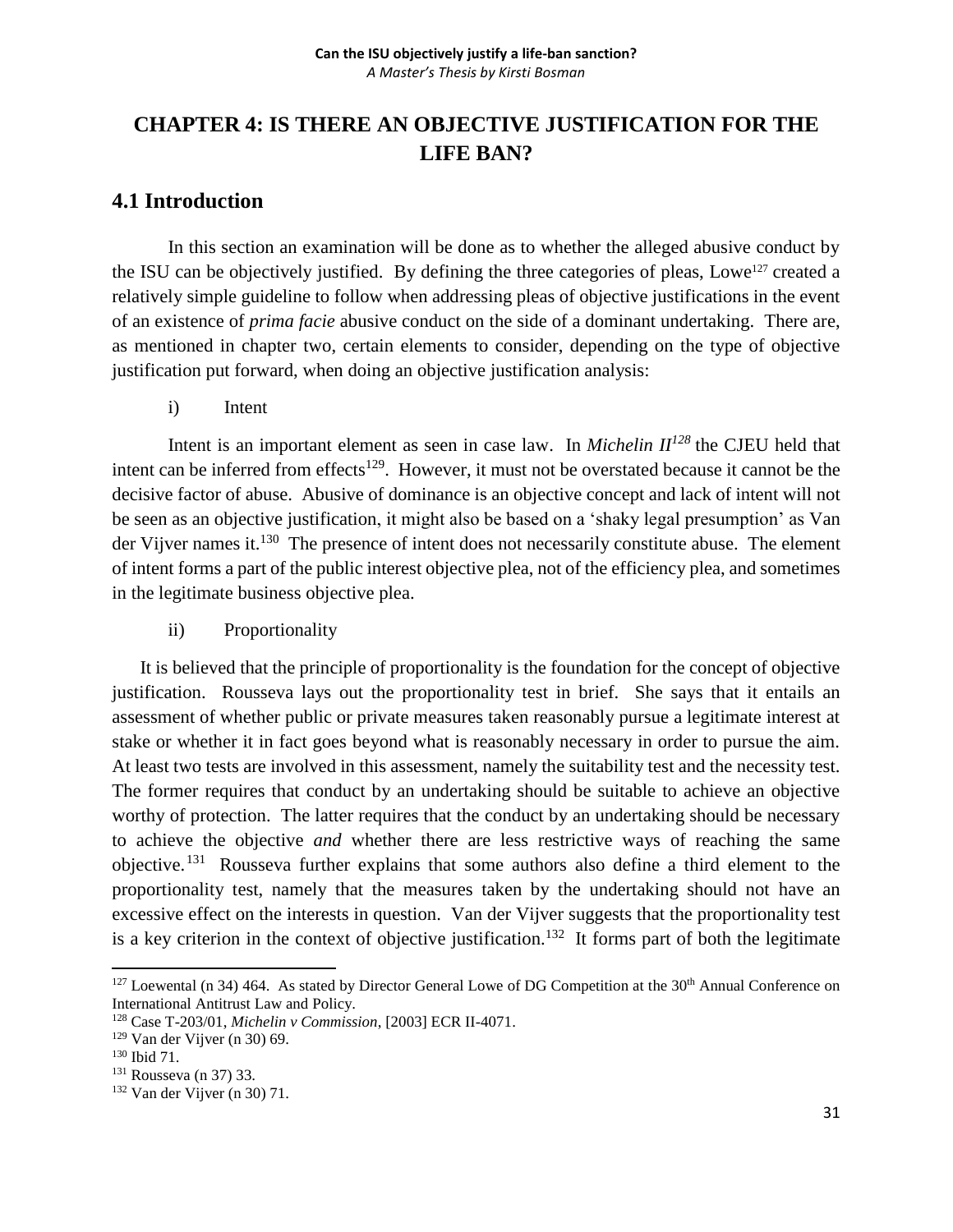business behaviour plea and the public interest plea, but to a lesser extent to the efficiency plea. The efficiency plea is about the question whether pro-competitive effects outweigh anticompetitive effects, whereas the proportionality test is less about outweighing but weighing up against each other.

iii) Necessity Test

The necessity test requires conduct by an undertaking to be indispensable to the objective pursued *and* it asks whether there are less restrictive ways of reaching the same objective.<sup>133</sup> This strict approach of the proportionality test forms part of both the legitimate business behaviour, the public interest plea and the efficiency plea. Undertakings, in the framework of competition law, are subjected to the strictest proportionality requirements<sup>134</sup>. Hence, both balancing of interests and to see if a less restrictive measure is available. Although difficult to second guess alternative practices for undertakings, it is indeed part of the legitimate business objective plea. The purpose of this element in the efficiency test is to determine if the conduct is necessary for the professed pro-competitive outcome.<sup>135</sup>

iv) Effect

This element is particularly relevant when a dominant undertaking raises an efficiency plea, <sup>136</sup> and less relevant when a public interest plea is invoked, in such an instance the Commission will rather consider the benefit which falls upon the consumers.

## <span id="page-32-0"></span>**4.2 Objective Justifications**

The analysis of possible objective justifications will start by examining whether the efficiency plea can succeed or not*.* Subsequently, the legitimate public interest objective and legitimate business behaviour pleas will be applied as possibilities *in casu*. The network effect of the ISU empowers it to impose the life-ban sanction, which ultimately causes exclusionary effects on the relevant market of potential competitors. This also aids the dominant position of the ISU. Hence, the ISU must either prove that the negative effects on the competitive process and consumer welfare will be outweighed by benefits/efficiencies to the consumers, or that the exclusionary effect pursue a legitimate interest and that it does not go beyond what is reasonably necessary in order to pursue the aim. In other words, whether the life-ban sanction is in proportion towards the aim it wishes to achieve and whether it is necessary in order to enhance consumer welfare or to protect public interest, and that no less restrictive measure could have been used.

<sup>133</sup> Rousseva (n 37) 33.

<sup>134</sup> Wolf Sauter, *Proportionality in EU Competition Law'* [2014] 35(7) ECLR, 327-332, 11.

<sup>135</sup> Van der Vijver (n 30) 74.

<sup>136</sup> *Ibid* 75.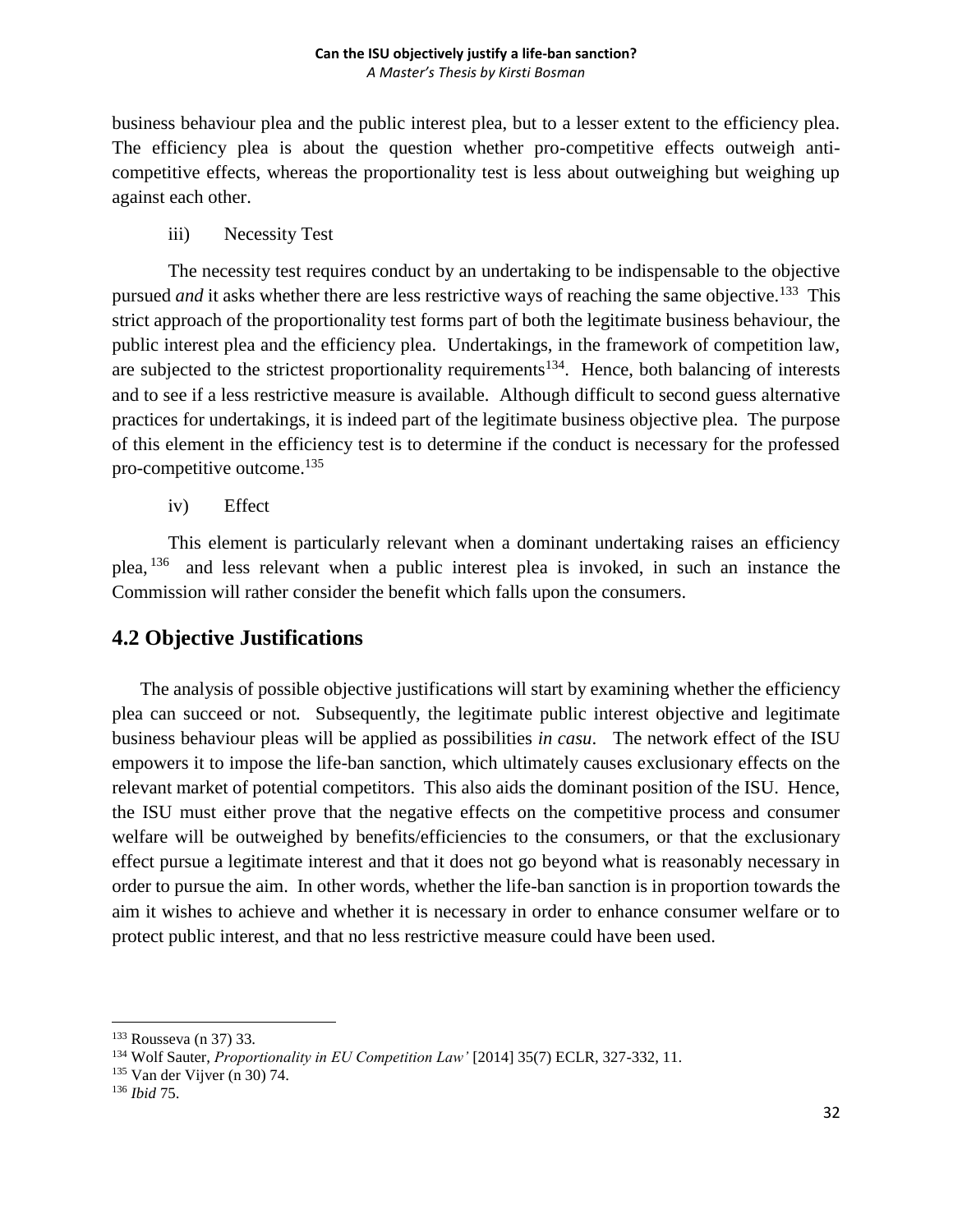# <span id="page-33-0"></span>A. Efficiency Considerations

The efficiency plea is a process of weighing out negative effects on the competitive process and consumer welfare with benefits that the *prima facie* abusive conduct holds in. Even though Article 102 TFEU does not legally have an exemption rule, this should not rule out efficiencies, because Article 102 aims to prohibit distorted competition in the internal market.<sup>137</sup> In the *Guidance* it is stated that conduct which allegedly hinders or distorts competition on the market, can be defended on efficiency grounds. The 'efficiency defence' mirrors the Article 101(3) TFEU conditions.<sup>138</sup> When this weighing up test is applied *in casu* it will demonstrate whether the ISU's conduct produces efficiency gains which outweigh possible anti-competitive effects.

The Commission explains that, in order to fulfill the efficiency plea, four cumulative conditions<sup>139</sup> have to be met by the conduct of the dominant undertaking *in casu*:

- The efficiencies have to be realised, or be likely to be realised, as a result of the conduct in question.
- The conduct has to be indispensable to the realisation of the efficiencies.
- The efficiencies have to outweigh any negative effects on competition and consumer welfare in the affected markets.
- The conduct must not eliminate all effective competition.

With this test the intent of the undertaking is irrelevant, the Commission will rather consider effect on the market.<sup>140</sup> Proportionality may also not be particularly relevant, because the efficiency test is an outweighing procedure of pro-competitive effects and anti-competitive effects.<sup>141</sup>

As mentioned above, not only does the network effect empower the ISU to impose a lifeban sanction causing barriers to entry, but the network itself is also causing barriers for potential competitors to enter the relevant market. Efficiencies means benefits to effective competition on the market, thus enhancing consumer welfare. The ISU must show that these benefits exist or are likely to be realised and that they outweigh the negative consequences of the exclusionary effect caused by the network effect of the ISU and the life-ban sanction. It must also prove that these benefits can only be realised by the conduct it is using and moreover, that this conduct does not eliminate all effective competition on the relevant market. Possible efficiencies could be improved

<sup>&</sup>lt;sup>137</sup> Loewental (n 34) 465.

<sup>138</sup> Albertina Albors-Llorens, 'The Role of Objective Justification and Efficiencies in the Application of Article 82 EC' [2007] 44:1727-1761, *Kluwer Law International*, 1761.

<sup>139</sup> Whish and Bailey (n 5) 212.

<sup>140</sup> Van der Vijver (n 30) 71.

<sup>141</sup> *Ibid* 72.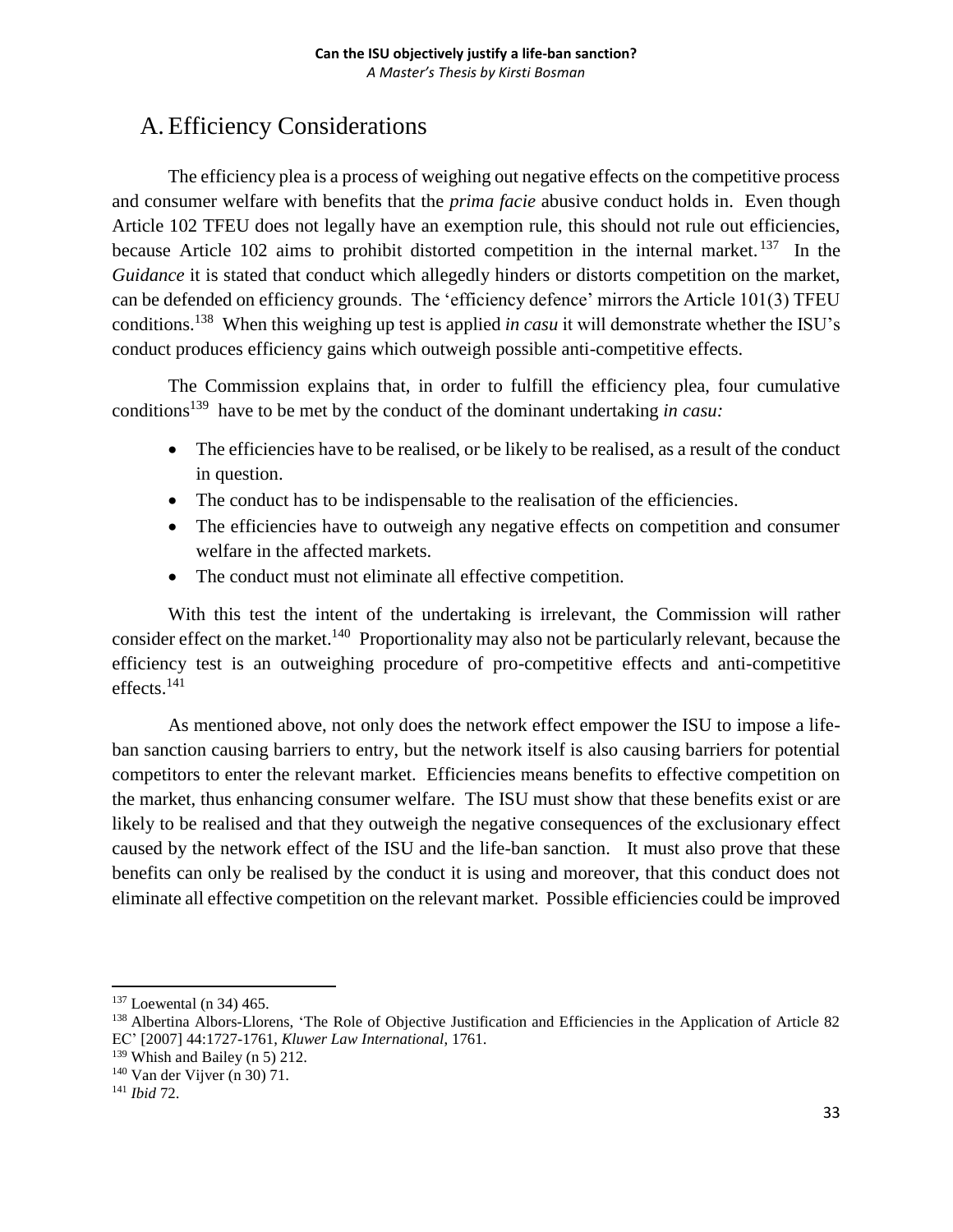services and products on the market, for example to ensure better quality or bigger choice of services with the best deals for consumers, $142$  or sufficient earnings per year.

Ice Derby International is the first undertaking aiming to organise international speed skating events without ISU endorsement. Since this undertaking is currently the only potential competitor on the market of organisation of international speed skating events, and the conduct is causing barriers to entry, this competitor is eliminated from this particular market. Moreover, even other potential competitors aiming to enter this market will be excluded by not only the network effect of the ISU but also by the Eligibility Rules in place. Hence, the fact that the ISU is empowered by its network effect to impose strict rules, prohibiting speed skaters to take part in unsanctioned events, causes an elimination of all effective competition on the market for the organisation of international speed skating events.

As the conditions of the efficiency test are cumulative, the efficiency plea will fail already at the outset. Moreover, if the ISU puts forward that benefits will be the protection of the integrity, objectivity and transparency of speed skating, it has to show that those acclaimed 'efficiencies' completely outweighs the likely negative effects on the competitive process and consumer welfare. Given that an efficiency plea partly depends on the degree of dominance, exclusionary conduct by a super dominant undertaking can normally not be justified on efficiency grounds.<sup>143</sup> Article 102 TFEU protects the competitive process and ultimately consumer welfare, by ensuring efficient allocation of resources. Moreover, protection of the competitive process has priority over possible efficiency gains, therefore it is highly unlikely that abusive conduct of a super dominant undertaking could be justified on the ground that efficiency gains outweigh anti-competitive effects.<sup>144</sup> When an undertaking is super dominant and also the only undertaking on the relevant market, the incentive to improve services is very low<sup>145</sup>, due to lack of pressure from other competitors to innovate. This being the circumstances *in casu*, the ISU after distorting effective competition on the market for organisation of speed skating events, bears even more power to impose any measure it sees fit.

The anti-competitive effects on the market for the organisation of international speed skating competitions is an avoidable result of the life-ban sanction, and pro-competitive effect on the relevant market does not outweigh the negative effects on this market. Therefore, the efficiency plea will not suffice as a justification for the ISU to impose a life-ban sanction.

l

<sup>142</sup> Robert O'Donoghue & A Jorge Padilla, *The Law and Economics of Article [102] TFEU* (2nd Edition, Hart Publishing, 2006) 230.

<sup>143</sup> OJ [2009] C45, para. 30.

<sup>144</sup> O'Donoghue & Padilla (n 142) 232.

<sup>145</sup> O'Donoghue & Padilla (n 142) 231.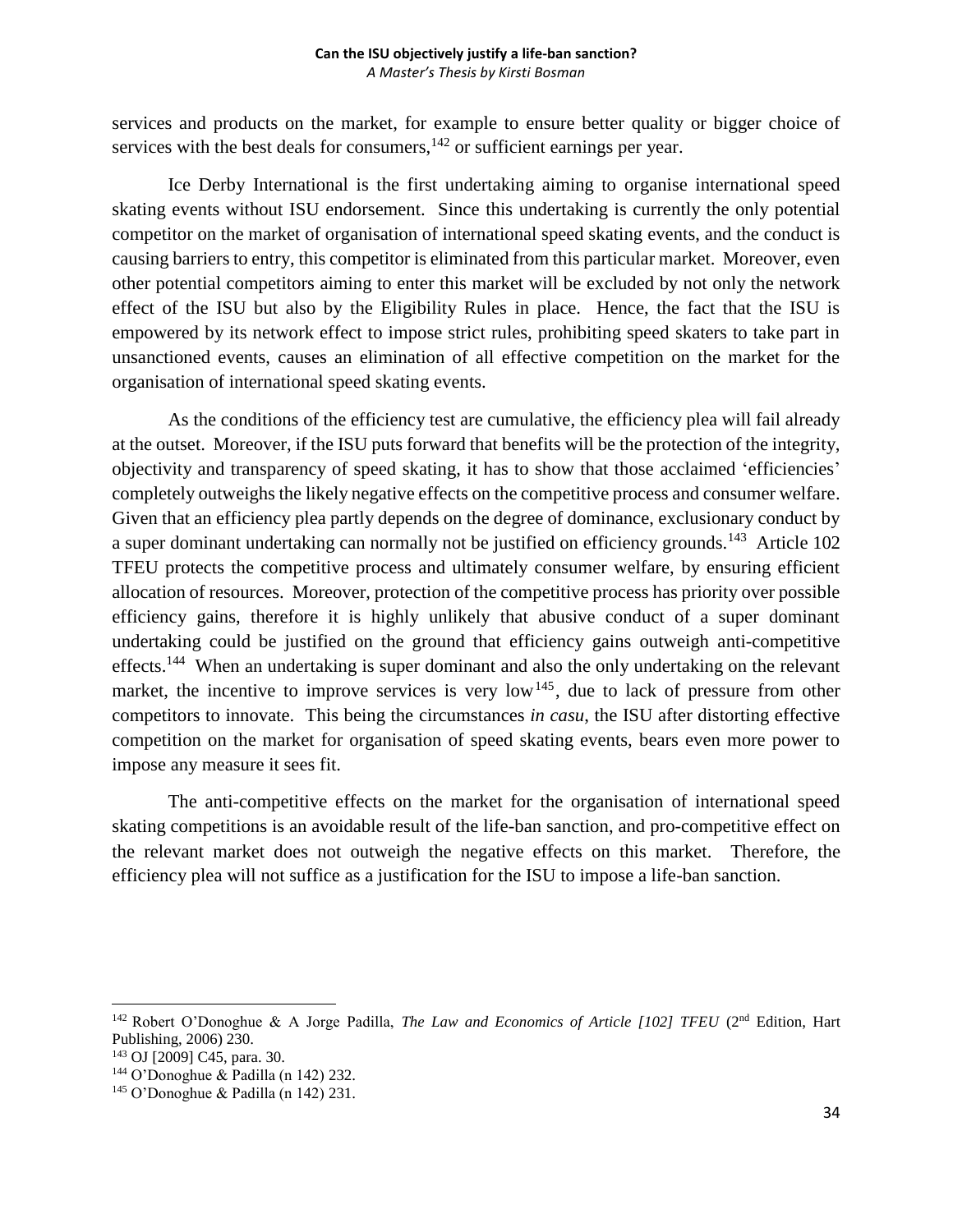# <span id="page-35-0"></span>B. Legitimate Business Behaviour & Public Interest Objectives

Since the efficiency plea is dismissed, the objective justification analysis can move over to the necessity 'defences'. Both the pleas of legitimate business behaviour and public interest objective will be dealt with simultaneously. In doing so the objective justification test as put out in the Commission's guidance is being mirrored in this assessment, along with an added element namely the commercial interest element. Does the life-ban sanction reasonably pursue a legitimate interest at stake or does it go beyond what is reasonably necessary in order to pursue the legitimate objective? The life-ban sanction should be suitable to achieve an objective worthy of protection. The life-ban sanction should also be necessary to achieve the objective *and* must not be less restrictive ways of reaching the same objective.<sup>146</sup> It should also not have an excessive effect on the interests of consumer welfare.

## i) Legitimate public interest objective

If the conduct of an undertaking serves a key public interest, this conduct, even though having anti-competitive effects harming consumer welfare, will not be seen as abusive behaviour. Van der Vijver gives as an example, a situation where an undertaking refuses to buy or sell products to undertakings who support child labour.<sup>147</sup> However, the legitimate public interest objective plea doesn't carry much weight, neither by the Courts' standards nor by the Commission's. <sup>148</sup> In *Hilti AG v Commission*<sup>149</sup> it was held that it is not a dominant undertaking's duty to eliminate products on the market which it regards as dangerous, whether it is or not.

Nevertheless, assuming that the ISU might put forward that it is acting in the interest of the public by imposing the life-ban sanction in order to protect the integrity and objectivity of the speed skating, the following questions should be addressed: is the life-ban sanction a reasonable action to pursue the 'legitimate' public interest objective? Is the sanction suitable in achieving the goal? Is the sanction necessary to achieve the goal or are there other less restrictive measure which can be used to achieve the same goal? Does the life-ban have an excessive effect on consumer welfare?

Sole participation in an unsanctioned event cannot reasonably constitute harm to the integrity of speed skating to the extent that is would justify a life-ban sanction. Thus, the conduct of the ISU does not meet the broad proportionality test criteria at first glance. Even in the event of the ISU putting forward an argument that its conduct is to protect public interest concerns due to the fact that it wants to ensure safety and health of its speed skaters in events and/or it wants to protect consumers from the harm that might come from betting related practices, the life-ban

<sup>146</sup> Rousseva (n 37) 33.

<sup>147</sup> Van der Vijver (n 30) 189.

<sup>148</sup> Loewental (n 34) 464.

<sup>149</sup> Case T-30/89, *Hilti AG v Commission* [1991] ECR II-1439, para 118.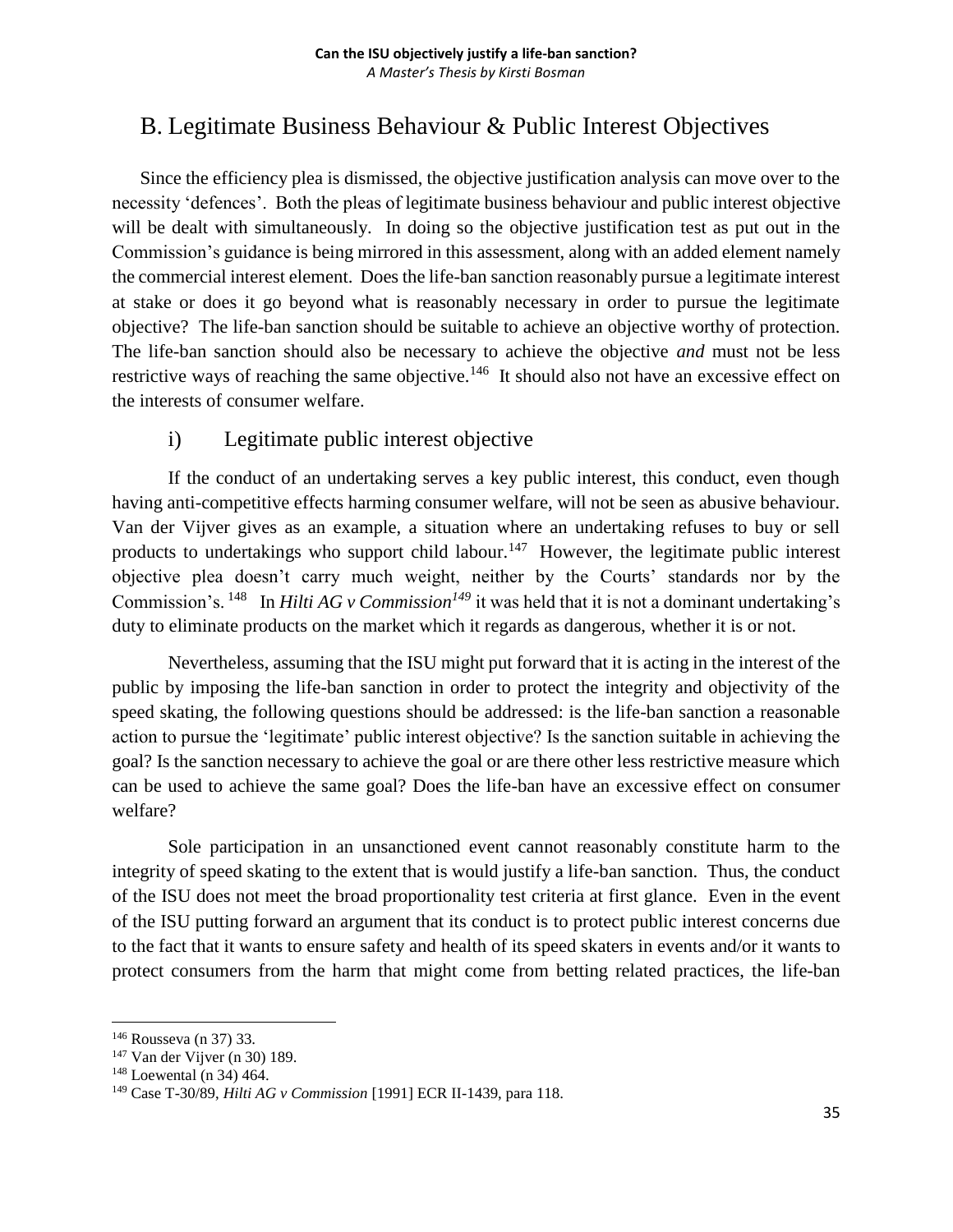sanction should be objectively justified. It might be noteworthy to mention the *FIA* case<sup>150</sup> where the European Commission was faced with similar restrictive rules imposed by the *Federation International de l'Automobile.* Although the case was closed, due to an agreement by the Commission and FIA, that FIA will no longer prohibit license holders to participate in international events which are not on the FIA calendar<sup>151</sup>, it can still function as an example that a dominant undertaking should justify *prima facie* abuse to escape the Article 102 TFEU prohibition. The Commission investigated the possible abuse of market power in the licensing of participants in this sports, the acquisition of television rights and the arrangements entered into with broadcasters, promoters and teams. Hence, a sport governing body is capable of infringing Article 192 TFEU by using its regulatory powers to exclude competing organisers from the relevant market.<sup>152</sup>

It is also a relevant example because it is on EU level, like the case *in casu*. The agreement was however conditional that other races should meet the necessary safety requirements and should not be in conflict with FIA's existing events. Furthermore, on national level, competition authorities opened an investigation on the rules of Show Jumping Ireland, because it prohibited show jumpers to participate in unaffiliated show jumping events. The case was also closed, after this rule was amended. Show jumpers can now participate in unaffiliated events, on the condition that those events comply with the Health and Safety Standards. 153 In *Frankfurt Airport* the airport operator argued that its refusal to deal was justified by a lack of capacity and concerns over safety and quality degradation concerns.<sup>154</sup> However, even after opinions on the reasons for justification was given, the Commission found the refusal to deal not to be justified.

The ISU's reluctance to approve of betting activities is most probably due to the fact that there is no legislation or regulation that standardises betting and gambling throughout the EU, and the ISU's geographic market is world-wide. Keeping up with the legalities of gambling would be a challenge, given the fact that the individual countries are still ultimately responsible for passing their own laws, and this is particularly true when it comes to the gambling industry. The various Members of the ISU each have to comply with their particular national laws, each having its own gambling regulation, this makes it difficult for the ISU to allow the gambling industry to become a part of the sports discipline of speed skating. Nevertheless, it is not up to the ISU to eliminate products on the market which it regards as unsafe or unacceptable,<sup>155</sup> and by doing so it harms consumer welfare.

Hence, whether the ISU aims to protect the safety, health or integrity of speed skating, the measures taken should still be suitable, necessary and non-excessive, in order to comply with the Commissions objective necessity test. If the acclaimed goal that the ISU seeks to achieve is for

<sup>150</sup> Formula One and other four-wheel motor sports, IP/01/1523, 2001.

<sup>151</sup> Van Rompuy (n 16).

<sup>152</sup> Bellamy & Child (n 104) 752.

 $153$  Van Rompuy (n 16).

<sup>154</sup> O'Donoghue & Padilla, 228.

<sup>155</sup> Case T-30/89 *Hilti AG v Commission*, [1991] ECR II-1439, para 118.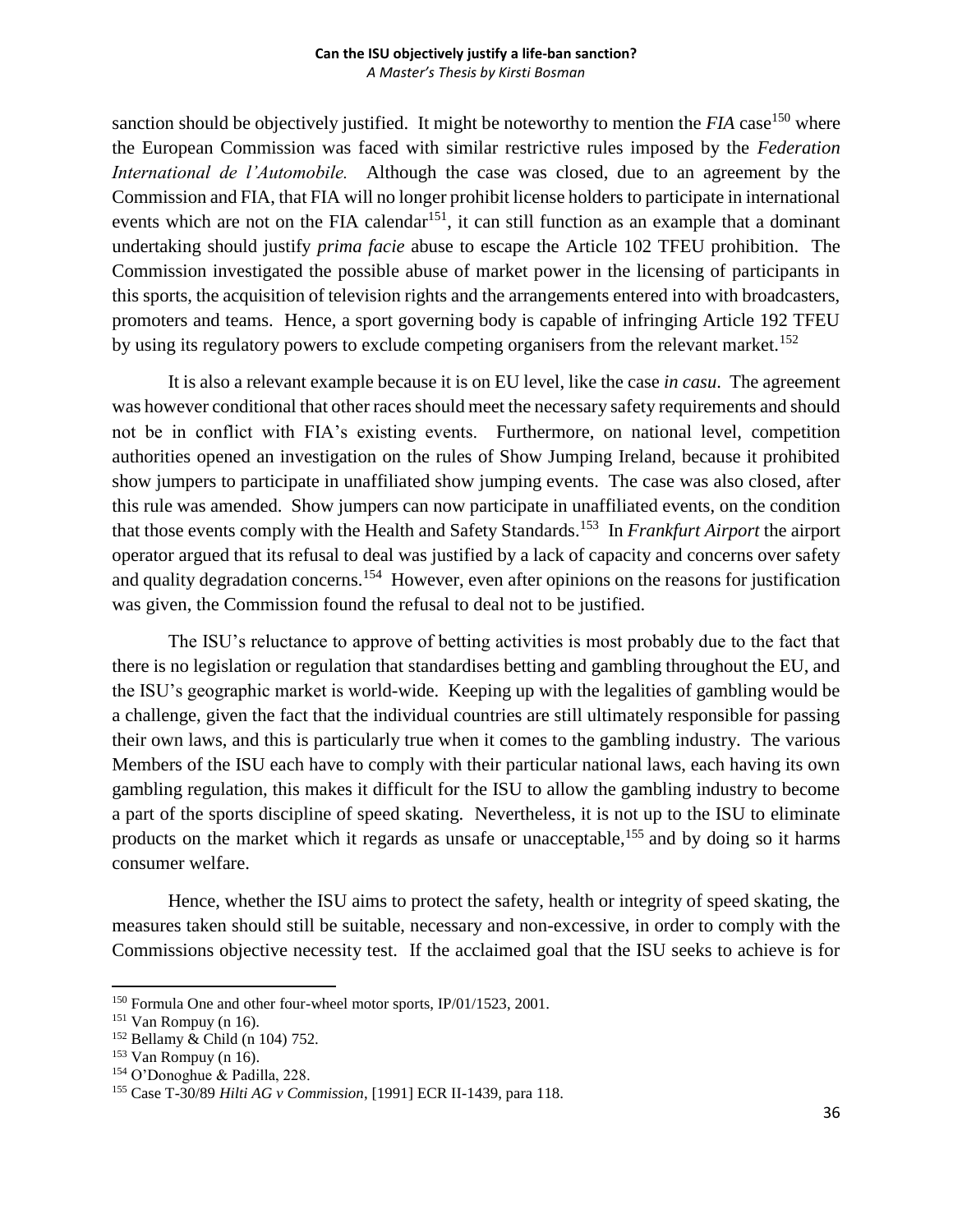public interest, it must mean that it wants to protect the speed skaters as well, thus a life-ban sanction is doing the opposite. Doping harms the safety, health and integrity of speed skating much more than participation in unsanctioned events does, and the sanction for doping is a mere, conditional, two year ban. Hence, the life-ban sanction is not suitable for the possible acclaimed aim. Moreover, it is not capable of achieving its goals<sup>156</sup> of protecting the integrity of the game, the life-ban sanction is doing the exact opposite by prohibiting speed skaters to compete, because it wants to 'protect' the integrity of speed skating. The athletes' integrity should be protected rather, being the core substance of the sport, and permission to participate does not seem to hinder the integrity of speed skating as much as a prohibition to participate would.

Less restrictive sanctions could certainly be imposed and enforced by the ISU to achieve the same objectives, thus necessity of the life-ban sanction is ruled out. Given that the career of a speed skater is short in time, as it is, a ban of even one year would discourage a speed skater to break the ISU Rules. Moreover, the implications on the speed skaters and consumer welfare is excessive. Sole participation in an unsanctioned events cannot justify a life-ban sanction on a speed skater. Hence, the ISU would not be able to meet the proportionality test or the objective necessity test requirements, because the measures taken by it is not considered inherent and proportionate to the pursuit of a legitimate public interest objective. Moreover, alternative measures could be taken to achieve the same effect of discouraging speed skaters to break ISU Rules.

Therefore, the ISU will most likely not succeed with a public interest objective plea, to counter the abusive conduct allegations by Tuitert and Kerstholt.

## ii) Legitimate business behaviour

Assuming that the ISU might put forward that the life-ban is in place in order to protect its legitimate interests, it should prove that: the life-ban sanction is a reasonable measure to pursue a 'legitimate' business behaviour objective. The sanction is suitable in achieving the goal. The sanction is necessary to achieve the goal and there are no alternative, less restrictive, measure which can be used to achieve the same goal. Lastly, that the life-ban does not have an excessive effect on consumer welfare.

In light of the intent element of Lowe's model, there should be a brief elaboration on what the possible goals are that the ISU seeks to achieve by the life-ban sanction. Although abuse of dominance is an objective concept, Loewenthal suggests that conduct by a dominant undertaking cannot be justified if its primary aim is to distort competition on the market, but it is hard to find out what the intent of an undertaking is, and it might be necessary to make risky legal assumptions. It is therefore that Van der Vijver believes that intent may be relevant for contextual purposes, but not as a decisive factor to show an undertaking's aim.<sup>157</sup> By imposing a life-ban on speed skaters

<sup>156</sup> Van der Vijver (n 30) 71.

<sup>157</sup> Van der Vijver (n 30) 71.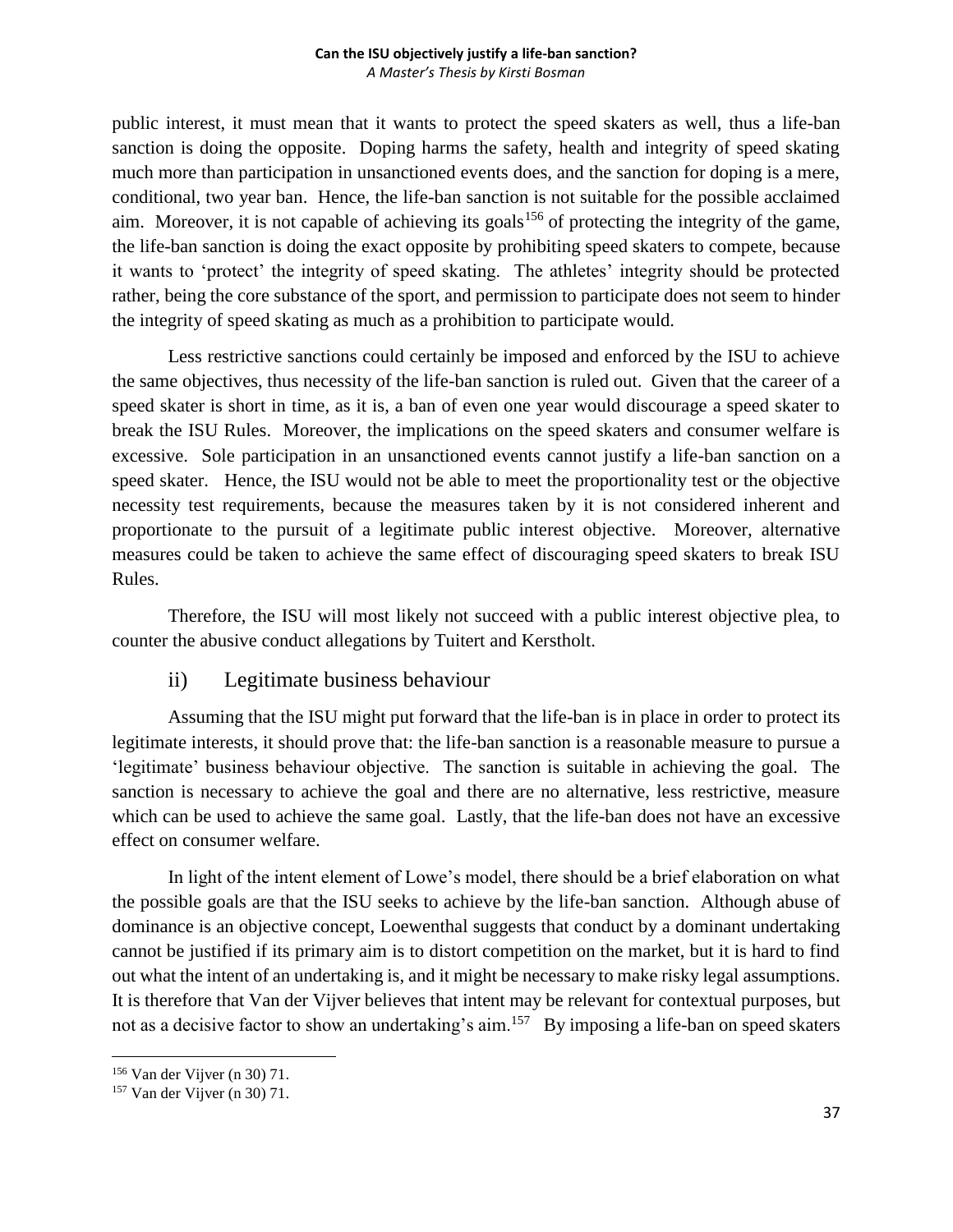who take part in unsanctioned events the ISU is eliminating its possible competitors on the market, thus placing it in the position to impose any rules because it is not threatened with the possibility that speed skaters might substitute it with another undertaking's services.<sup>158</sup> With regard to the protection of its commercial interest, the ISU's powers are divided between regulatory procedures, administering and organisation of events. Ice Derby is not threatening to enter the exclusive market of regulating and administering the sport of speed skating, it seeks to enter the nonexclusive market of organising international speed skating events. The ISU seems to be after the goal of having a grip on the manner in which competitions are conducted, which will assure that the ISU can be in a position to protect its network effect. 'Manner' meaning ethical and administrative ways. Hence, the intent of the ISU might or might not be to distort competition on the market, however, by imposing a life-ban sanction it is benefitting from the fact that it will ultimately be the only undertaking on the relevant market. Even though a dominant undertaking is entitled to protect its commercial interests, it cannot be for the sole purpose of protecting its dominance on the market.<sup>159</sup>

Even if certain exclusionary practices are necessary for the proper functioning of a specific sport, these practices can still have anti-competitive effects and ultimately harm the competitive process and consumer welfare.<sup>160</sup> As seen earlier, there are several markets, undertakings and stakeholders involved *in casu.* On the exploitation- and contest market, where speed skating races provide entertainments for viewers, there are several stakeholders and consumers. The number of viewers and advertisements could potentially be decreased in the event of an entrance of a new undertaking on the market of the organisation of international speed skating events. So the question is whether the harm caused by the exclusionary practices of the ISU to several stakeholders can be justified by the ISU on the ground that this conduct is necessary to achieve its business goals. The harm caused to the competitive process, consumer welfare should be in proportion towards these aims. By creating barriers to entry by the life-ban sanction to potential competitors, the ISU is not only harming the interests of fans, speed skaters and other consumers due to a lack of choice of product and innovation, but also to undertaking such as broadcasting companies and advertising companies. Hence, the goals which the ISU seeks to achieve should be an extremely important goal, for the ISU to be able to justify the harm done by its conduct to all these stakeholders. The proportionality test can assist this matter.

<sup>158</sup> Case T-24,26,28/93 *CMBT v Commission*, [1996] ECR II-1201, on appeal, Case C-395/96P [2000] ECR I-1365, para 117-119; although this case regards the matching of prices in order to eliminate the only competitor, it shows that even 'good intentions' on the side of the dominant undertaking, for instance prohibiting participation in unsanctioned events to protect the integrity of the sports and the interests of the speed skaters, could actually be a purposeful elimination of the only competitors in order to maintain power in the relevant market.

<sup>159</sup> Case C-468/06 *Sot. Lelos* [2008] ECR I-7139, [2008] 5 CMLR 1382, para 50.

<sup>160</sup> T.M.C. ASSER ISTITUUT, 'Working Paper on Professional Sport in the Internal Market' (2005) DG Internal Policies of the Union, 17.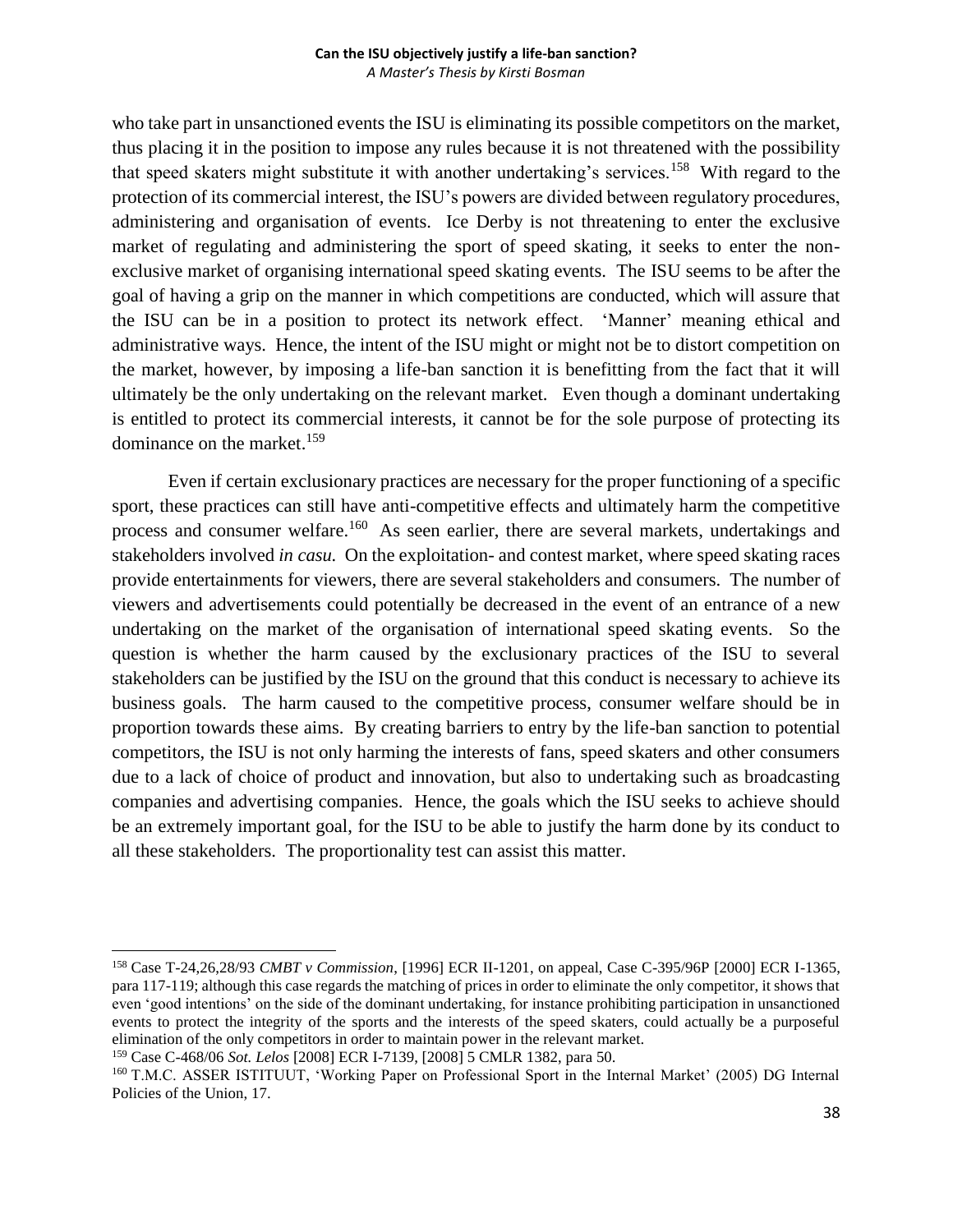According to Osterud, undertakings causing anti-competitive effects on the market should not be exempted from the scope of Article 102 TFEU, due to its legitimate objective.<sup>161</sup> In *Meca*-*Medina* the Court applied the necessity test and held that '*it has to be considered whether the consequential effects restrictive of competition are inherent in the pursuit of [the] objectives, and are proportionate to them*'.<sup>162</sup> Hence, the Court held that '*the restrictions imposed by the rules*  must be limited to what is necessary<sup>'</sup>.<sup>163</sup> Vna der Vijver argues that it is hard to bring the necessity test under the plea of legitimate business behaviour, because it might be hard for the Court or the Commission to second guess the appropriate route for a dominant undertaking to follow in order to achieve its goals.<sup>164</sup> That being said, *in casu*, it can be reasonably assumed that a ban on ISU competitions for a determined period will have the same effect as a life-ban sanction would have, due to the impact on the career of a speed skater. Excluding a competitor is not necessarily an abuse,  $165$  and competing on the merits does not necessarily mean that there is no abuse.  $166$ Foreclosure should be justified by meeting the proportionality test and necessity test.

Where an undertaking is competing on the merits, Article 102 TFEU will not be breached.<sup>167</sup> It would mean that the ISU is conducting its business in a normal manner to survive on the market and the Commission cannot condone this behaviour<sup>168</sup>. Possible incentives for the life-ban sanction could be integrity based, administration based and/or control based. However, is the protection of these interests with a life-ban competing on the merits or not. The measures taken by the IUS should be proportionate to the aim it wishes to achieve,  $169$  and this is not the case, thus the life-ban sanction does not seem to meet the proportionality test criteria.

In the light of betting related activities, although the ISU has contract freedom to decide who it wants to deal with, the national legislation of the various Members should determine the consequences faced by undertakings supporting gambling and betting activities, it is not for the ISU to take the law into its own hands and assert moral convictions about the betting aspect of certain events. The right to protect legitimate interests should fit in with the essential goals of competition law of protecting the competitive process for the benefit of consumers.  $170$  Moreover, the irony regarding integrity and administration in terms of betting related practices is that if the EU for instance adopts a right to consent to bets, as have been called for by several European sports organisers, the integrity of sport could be better protected from betting-related race fixing. A speed

<sup>&</sup>lt;sup>161</sup> Erik Osterud, 'Identifying Exclusionary Abuses by Dominant Undertakings under EU Competition Law' [2010] *Kluwer Law International*, 245-250.

 $162$  Sauter (n 134) 5; Nevertheless only the necessity test was actually applied, and the proportionality test was in fact not applied to the question whether penalties imposed by the sporting body were excessive.

<sup>163</sup> Ibid, 5.

<sup>164</sup> Van der Vijver (n 30) 74.

<sup>165</sup> Case 27/76. *United Brands v Commission* [1978] ECR 207, para. 184.

<sup>166</sup> Van der Vijver (n 30) 63.

<sup>167</sup> *Ibid.*

<sup>168</sup> Case 85/76, *Hoffmann-La Roche*, [1979] ECR 461, para 91.

<sup>169</sup> *BBI Boosey & Hawkes: Interim Measures* OJ [1987] L 286/36, [1988] 4 CMLR 67.

<sup>170</sup> Van der Vijver (n 30) 193.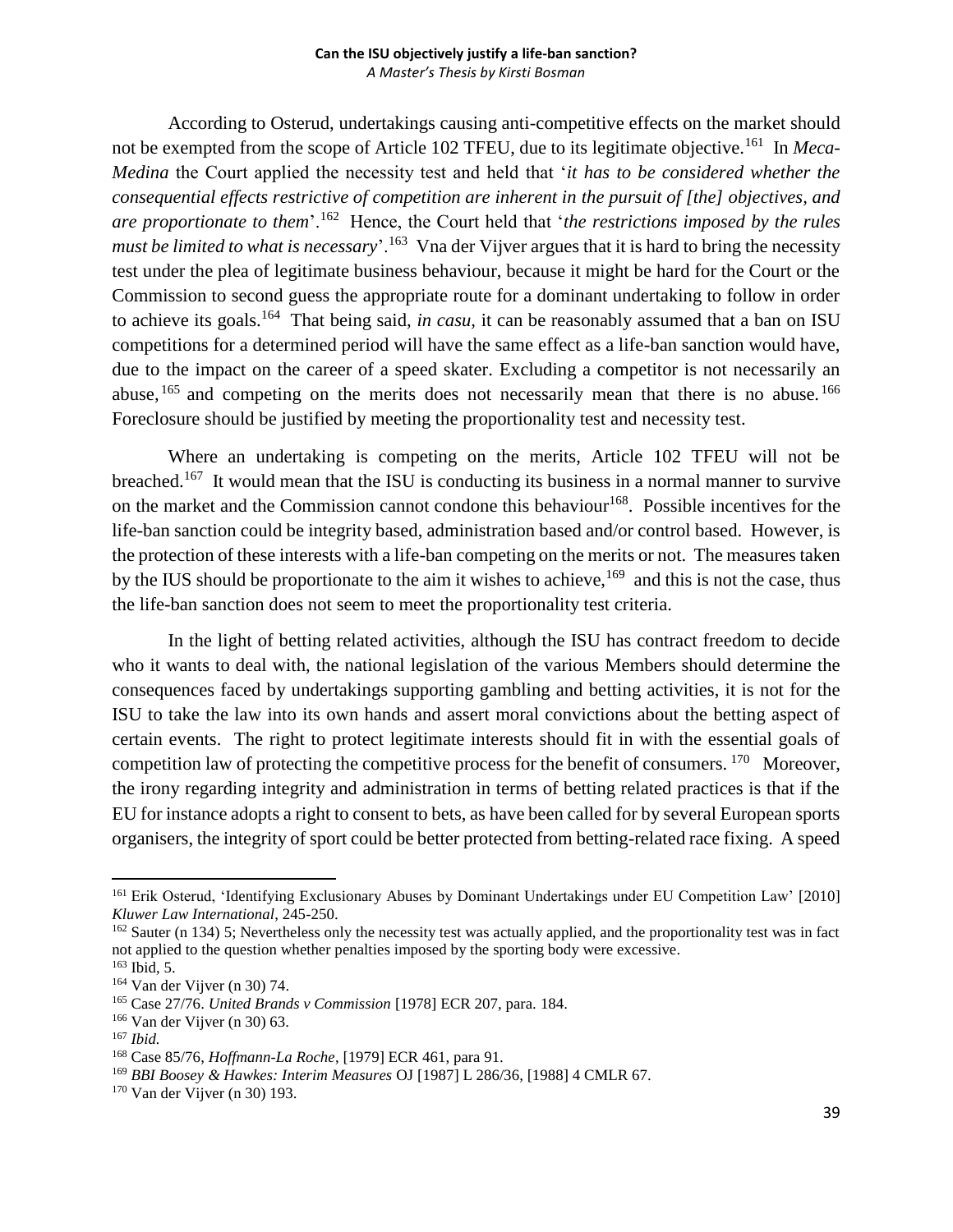skater accused of doping is still serving the ISU and does not 'substitute' the ISU with another market. According to the Constitution of the ISU, a speed skater accused of doping only gets a *conditional* sanction of two years.<sup>171</sup>

Ice Derby events, and any other unsanctioned event, will certainly not be conducted in a way similar to the ways of the ISU. Regulations will be different, media rights will be dealt with differently, especially when a betting-aspect is also present. Moreover, objectivity and transparency problems will suffice due to the fact that the ISU will not have enough knowledge about the details of the structure of the events, so it will also have no control regarding competitors or the competition. Nevertheless, this does not justify the ISU to drive competitors out of the market due to the fact that it is conducting practices differently. The fact that the ISU has to impose a life-ban sanction in order to discourage speed skaters to take part in unsanctioned events is not legitimate business behaviour.

Less restrictive measures can be taken by the ISU to achieve the same goals, making the life-ban sanction not inherent in the pursuit of the ISU's objectives, and it is not proportionate to pursuing any legitimate business objectives. Therefore, the ISU will most likely not succeed with this plea either.

## <span id="page-40-0"></span>**4.3 Concluding remarks**

Although the ISU is permitted to protect its own commercial interests in promoting ISU regulated competitions, and also to protect the integrity of speed skating, the manner in which it is protecting these interests should not go beyond what is reasonably necessary to achieve these goals. It cannot abuse its power of authorisation of other international speed skating events by imposing and enforcing measures which would ultimately eliminate effective competition on that market and harm consumer welfare. After the juxtaposing of the two colliding interests *in casu,* namely the interests of the ISU and the interests of consumers, was done it became apparent that both these interests are worthy of protection. However, the ISU and its Members, being an undertaking on the market of organisation of speed skating events with a position of collective dominance amounting to a near total monopoly, having the capacity to effect trade and foreclose competitors on this market, ultimately harming the competition process and consumer welfare, have the special responsibility to ensure that its business is conducted in a way which meets the objectives of Article 102 TFEU. The ISU is abusing this powerful position by imposing and enforcing a life-ban sanction on speed skaters who participate in unsanctioned events, resulting in barriers to entry due to its tight grip on the human resources, essential for the existence of its competitors. Harm to consumer welfare is thus caused by the lack of choice of a better quality service.

 $\overline{\phantom{a}}$ <sup>171</sup> ISU Anti-Doping Rules. ISU Communication No. 1765. Article 9 and 10.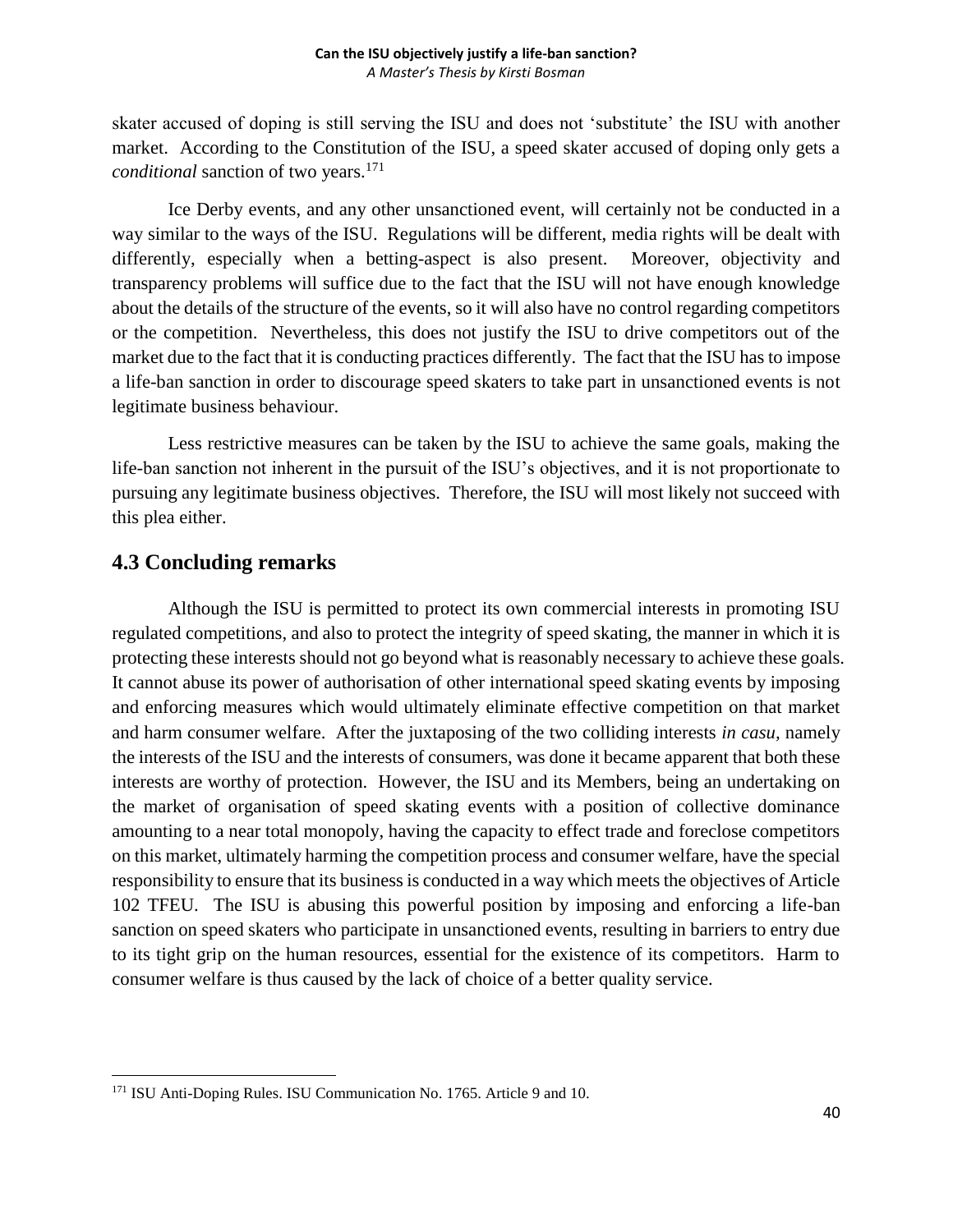Rules of sports federations will not easily survive the proportionality test should they ever become under scrutiny before the Court,  $172$  because given that these IF's are so powerful, they often impose overly strict and disproportionate rules. This case is a very important example for other IF's that even though their dominant positions on certain markets might be off-putting for potential competitors to enter the market, once those potential competitors try to enter the market, the IF's rules will be scrutinised. These rules should be proportionate towards the goals it aims to achieve.

The life-ban sanction has the effect of discouraging speed skaters to take part in unsanctioned events, less restrictive measures can surely be used to discourage speed skaters to take part in unsanctioned events, because the life-span of a speed skating career is short as it is. No speed skater will take a risk of getting banned, whether for life or two years, the impact on career growth is too big. It can thus be inferred that the life-ban sanction is unnecessary and unsuitable for the ISU to achieve its goals. Moreover, the life-ban sanction has an excessive effect on consumer welfare. Not only does it harm the commercial interests of the speed skaters and other consumers, due to lack of choice of service, thus harming the competitive process by distortion of effective competition on the relevant market, and ultimately harming consumer welfare - the main interests that Article 102 TFEU seeks to protect. The life-ban sanction also harms the non-commercial interests due to harm to integrity of not earning enough money or not being able to have an Olympic career. Although the procedure to follow when assessing abuse of a dominant undertaking is tricky and sometimes based on shaky legal assumptions, there is at least one benefit stemming from the fact that Article 102 TFEU does not have *per se* illegality. It is that the Court and Commission can maintain that abusive conduct by dominant undertakings can cause serious harm to the competitive process and there should actually never be an exemption for this.

The efficiency plea *in casu* did not meet the required standards of an objective justification, because the loss in effective competition on the market for organisation of speed skating events does not seem to be compensated for by clear efficiency gains, benefiting consumers. Furthermore, *prima facie* abusive conduct by the ISU, due to the imposition and enforcements of the life-ban sanction, can also not be objectively justified by the objective necessity test. The objectives which the ISU seeks to achieve, whether commercial or integrity based, should be inherent and proportionate to the measures it is taking to achieve such goals.

<sup>&</sup>lt;sup>172</sup> Arnout Geerart, 'Limits to the autonomy of sport: EU law Action for Good Governance in International Sports Organisations', HIVA- Research institute for work and society (KU Leuven) 17.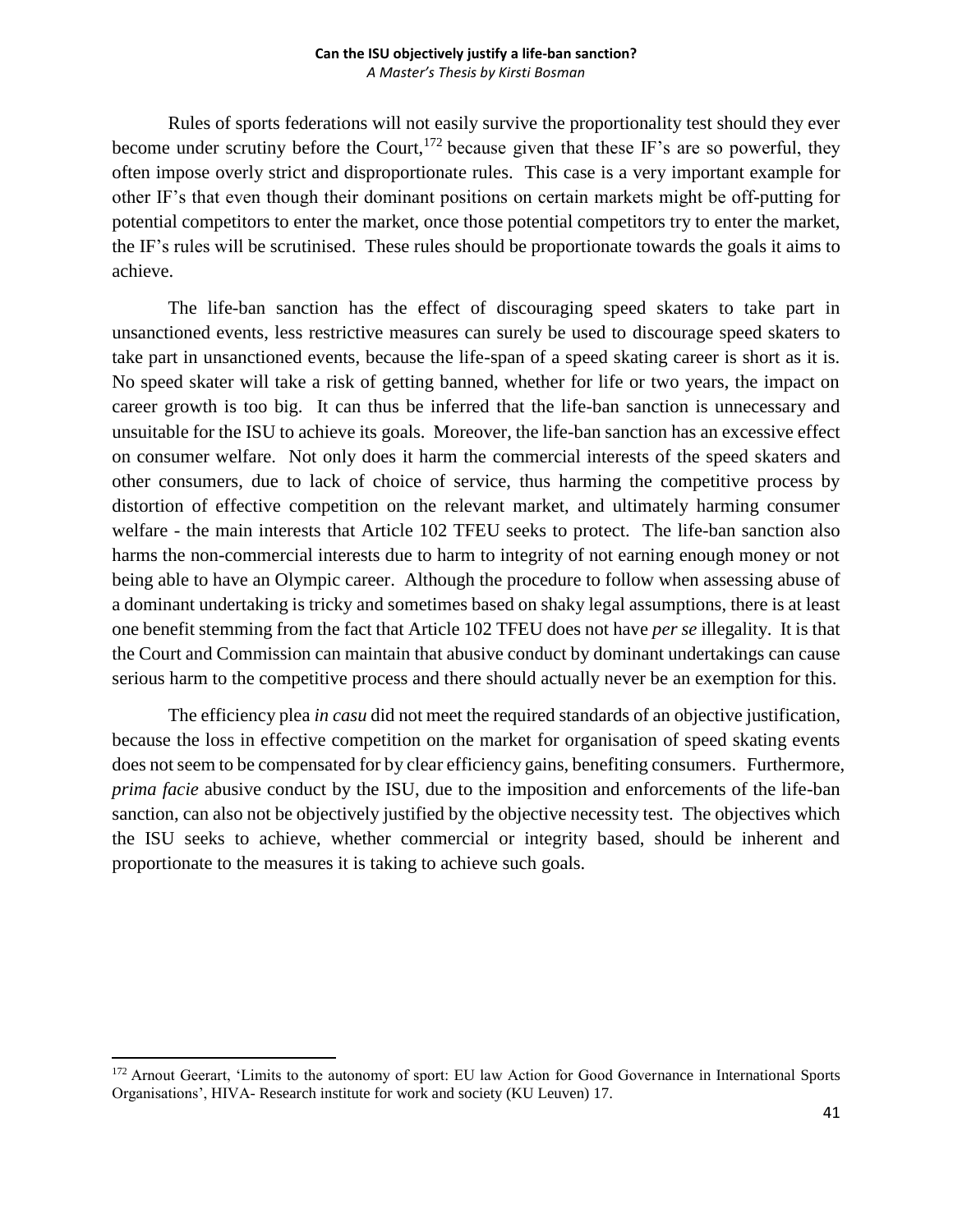## **CHAPTER 5: CONCLUSION**

<span id="page-42-0"></span>After detailing the competition law complaint lodged by Mark Tuitert and Niels Kertsholt against the ISU and having performed the legal analysis under Article 102 TFEU, the thesis discovered the following. The ISU rules sanctioning the violation of the prohibition of participation in ISU unsanctioned events in the form of a life-ban from all regulated events do indeed constitute an abusive behaviour, within the meaning of Article 102 TFEU. This will potentially affect trade in the internal market, which ultimately harm the competitive process and consumer welfare.

The fact that the ISU has powerful network effect and can be defined as an undertaking with collective dominance on the market for the organisation of international speed skating events, enables it to impose and enforce strict Eligibility Rules which creates barriers to entry on the relevant market. Professional speed skaters are discouraged from taking part in events conducted by undertakings in competition with the ISU, because of the life-ban threat. Potential competitors on the market for the organisation of international speed skating events cannot enter the market without making use of the professional speed skaters. Hence, the imposition of the rules prohibiting participation in unsanctioned events are foreclosing competition and practically eliminating all effective competition on the relevant market. Thus, the exclusionary abuse causing anti-competitive effects on the relevant market, not only harms consumer welfare, but also the direct interests of speed skaters because of the harm done to their professional careers.

Neither the efficiency plea nor the objective necessity plea will be successful *in casu*. Whether the ISU's goal is to protect the integrity of this sports discipline, objectivity or transparency of the regulatory aspects, or its own commercial interests, the ISU will have to prove that the life-ban sanction is inherent and proportionate to the pursuit of this objective. The Eligibility Rules cannot possibly be considered to be inherent and proportionate to the pursuit of any legitimate objective. Less restrictive measures can be taken by the ISU to achieve the same goals.

If the speed skaters were to be successful with their competition law complaint against the ISU, this still pending outcome has the potential to set an important precedent across Europe, because this is the first time that a case on regulatory aspects of a sports federation has been brought before the European Commission, and not merely on National level. It could mean that the game of bullying is over for these powerful undertakings. However, due to the fact that the case is still pending, giving lightweight to the aspects surrounding the incentives of the ISU, the thesis faced limitations regarding the research in light thereof. Moreover, it should also be further investigated or tested how sports betting can be better regulated, since this phenomenon will certainly not just be swept away under the Monopoly™ board of international sports federations.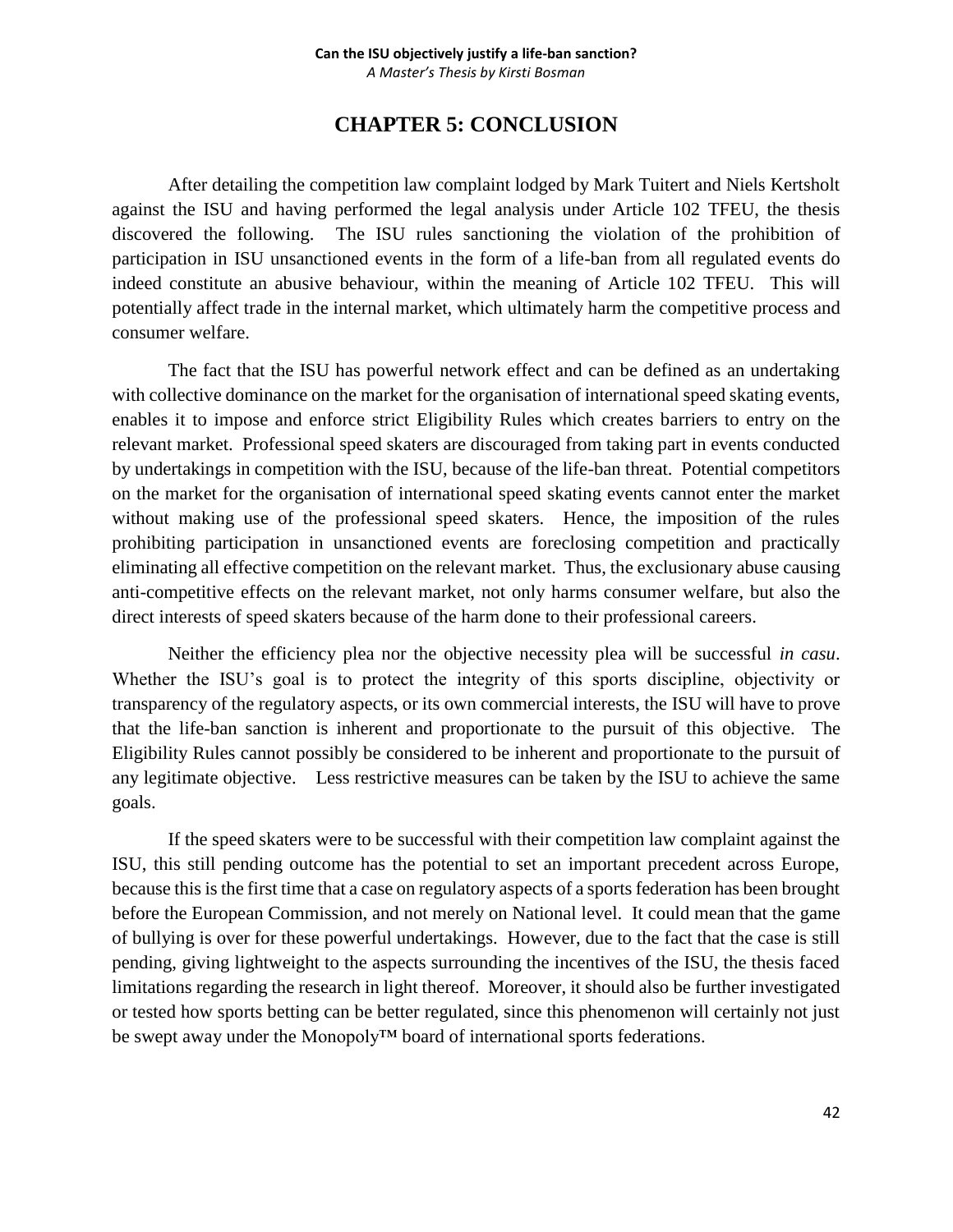The sports sector has been exercising its self-governance without any significant interference from states or other actors, for almost a century<sup>173</sup>, but if the Treaty provisions are in breach and the interests are being harmed, the Court and Competition Authorities will have to step in to steer sports governing bodies in the right direction. It is not fair for International Sports Federations to impose life-ban sanctions on athletes in order to accomplish its aims and administer the particular sport.

<sup>&</sup>lt;sup>173</sup> Final report, JENS ALM (ed.), 'Play the Game/Danish Institute for Sports Studies, Action for Good Governance in International Sports Organisations', (Copenhagen, Denmark, 2013) 191.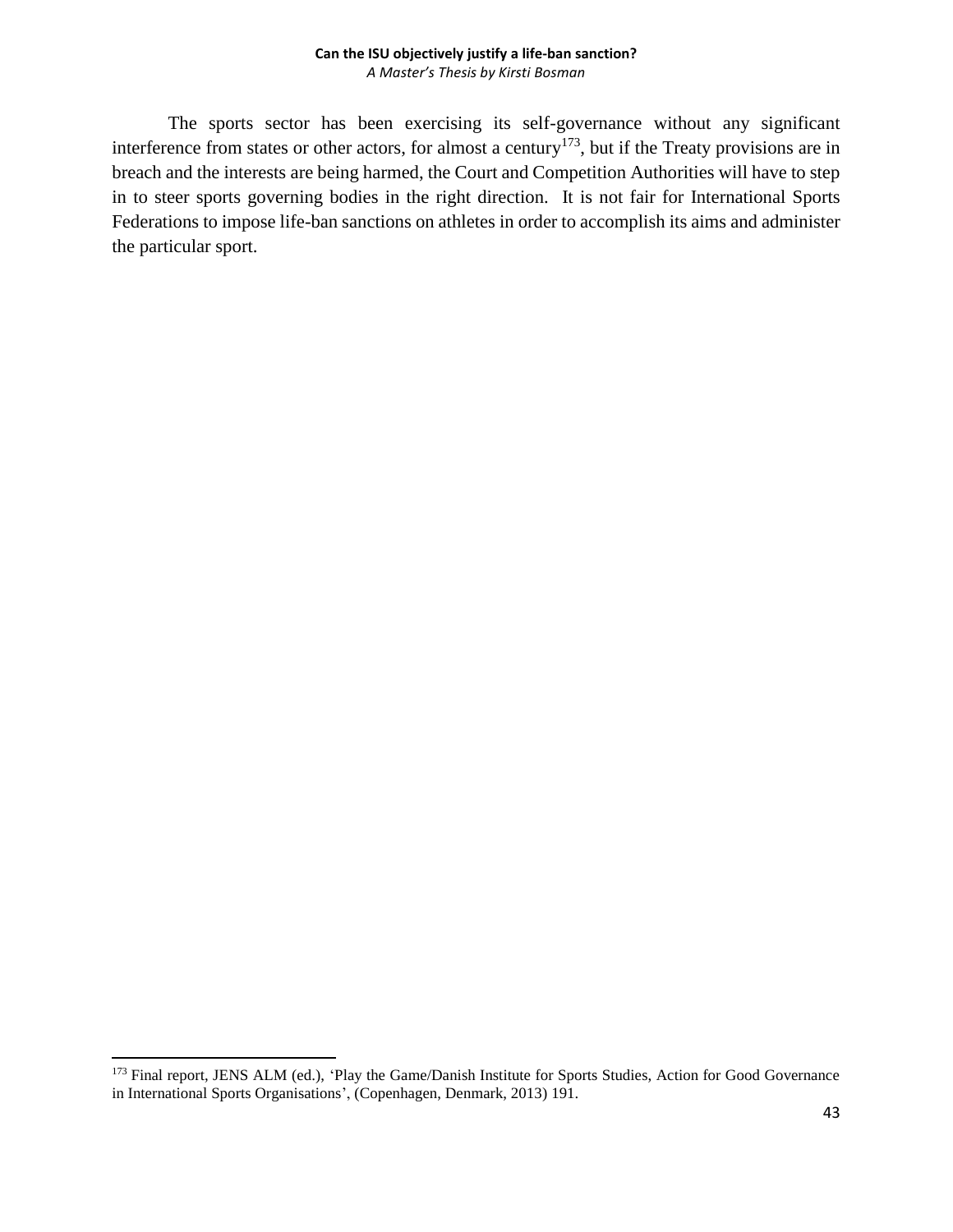# <span id="page-44-0"></span>**BIBLIOGRAPHY**

## **Primary sources**

### **Treaties**

Consolidated version of the Treaty on the Functioning of the European Union [2012] OJ C326/47 (TFEU).

### Secondary Law

1. Council Regulation (EC) No 1/2003 of 16 December 2002 on the implementation of the rules on competition laid down in Article [101] and [102] of the Treaty [2003] OJ L1/1.

### Case Law

- 1. *Case C-52/09 Konkurrensverket v TeliaSonera Sverige AB [2011] ECR I-000, [2011] 4 CMLR 982.*
- 2. Case C-519/04 *Meca-Medina & Majcen v. Commission* [2006] E.C.R. II-3291.
- 3. Case M.4066, *CVC v SLEC.*
- 4. Case T-201/04, *Microsoft v Commission* II 361I, para 12.
- 5. Case T-193/02 *Laurent Piau v Commission* [2005] ECR I-209, [2005] 5 CMLR 42.
- 6. Case T-203/01, *Michelin v Commission*, [2003] ECR II-4071.
- 7. Case COMP/C.2-37.398, (2003/778/EC).
- 8. Joined case C-395/96 P and C-396/96 *P Compagnie maritime belge transports SA eo. v Commission* [2000] ECR I-1365.
- 9. Cases C-180/98 *Pavlov* etc [2000] ECR I-6451, [2001] 4 CMLR 30.
- 10. Case T-24, 26, 28/93 *CMBT v Commission*, [1996] ECR II-1201, on appeal, Case C-395/96P [2000] ECR I-1365.
- 11. Case T-228/97, *Irish Sugar plc v Commission*, [1999] ECR II-2969.
- 12. Case M.779 *Bertelsmann v CLT*, OJ 1996 C 364/3.
- 13. Case C-415/93 *Union Royale Belge des Sociétés de Football Association v Bosman* [1995] ECR I-4921.
- 14. Case COMP/37 806: *ENIC/ UEFA.*
- 15. Case T-148/89 *Tréfilunion SA v Commission*, [1995] II 1067.
- 16. *OJ Distribution of Package Tours During the 1990 World Cup [1992] L 326/31, [1994] 5 CMLR 253.*
- 17. Case C-41/90 *Höfner and Elser v Macrotron GmbH* [1991] ECR I-1979, [1993] 4 CMLR 306.
- 18. Case T-30/89, *Hilti AG v Commission* [1991] ECR II-1439.
- 19. Cases 142 & 156/84 *BAT & RJ Reynolds v Commission*, [1987] ECR 4487, [1988] 4 CMLR 24.
- 20. Case IV/32.279, *BBI v. Boosey & Hawkes plc (Interim measures),* 1987 O.J. (L 286) 36, [1988] 4 C.M.L.R. 67.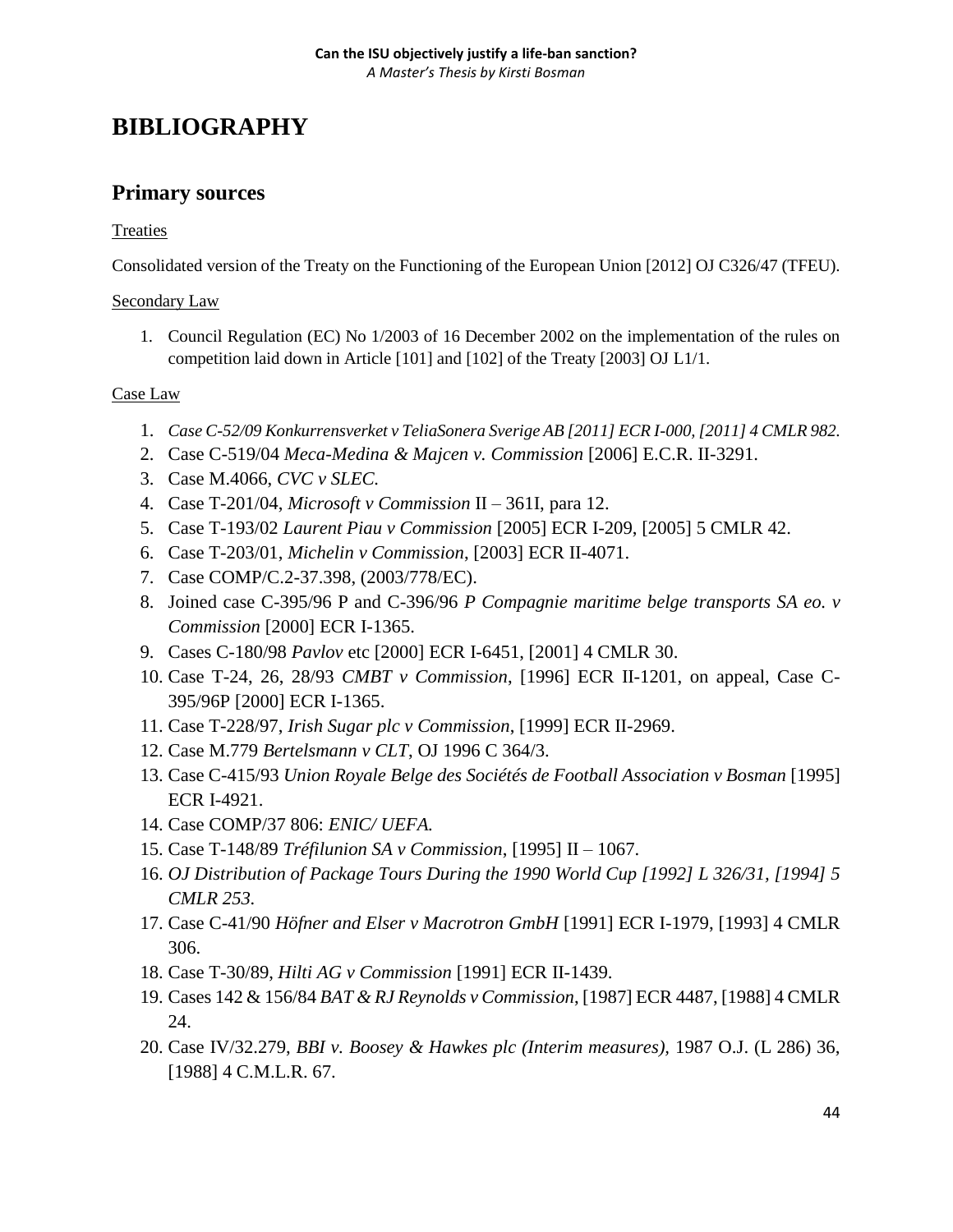*A Master's Thesis by Kirsti Bosman*

- 21. Case 85/76 *Hoffmann-La Roche v Commission* [1979] ECR 461, [1979] 3 CMLR 211
- 22. Case 27/76 *United Brands v Commission* [1978] ECR 207.
- 23. Case 13/76, *Donà v Mantero,* [1976] ECR 1333.
- 24. Case 36/74 *Walrave & Koch v Association Union Cycliste Internationale* [1974] ECR. 1405.
- 25. Case 7/72 *Continental Can v Commission* [1973] ECR 215, [1973] CMLR 199.

### Books

- 1. Bellamy C & Child G, *European Community Law of Competition* (Sweet & Maxwell Ltd, 2001).
- 2. Faull J & Nikpay A, *The EC Law of Competition* (2<sup>nd</sup> Edition, OUP, 2007).
- 3. Jones A & Sufrin B, *EU Competition Law* (4<sup>th</sup> Edition, OUP, 2011).
- 4. O'Donoghue R & Padilla AJ, The Law and Economics of Article [102] TFEU: Second Edition ( $2<sup>nd</sup>$ Edition, Hart Publishings, 2006).
- 5. Whish R and Bailey D, *Competition Law* (7<sup>th</sup> Edition, OUP, 2012).

## Articles

- 1. Albors-Llorens A, 'The Role of Objective Justification and Efficiencies in the Application of Article 82 EC' [2007] 44:1727-1761, *Kluwer Law International*, 1761.
- 2. Budzinski O, 'The Institutional Framework for Doing Sports Business: Principles of EU Competition Policy in Sports Markets' (2003) Working Paper Series 11/2003.
- 3. Geerart A, 'Limits to the autonomy of sport: EU law Action for Good Governance in International Sports Organisations', HIVA- Research institute for work and society (KU Leuven).
- 4. Loewental PJ, 'The Defence of 'Objective Justification' in the Application of Article 82 *EC*' [2005] 28(4) Kluwer Law International, 455-477.
- 5. Nazzini R, 'The Foundations of European Union Competition Law: The Objective and Principles of Article 102, Print publication date' [2011] Oxford Scholarship Online (Jan 2012) 16-17.
- 6. Osterud E, 'Identifying Exclusionary Abuses by Dominant Undertakings under EU Competition Law' [2010] *Kluwer Law International*, 245-250.
- 7. Rousseva E, 'The Concept of 'Objective Justification' of an Abuse of a Dominant Position: Can it help to modernise the Analysis under Article 82 EC?' [2006] 2(2) Competition Law Review 28-72.
- 8. Sauter W, *Proportionality in EU Competition Law'* [2014] 35(7) ECLR, 327-332.
- 9. Van der Vijver T, 'Objective Justification and Article 102 TFEU' [2012] 35(1) Kluwer Law International. World Competition 55-76.
- 10. Szyszczak E. *Controlling Dominance in European Markets*. FILJ, (33,6). 2011 .
- 11. Vermeersch A, 'All's Fair in Sport and Competition? The Application of EC Competition Rules to Sport' [2007] 3(3) *Journal of Contemporary European Research,* 251.

## Other secondary sources

1. Rogge J, "The Rules of the Game" (Conference Report & Conclusions on the Governance of Sport, Brussels, 26 & 27 February 2001).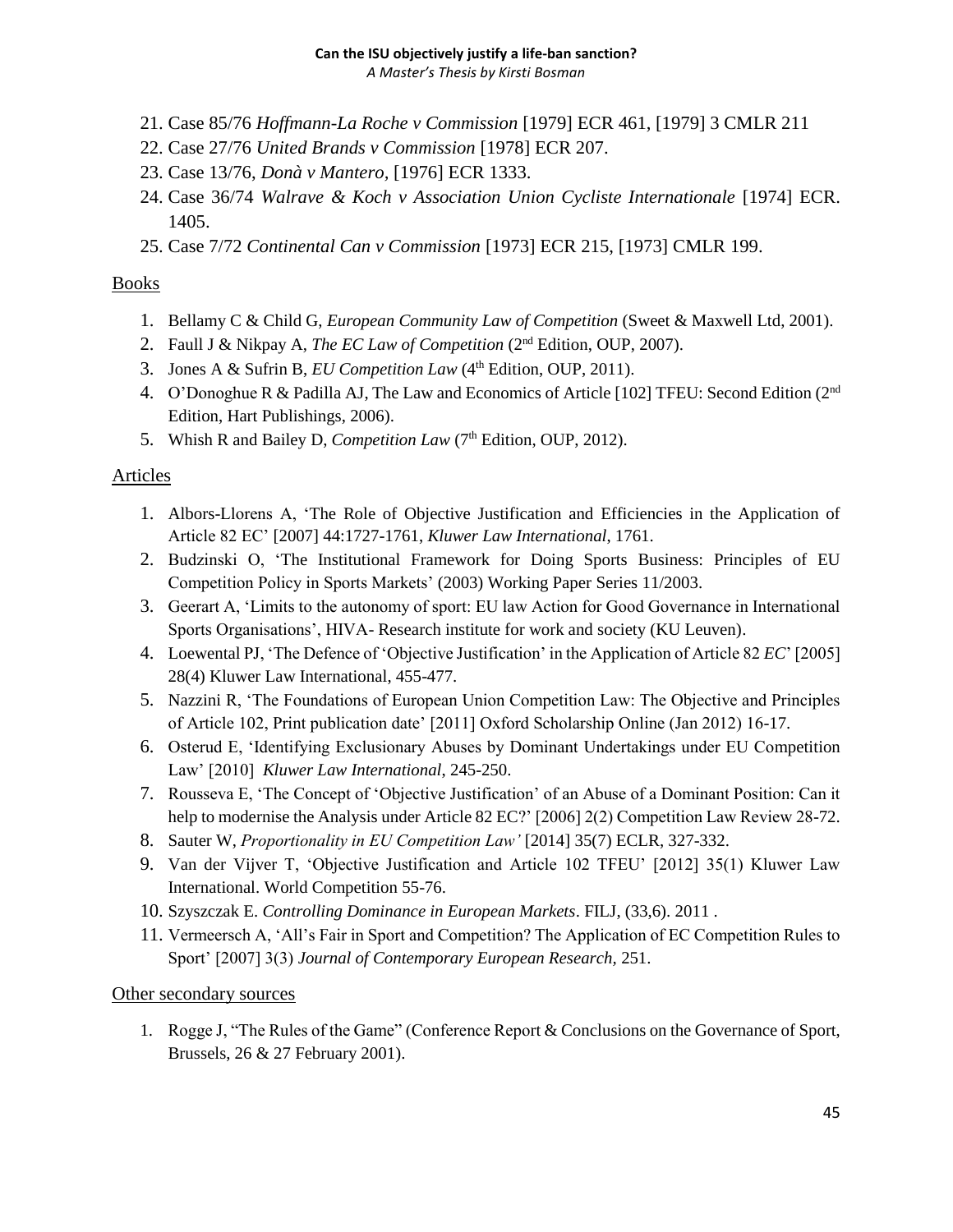### **Can the ISU objectively justify a life-ban sanction?**

*A Master's Thesis by Kirsti Bosman*

- 2. International Skating Union Constitution and General Regulations. As accepted by the 55th Ordinary Congress June 2014.
- 3. European Commission's Annual Report on Competition Policy, 2014/2158(INI).
- 4. Rules of Eligibility for the International Gymnastic Federation, gymnasts taking part in unsanctioned competitions may not participate in the Olympic Games.
- 5. ISU Communication No. 1853.
- 6. ISU Code of Ethics. [<http://static.isu.org/media/117575/1717-isu-code-of-ethics-2011-version.pdf>](http://static.isu.org/media/117575/1717-isu-code-of-ethics-2011-version.pdf) accessed on 17 April 2015.
- 7. *Guidance on the Commission's Enforcement Priorities in Applying Article 102 TFEU to Abusive Exclusionary Conduct by Dominant Undertakings* OJ [2009] C45/7.
- 8. International Skating Union Communication No. 1924 Prize Money ISU Championships (This Communication replaces Communication no 1509).
- 9. T.M.C. ASSER ISTITUUT, DG Internal Policies of the Union, *Working Paper on Professional Sport in the Internal Market,* 2005.
- 10. European Commission 2007b: 66-67.
- 11. Commission Notice on the Definition of the Relevant Market for the Purposes of [EU] Competition Law [1999] OJ C372/5, [1998] 4 CMLR 177.
- 12. Commission's staff working document annexed to the 2007 White Paper on sport.
- 13. Commission notice Guidelines on the effect on trade concept contained in Articles 81 and 82 of the Treaty [Official Journal C 101 of 27/4/2004].
- 14. ISU Anti-Doping Rules. ISU Communication No. 1765. Final report, JENS ALM (ed.), 'Play the Game/Danish Institute for Sports Studies, Action for Good Governance in International Sports Organisations', (Copenhagen, Denmark, 2013) 191.

### Online sources

- 1. Official website of the Olympic Movement [<http://www.olympic.org/content/the](http://www.olympic.org/content/the-ioc/governance/international-federations/)[ioc/governance/international-federations/>](http://www.olympic.org/content/the-ioc/governance/international-federations/) accessed 7 June 2015.
- 2. Hopkins JS, 'Is the world ready for Ice Derby? Promoters want to find out' Los Angeles Times (Los Angeles, 30 January 2014) [<http://articles.latimes.com/2014/jan/30/sports/la-sp-sochi-ice](http://articles.latimes.com/2014/jan/30/sports/la-sp-sochi-ice-derby-20140131)[derby-20140131>](http://articles.latimes.com/2014/jan/30/sports/la-sp-sochi-ice-derby-20140131) accessed on 17 April 2015.
- 3. Van Rompuy B, 'Dutch Speed Skating Duo Files EU Antitrust Complaint Against the International Skating Union' TMC ASSER Instituut (19 November 2014) <http://www.lawinsport.com/articles/item/dutch-speed-skating-duo-files-eu-antitrust-complaintagainst-the-international-skating-union> accessed on 3 March 2015.
- 4. Rossingh D, 'Skater's Lawsuit May End Sports Bodies' Grip on Competition' *BloombergBusines*  (3 December 2014) <http://www.bloomberg.com/news/articles/2014-12-02/skater-s-lawsuit-mayend-sports-bodies-grip-on-competion> accessed on 16 April 2015.
- 5. Van Rompuy B, 'Sport and EU Competition Law: New developments and unfinished business.' *(The ASSER International Sports Law Blog*, 22 May 2015) <http://www.asser.nl/SportsLaw/Blog/post/sport-and-eu-competition-law-new-developmentsand-unfinished-business-by-ben-van-rompuy> accessed on 8 July 2015.
- 6. <http://www.isu.org/en/news-and-events/calendar-of-events> accessed 21 July 2015.